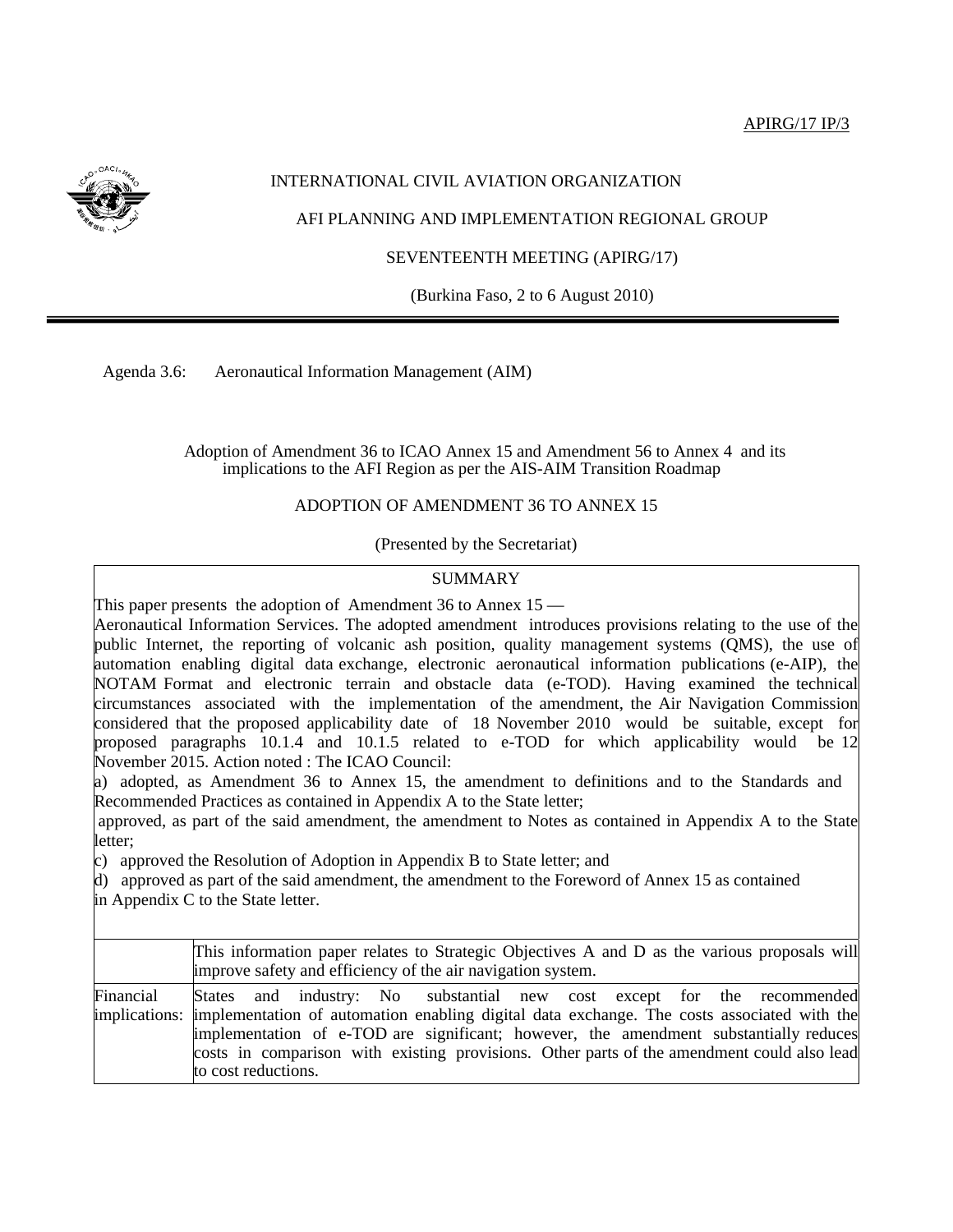#### 1. INTRODUCTION

1.1 This paper deals with the adoption by the ICAO Council for the amendment of Annex 15 arising from the following sources:

a) The Secretariat, with the assistance of the Aviation Use of the Public Internet Study Group (AUPISG), to introduce new provisions relating to the operational use of the public Internet;

b) the Secretariat, with the assistance of the Aeronautical Information Services-Aeronautical Information Management Study Group (AIS-AIMSG) to update provisions related to quality management systems (QMS), the use of automation enabling digital data exchange, electronic aeronautical information publications (e-AIP), the NOTAM Format and electronic terrain and obstacle data (e-TOD); and

c) Editorial changes proposed by the Secretariat aimed at eliminating some inconsistencies.

#### 2. BACKGROUND

 2.1 The development and review of the proposed amendments have followed the established process, as shown in the table below:

| Amendment concerning Preliminary tate letter and date                                                                                                                                                                                        | review<br>by                                       |                                                     | Final review by the pf replies at<br>ANC and WP no.                                                                                                                                               | final<br>review1                                                                  |
|----------------------------------------------------------------------------------------------------------------------------------------------------------------------------------------------------------------------------------------------|----------------------------------------------------|-----------------------------------------------------|---------------------------------------------------------------------------------------------------------------------------------------------------------------------------------------------------|-----------------------------------------------------------------------------------|
|                                                                                                                                                                                                                                              | ANC and WP                                         |                                                     |                                                                                                                                                                                                   |                                                                                   |
| Operational use of the 30 November AN 7/11.15, AN 10/1-30 October 2007 53 Contracting States<br>public<br>Internet2                                                                                                                          | (ANC07/3)<br>2006<br>$173-12)$<br>AN-WP/8162       | 19 January 2007                                     | $(ANC 176-5)$<br>AN-WP/8260                                                                                                                                                                       | (21)<br>3 int. orgs<br>Total: 56 replies                                          |
| Amendment concerning                                                                                                                                                                                                                         | by<br>review<br>ANC and WP                         | Preliminary tate letter and date                    | Final review by the $pf$ replies at<br>ANC and WP no.                                                                                                                                             | final<br>review1                                                                  |
| Quality<br>systems<br>$(QMS)$ , the<br>use<br>automation<br>digital data exchange,<br>electronic<br>aeronautical<br>information publications<br>$(e-AIP)$ , the NOTAM<br>Format and electronic<br>terrain and obstacle data<br>$(e$ -TOD $)$ | 2009<br>of $AN-WP/8375$<br>enabling(ANC $180-11$ ) | management 12 March AN 2/2.2-09/13<br>23 April 2009 | $(ANC 183-5) AN-(19)$<br>WP/8442<br>19 January<br>$(ANC 183-3)$<br>12 January 2010<br>$(ANC 183-1)$<br>19 November 2009<br>$(ANC 182-11)$<br>AN-WP/8416,<br>Add. No. 1,<br>DP Nos. $1, 2$ and $3$ | 28 January 2010 <sup>57</sup> Contracting States<br>3 int. orgs<br>2010 Total: 60 |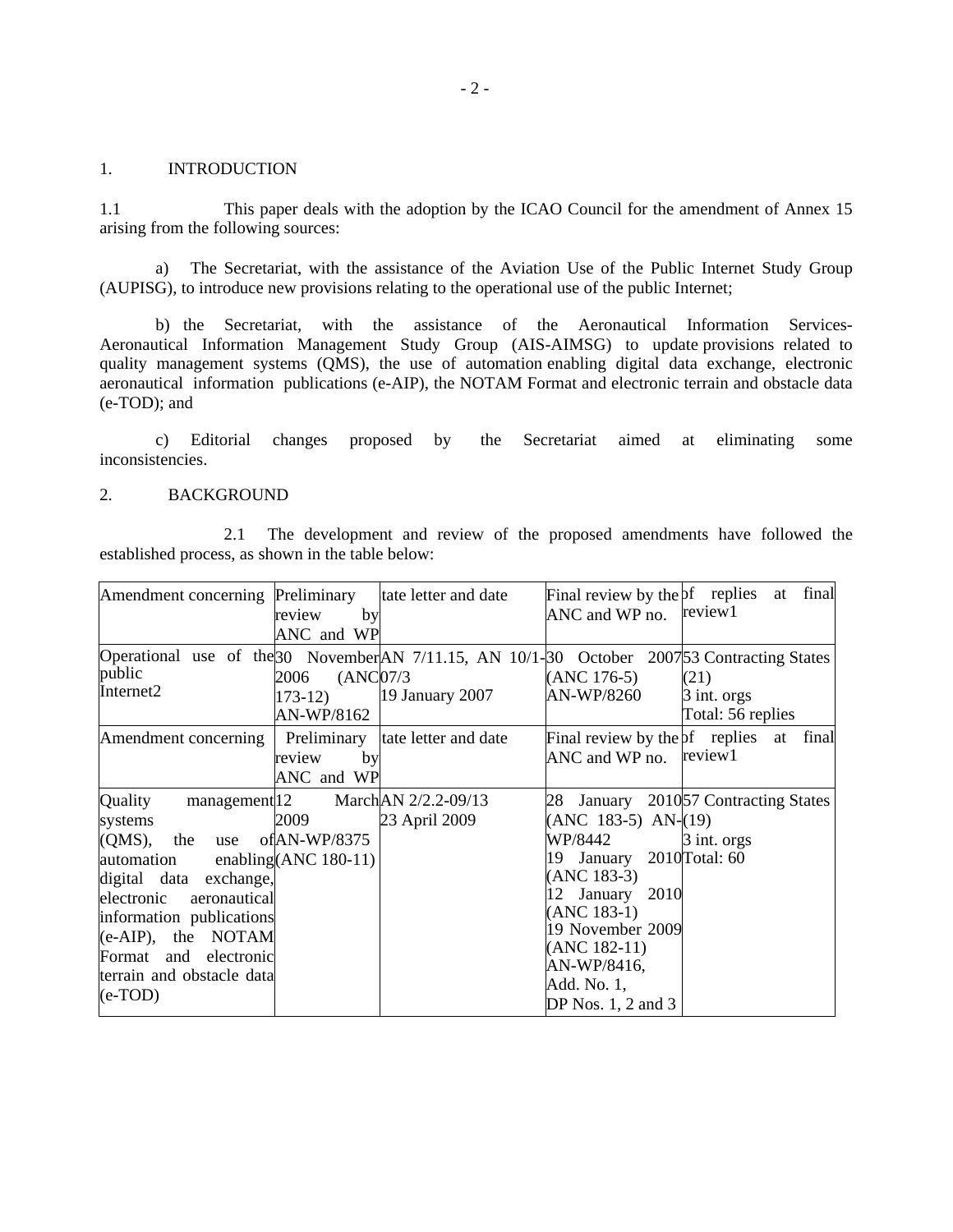2.2 The amendment listed in the table above was presented to the Council for inclusion in Amendment 36 to Annex 15 and thus the Council took action as stated in the executive summary.

#### 3. RATIONAL, IMPLEMENTATION ISSUES AND COST IMPACT

#### 3.1 Rational

 3.1.1 The purpose of the amendment related to the operational use of the public Internet for exchange of non-time critical messages is to enhance efficiency by permitting the use of the Internet where and when the provision or retention of aeronautical fixed service (AFS) facilities are not practical or cost effective. The proposals contain references to the Guidelines on the Use of the Public Internet for Aeronautical Applications (Doc 9855) which provide relevant guidance material.

 3.1.2 The amendment will contribute to the safety and efficiency of international air navigation by supporting the progressive transition from a manual, paper-product environment to a digital environment that would contribute to the provision of timely, high-quality digital information and improve the efficiency and cost-effectiveness of aeronautical information services (AIS). The capability to provide digital information will provide the basis for the transition to aeronautical information management (AIM), and this allow for the establishment of new services that directly support current and future air traffic Management (ATM) service requirements.

 3.1.3 With regard to the amendment related to e-TOD, it should be noted that Amendment 33 to Annex 15 (adopted in 2004) introduced requirements for States to provide e-TOD data over four areas. These requirements became applicable in 2008 as far as the "entire territory of a State" and "Category II and III operations area" are concerned (i.e. Area 1 and Area 4, respectively) and would become applicable in 2010 as far as the "terminal control area" and "aerodrome/heliport area" are concerned (i.e. Area 2 and Area 3, respectively). In reply to State letter AN 2/2.1-09/13 and the associated questionnaire States have indicated that the requirements related especially to Area 2 will be difficult and costly to implement and were not considered justified. This would have led to widespread non- compliance. This issue has been addressed by the proposal through a revision of associated provisions which are expected to substantially reduce implementation difficulties and costs.

# 3.2 Implementation issues

 3.2.1 No significant implementation issues are foreseen for the amendment, except for the amendments related to automation enabling digital data exchange and e-TOD which involve longerterm implementation planning and effort.

# 3.3 Cost impact

 3.3.1 The amendment on the operational use of the public Internet will not impose a financial burden to States and may result in savings for the airline industry through the use of more costeffective means for the dissemination of aeronautical information.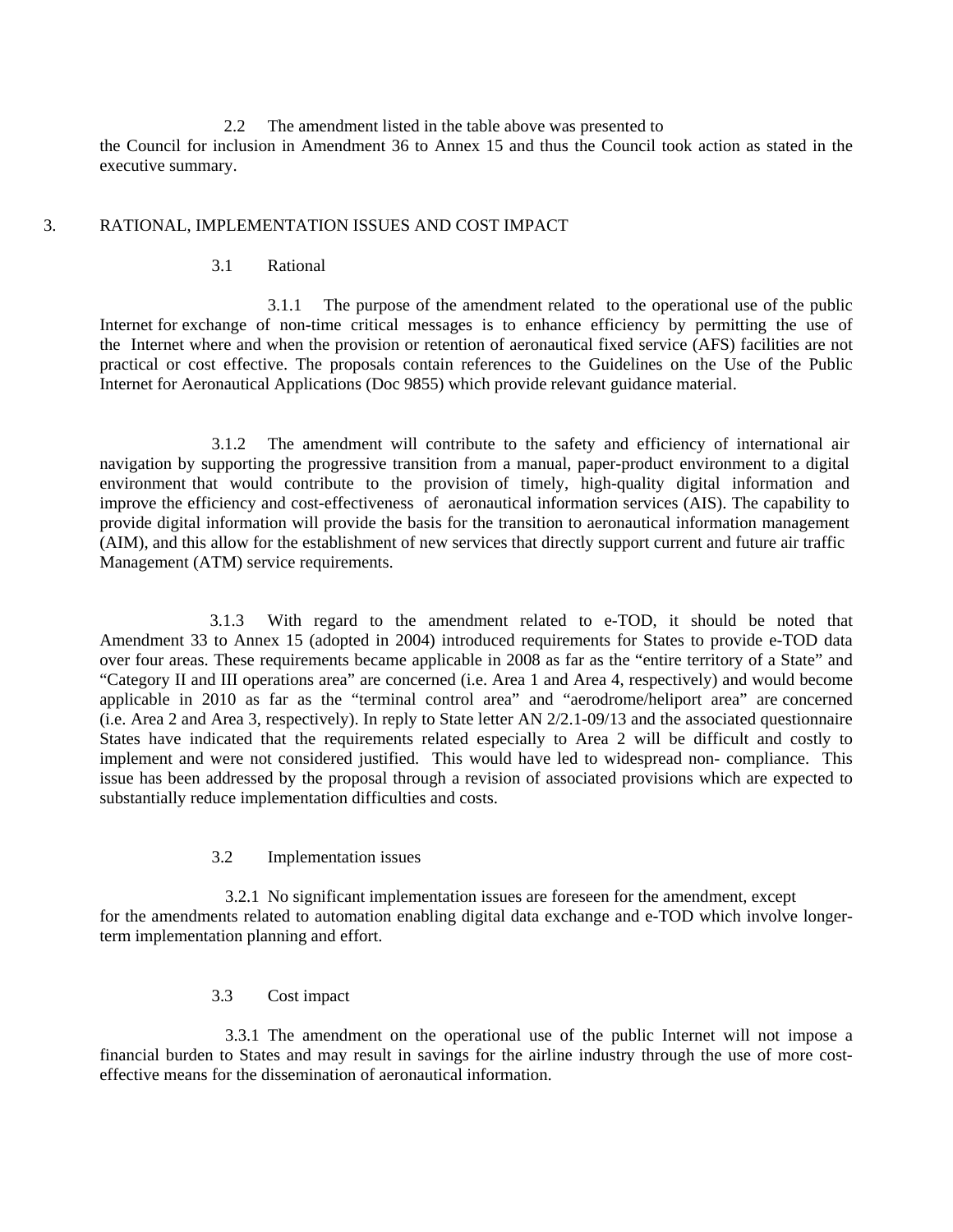3.1.2 The amendment related to the QMS refines existing provisions and could have moderate cost impact to States. Costs associated with the recommended use of automation enabling digital data exchange may be substantial, especially for States with little or no automation capabilities.

Automation could be introduced in a progressive manner and in the long term should lead to efficiencies. The recommended implementation of the e-AIP is expected to reduce production and distribution costs compared to the paper product; however, the proposal would have cost implications for States that currently produce e-AIPs which are not harmonized with Annex 15, Appendix 1. The proposed changes to the NOTAM Format could imply moderate costs associated with software changes.

 3.3.3 The amendment related to electronic terrain and obstacle data will substantially reduce implementation costs in comparison to existing Annex 15 provisions; nevertheless, implementation could have significant cost implications especially for States where existing obstacle data is not of the required quality. The extended applicability date supports a phased implementation which may reduce costs by taking into account normal aerodrome obstacle data re-surveys.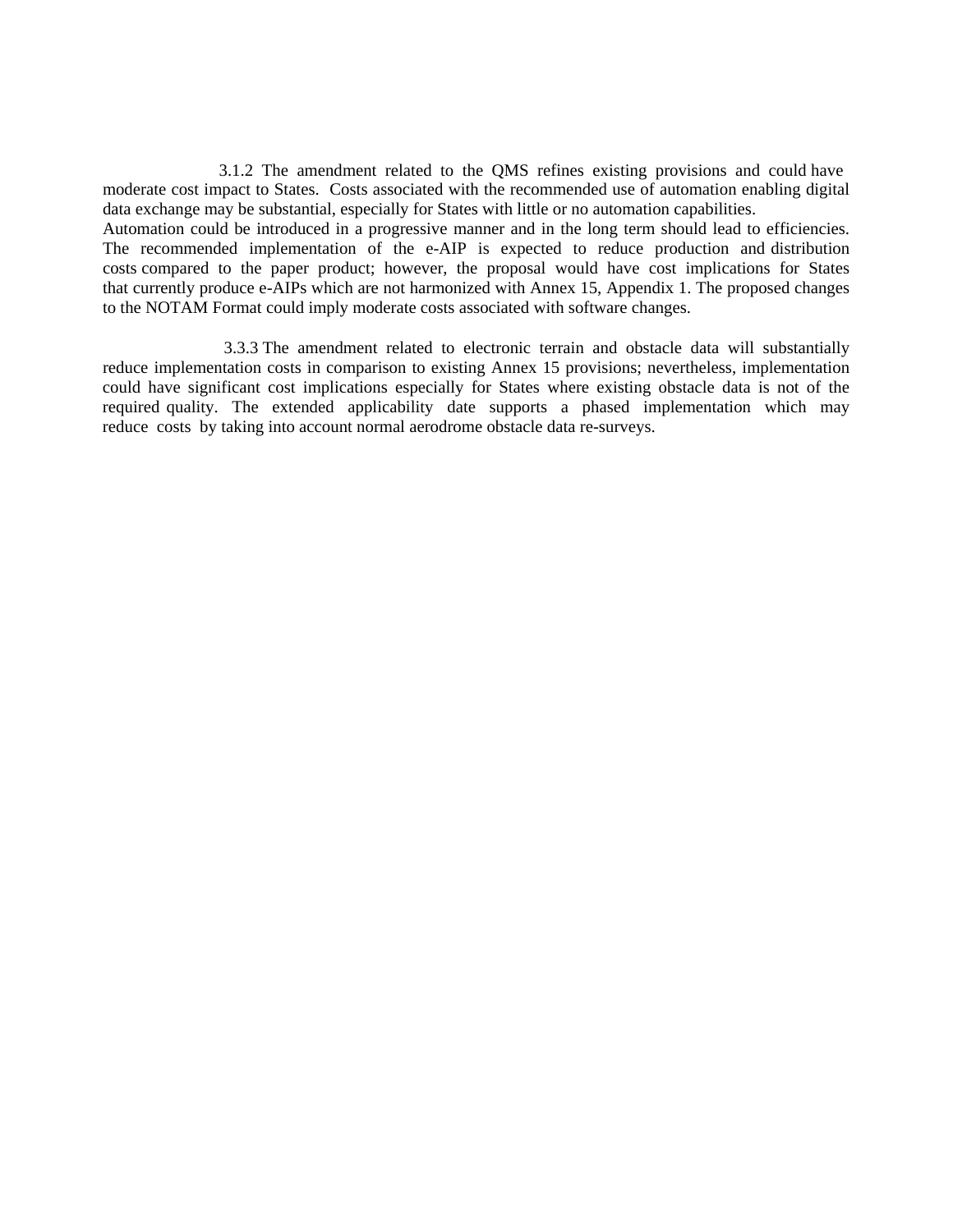APIRG/17 - IP/3 Appendix A

# APPENDIX A

# PROPOSED AMENDMENT TO INTERNATIONAL STANDARDS AND RECOMMENDED PRACTICES

# AERONAUTICAL INFORMATION SERVICES

# ANNEX 15

# TO THE CONVENTION ON INTERNATIONAL CIVIL AVIATION

# NOTES ON THE PRESENTATION OF THE PROPOSED AMENDMENT

1. The text of the amendment is arranged to show deleted text with a line through it and new text highlighted with grey shading, as shown below:

| 1. | Text to be deleted is shown with a line through it.                                                                            | text to be deleted                   |
|----|--------------------------------------------------------------------------------------------------------------------------------|--------------------------------------|
|    | New text to be inserted is highlighted with grey shading.                                                                      | new text to be inserted              |
|    | Text to be deleted is shown with a line through it followed by<br>the replacement text which is highlighted with grey shading. | new text to replace existing<br>text |

2. The sources of the proposed amendments have been indicated as follows:

| Source                                                        | Annotation |
|---------------------------------------------------------------|------------|
| Secretariat, with the assistance of AIS-AIMSG/1               | Source A   |
| Consequential amendment concerning the operational use of the |            |
| public Internet                                               | Source B   |
| IAVWOPSG/4                                                    | Source C   |
|                                                               |            |
| Editorial amendments arising from the Secretariat             | Source D   |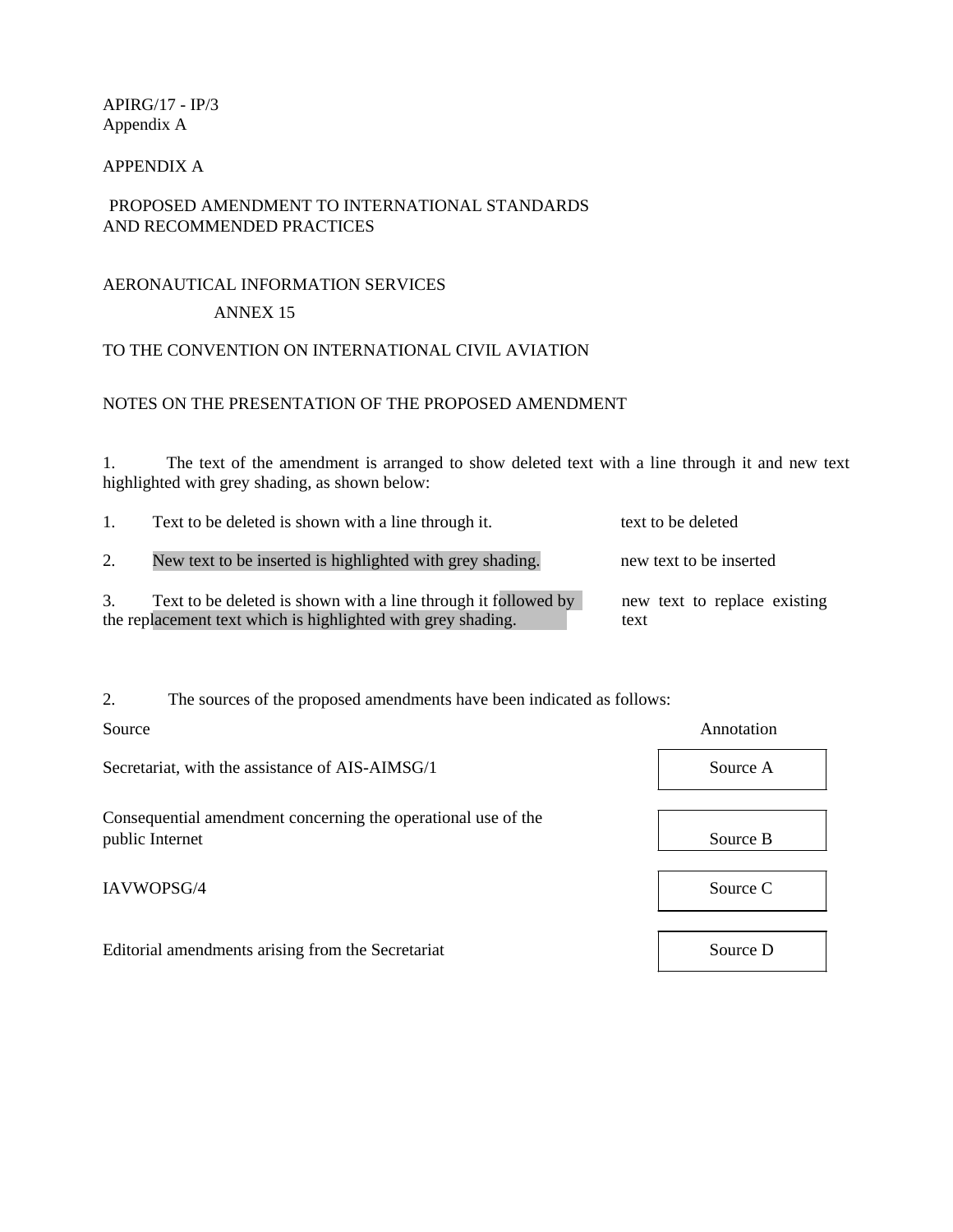Source A

#### CHAPTER2. DEFINITIONS

When the following terms are used in the Standards and Recommended Practices for aeronautical information services, they have the following meanings:

. . .

Aerodrome. A defined area on land or water (including any buildings, installations and equipment) intended to be used either wholly or in part for the arrival, departure and surface movement of aircraft.

. . .

Heliport. An aerodrome or a defined area on a structure intended to be used wholly or in part for the

arrival, departure and surface movement of helicopters.

. . .

CHAPTER 3. GENERAL

. . .

Sources A & D

3.2 Quality management system

3.2.1 Each Contracting State shall take all necessary measures to introduce a properly organized quality system containing procedures, processes and resources necessary to implement quality Management at each function stage. Quality management systems shall be implemented and maintained encompassing all functions of an aeronautical information service, as outlined in 3.1.7 above. The execution of such quality management systems shall be made demonstrable for each function stage, when required.

3.2.2 Recommendation. — Quality management should be applicable to the whole

aeronautical information data chain from data origination to distribution to the next intended user, taking into consideration the intended use of data.

Note1. — Quality management may be provided by a single quality management system or serial quality management systems.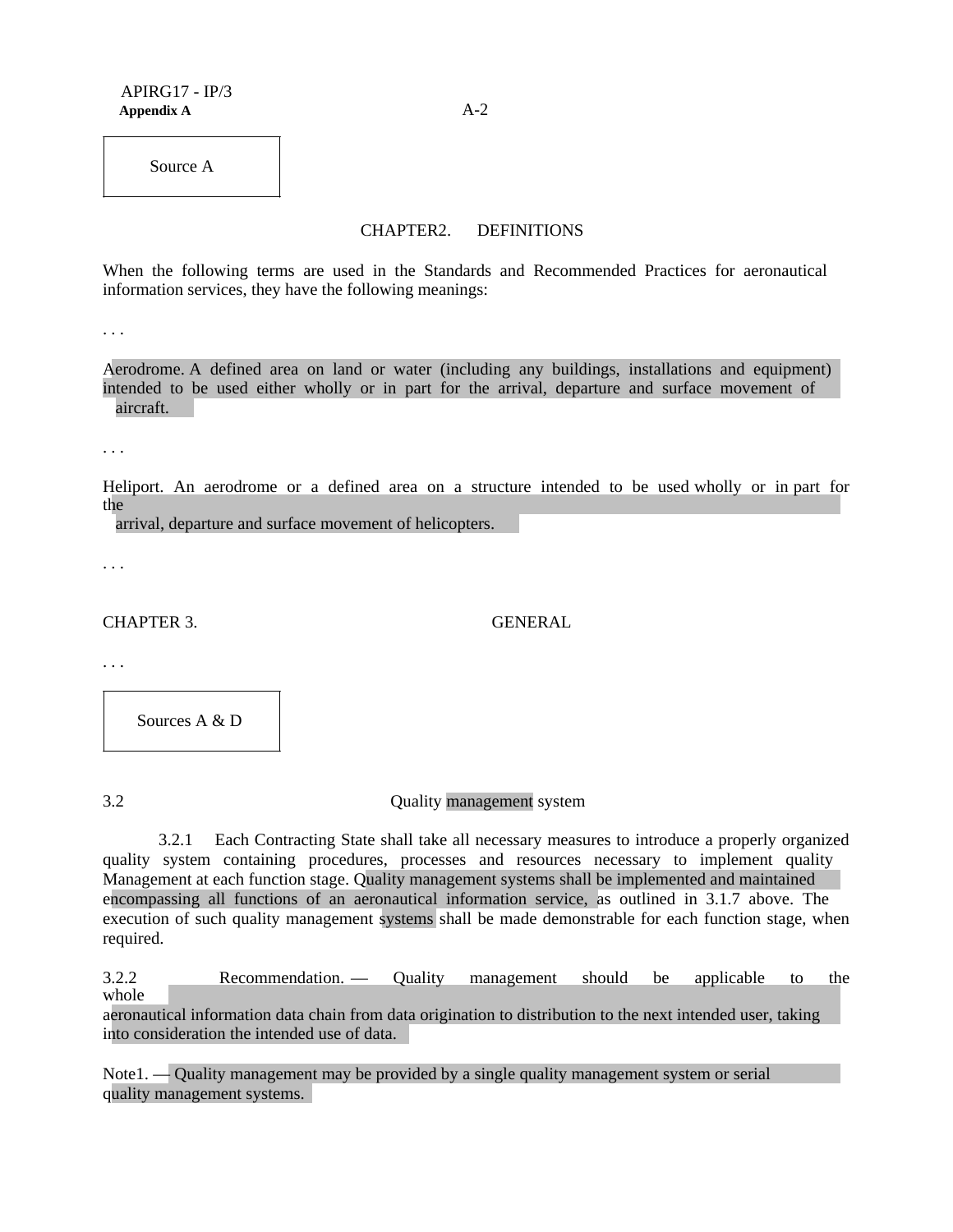Note2. — Letters of agreement concerning data quality between originator and distributor and between distributor and next intended user may be used to manage the aeronautical information data chain.

3.2.2 3.2.3 Recommendation.— The quality management system established in accordance with 3.2.1 should be in conformity with follow the International Organization for Standardization (ISO) 9000 series of quality assurance standards, and be certified by an approved organization.

Note1. — An ISO 9000 certificate issued by an accredited certification body would be considered an acceptable means of compliance.

Note2. — International Organization for Standardization (ISO) 9000 series of quality assurance standards provide a basic framework for the development of a quality assurance programme and define the term "accredited certification body". The details of a successful programme are to be formulated by each State and in most cases are unique to the State organization.

Note 3.— Supporting material in respect of the processing of aeronautical data is contained in RTCA Document DO-200A and European Organization for Civil Aviation Equipment (EUROCAE) Document ED-76 — Standards for Processing Aeronautical Data. These standards support the development and application of aeronautical databases.

3.2.3 3.2.4 Within the context of a the established quality management system, the skills and knowledge required for each function shall be identified, and personnel assigned to perform those functions shall be appropriately trained. States shall ensure that personnel possess the skills and competencies required to perform specific assigned functions, and appropriate records shall be maintained so that the qualifications of personnel can be confirmed. Initial and periodic assessments shall be established that require personnel to demonstrate the required skills and competencies. Periodic assessments of personnel shall be used as a means to detect and correct shortfalls.

3.2.4 3.2.5 States shall ensure that established procedures exist in order that aeronautical data at any moment is traceable to its origin Each quality management system shall include the necessary policies, processes and procedures, including those for the use of metadata, to ensure and verify that

aeronautical data is traceable throughout the aeronautical information data chain so as to allow any data anomalies or errors, detected in use to be identified by root cause, corrected and communicated to affected users. during the production/maintenance phases or in operational use, to be corrected.

3.2.5 3.2.6 The established quality management system shall provide users with the necessary assurance and confidence that distributed aeronautical information/data satisfy stated requirements for data quality the aeronautical data quality requirements (for accuracy, resolution and integrity) and for data traceability by the use of appropriate procedures in every stage of data production or data modification

process as specified in Appendix 7, and the data traceability requirements through the provision of appropriate metadata as specified in 3.8.1. The system shall also provide assurance of the applicability period of intended use of aeronautical data as well as that the agreed distribution dates will be met.

3.2.7 All necessary measures shall be taken to monitor compliance with the quality management system in place.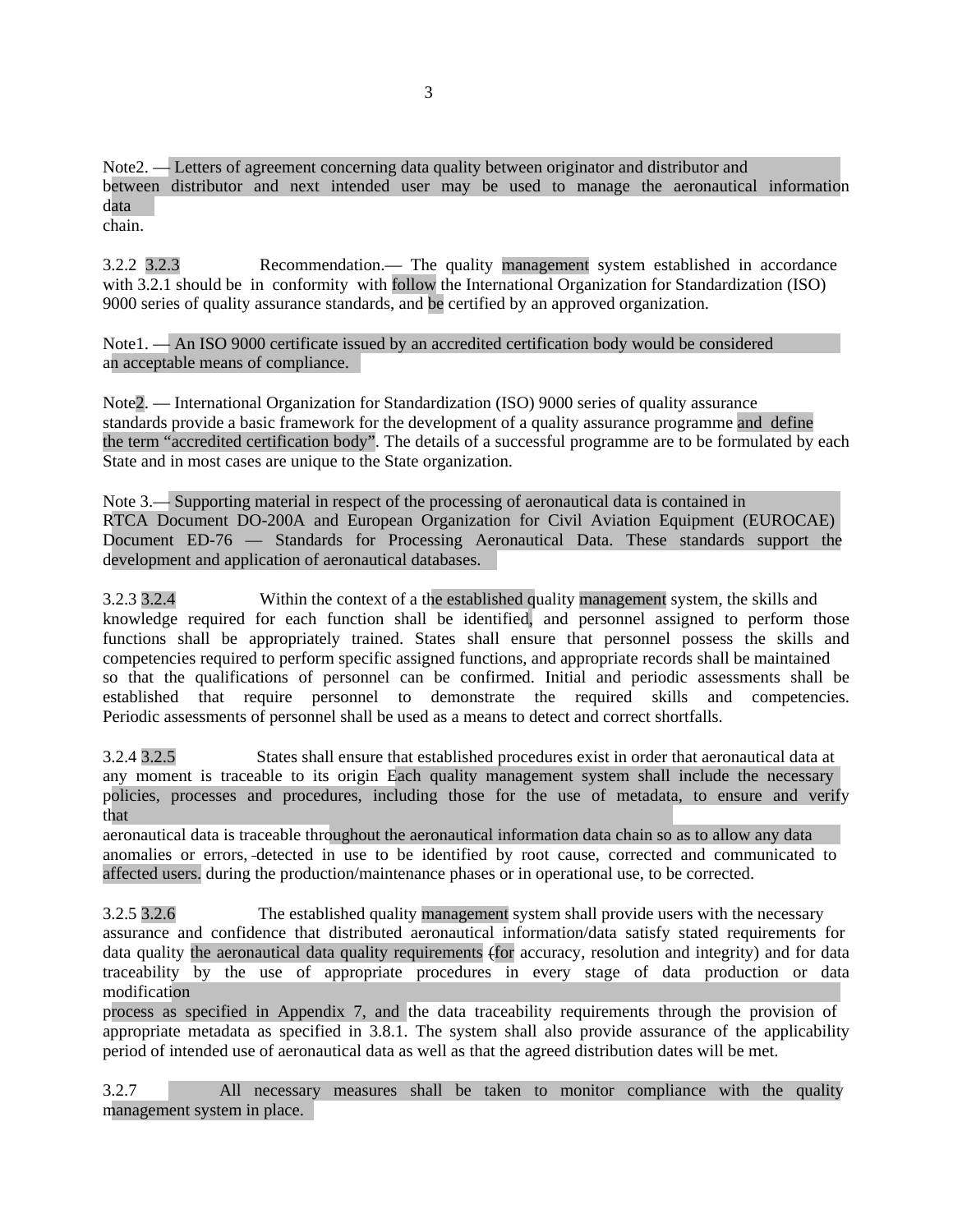3.2.6 3.2.8 The order of accuracy for aeronautical data, based upon a 95 per cent confidence level, shall be as specified in Annex 11, Chapter 2, and Annex 14, Volumes I and II, Chapter 2. In that respect, three types of positional data shall be identified: surveyed points (runway thresholds, navigation aid positions, etc.), calculated points (mathematical calculations from the known surveyed points of points in space/fixes) and declared points (e.g. flight information region boundary points).

3.2.7 3.2.9 States shall ensure that theThe order of publication resolution of aeronautical data shall be that as specified in Appendices 1 and 7.

3.2.8 3.2.10 Contracting States shall ensure that the The integrity of aeronautical data isshall be maintained throughout the data process from survey/origin to distribution to the next intended user (the entity that receives the aeronautical information from the aeronautical information service provider). Aeronautical data integrity requirements shall be based upon the potential risk resulting from the corruption of data and upon the use to which the data item is put. Consequently, the following classifications and data integrity levels shall apply:

- a) critical data, integrity level  $1 \times 10^{-8}$ : there is a high probability when using corrupted critical data that the continued safe flight and landing of an aircraft would be severely at risk with the potential for catastrophe;
- b) essential data, integrity level  $1 \times 10^{-5}$ : there is a low probability when using corrupted essential data that the continued safe flight and landing of an aircraft would be severely at risk with the potential for catastrophe; and
- c) routine data, integrity level  $1 \times 10^{-3}$ ; there is a very low probability when using corrupted routine data that the continued safe flight and landing of an aircraft would be severely at risk with the potential for catastrophe.

Note 1.— Distribution to the next intended user will differ in the delivery method applied which may either be:

 Physical distribution. The means by which aeronautical information/data distribution is achieved through the delivery of a physical package, such as postal services.

#### or

Direct electronic distribution. The means by which aeronautical information/data distribution is achieved automatically through the use of a direct electronic connection between the AIS and the next intended user.

Note 2.— Different delivery methods and data media may require different procedures to ensure the required data quality.

3.2.9 3.2.11 Aeronautical data quality requirements related to classification and data integrity shall be as provided in Tables A7-1 to A7-5 of Appendix 7.

3.2.10 3.2.12 Protection of electronic Electronic aeronautical data sets while stored or in transit shall be totally monitored protected by the inclusion in the data sets of the a 32-bit cyclic redundancy check (CRC) implemented by the application dealing with the data sets. This shall apply to the protection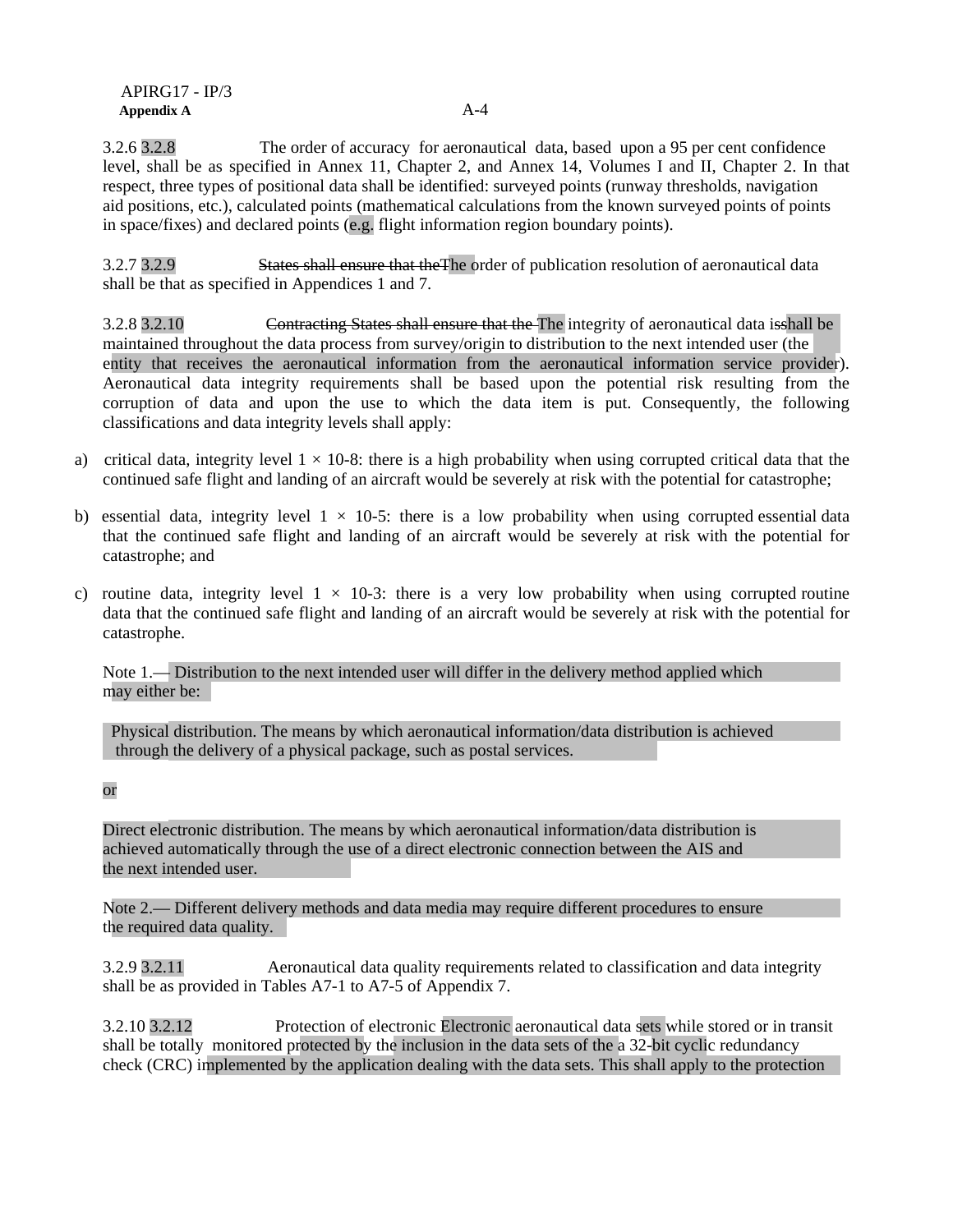of all integrity levels of data sets as specified in 3.2.10. To achieve protection of the integrity level of critical and essential aeronautical data as classified in 3.2.8, a 32- or 24-bit CRC algorithm shall apply respectively.

Note 1 .— This requirement does not apply to the communications systems used for the transfer of data sets.

Note 2. — Guidance material on the use of a 32-bit CRC algorithm to implement a protection of electronic aeronautical data sets is contained in the Aeronautical Information Services Manual (Doc 8126).

3.2.11 Recommendation.— To achieve protection of the integrity level of routine aeronautical data as classified in 3.2.8, a 16-bit CRC algorithm should apply.

3.2.12 3.2.13 Material to be issued as part of the Integrated Aeronautical Information Package shall be thoroughly checked and coordinated with the services responsible services before it is submitted to the aeronautical information service, in order to make certain that all necessary information has been included and that it is correct in detail prior to distribution. Validation and verification procedures shall be established which ensure that quality requirements (accuracy, resolution, integrity) and traceability of aeronautical data are met.

Note.— Guidance material on the liaison with other related services is contained in the Aeronautical Information Services Manual (Doc 8126).

3.2.13 3.2.14 Demonstration of compliance of the quality management system applied shall be by audit. If nonconformity is identified, initiating action to correct its cause shall be determined and taken. All audit observations and remedial actions shall be evidenced and properly documented.

. . .

3.6 General specifications

. . .

3.6.5 Use of automation

Recommendation.— Automation in AIS enabling digital data exchange should be introduced with the objective of improving the speed, accuracy, quality, efficiency and cost-effectiveness of aeronautical information services.

Note.— Guidance material on an aeronautical conceptual and data exchange model for the development of databases and the establishment of data exchange services is contained in Doc 8126.

. . .

3.6.7 Human Factors considerations

3.6.7.1 The organization of the aeronautical information services as well as the design, contents, processing and distribution of aeronautical information/data shall take into consideration Human Factors principles which facilitate their optimum utilization.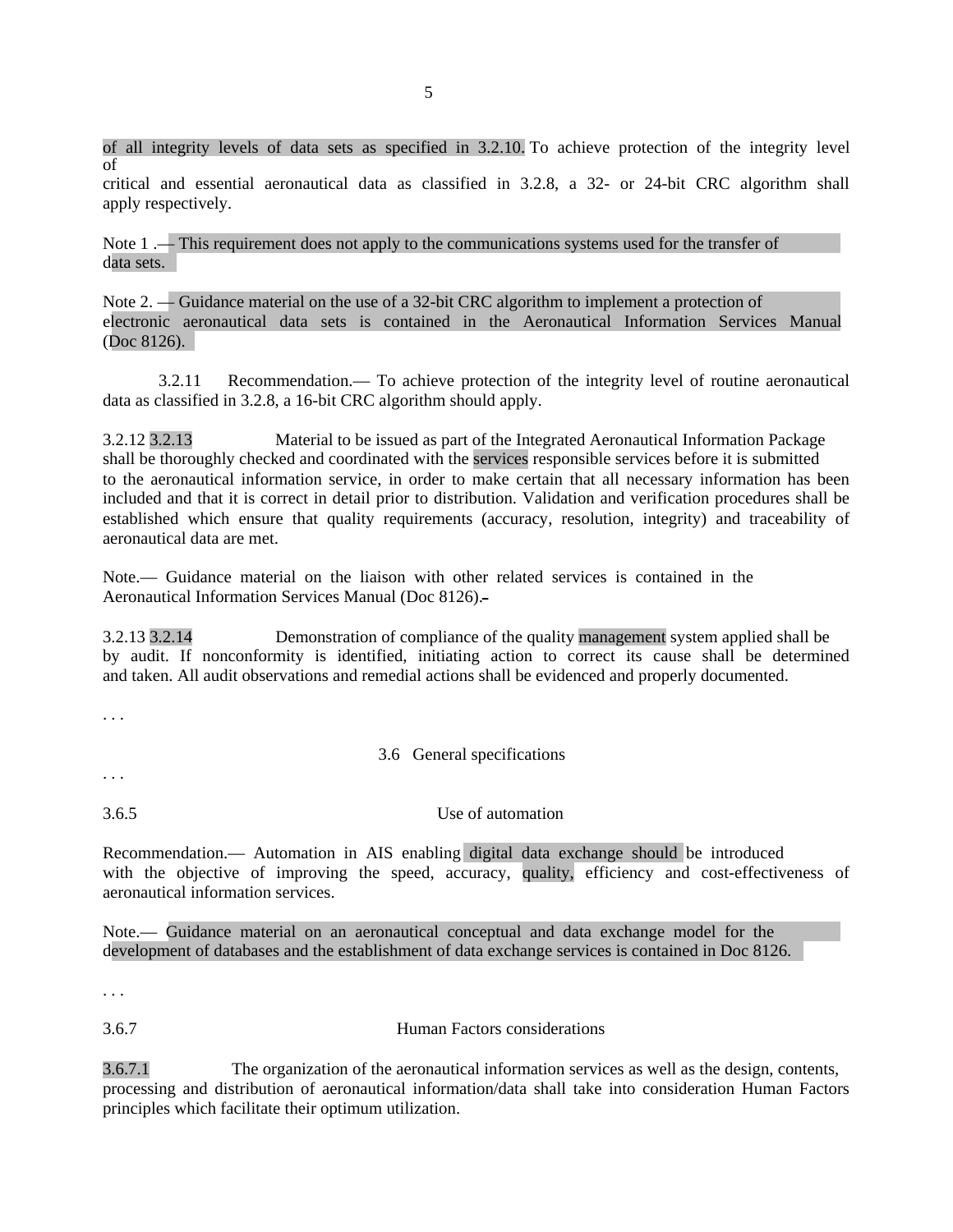3.6.7.2 Due consideration shall be given to the integrity of information where human interaction is required and mitigating steps taken where risks are identified.

Note.— This may be accomplished through the design of systems, through operating procedures or through improvements in the operating environment.

. . .

3.8 Metadata

3.8.1 Metadata shall be collected for aeronautical data processes and exchange points. This

metadata collection shall be applied throughout the aeronautical information data chain, from survey / origin to distribution to the next intended user.

3.8.2 The metadata to be collected shall include, as a minimum:

a) the name of the organization or entity performing the function;

b) the function performed; and

c) the date and time of operation.

Note.— The function performed indicates any action of originating, transmitting or manipulating the data.

### CHAPTER 4. AERONAUTICAL INFORMATIONPUBLICATIONS (AIP)

. . .

4.3 Specifications for AIP Amendments

. . .

4.3.4 Each AIRAC AIP Amendment page, including the cover sheet, shall display an effective date. When an effective time other than 0000 UTC is used, the effective time shall also be displayed on the cover sheet.

. . .

4.4 Specifications for AIP Supplements

. . . 4.4.4 When an error occurs in an AIP Supplement or when the period of validity of an AIP

Supplement is changed, a new AIP Supplement shall be published as a replacement.

Note.— The requirements for NOTAM apply when time constraints do not allow sufficient time for the distribution of an AIP Supplement.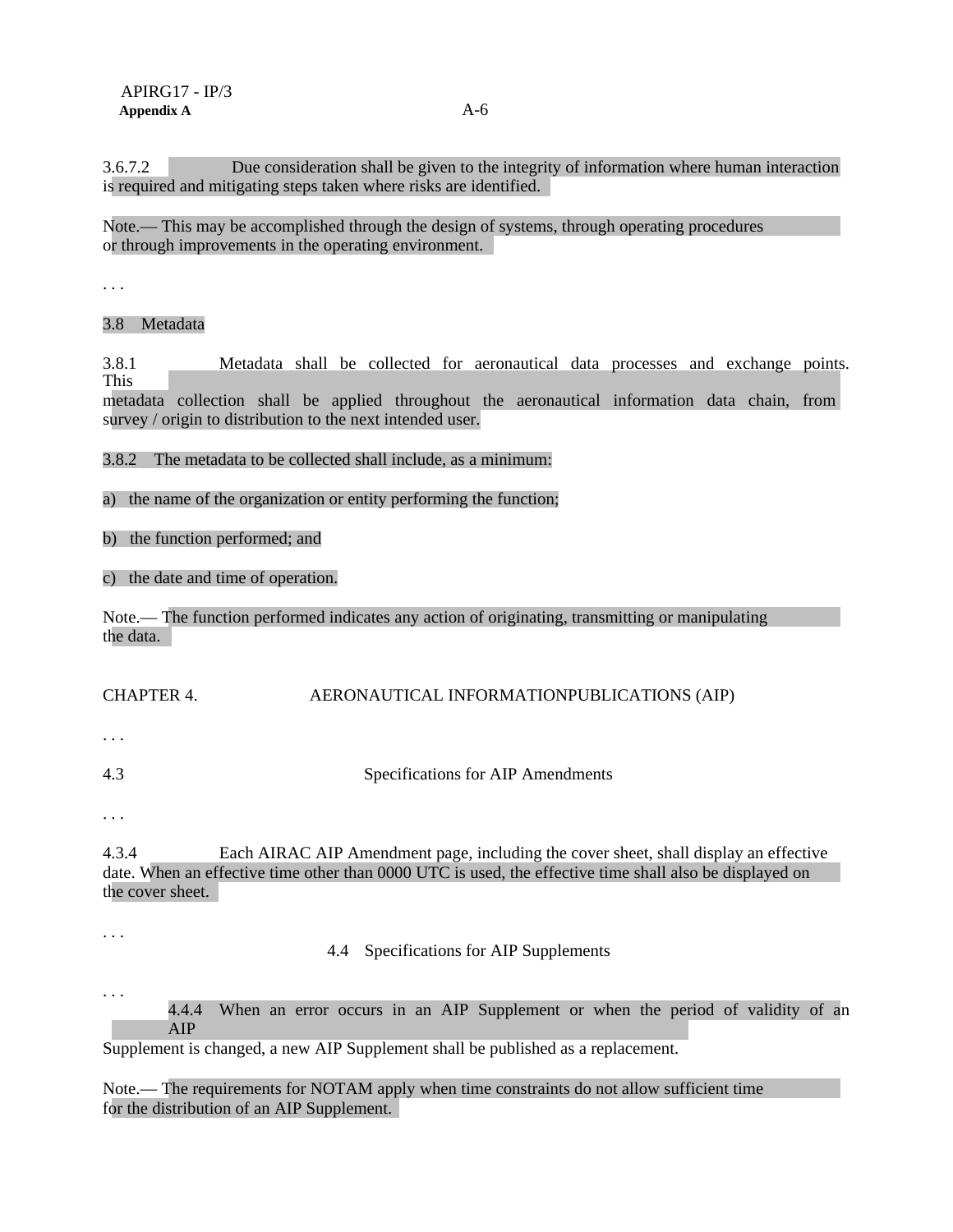Editorial Note.— Renumber subsequent paragraphs accordingly.

. . .

#### 4.6 Electronic AIP (eAIP)

4.6.1 Recommendation.— The AIP, AIP Amendment, AIP Supplement and AIC should also be published in a format that allows for displaying on a computer screen and printing on paper.

Note 1.— This composite electronic document is named "Electronic AIP" (e-AIP) and may be based on a format that allows for digital data exchange.

Note 2.— Guidance material for the production and provision of the e-AIP is contained in Doc 8126.

4.6.2 When provided, the information content of the e-AIP and the structure of chapters, sections and sub-sections shall follow the content and structure of the paper AIP. The e-AIP shall include files that allow for printing a paper AIP.

4.6.3 Recommendation.— When provided, the e-AIP should be available on a physical distribution medium (CD, DVD, etc.) and/or online on the Internet.

Note.— Guidance material on the use of the Internet is contained in Guidelines on the Use of the Public Internet for Aeronautical Applications (Doc 9855).

Sources C & D

CHAPTER 5: NOTAM

5.1 Origination

5.1.1 A NOTAM shall be originated and issued concerning the following information:

a) establishment, closure or significant changes in operation of aerodrome(s)/heliport(s) or runways;

b) establishment, withdrawal and significant changes in operation of aeronautical services (AGA, AIS, ATS, COMCNS, MET, SAR, etc.);

. . . c) Significant changes in the level of protection normally available at an aerodrome/heliport for rescue and firefighting purposes. NOTAM shall be originated only when a change of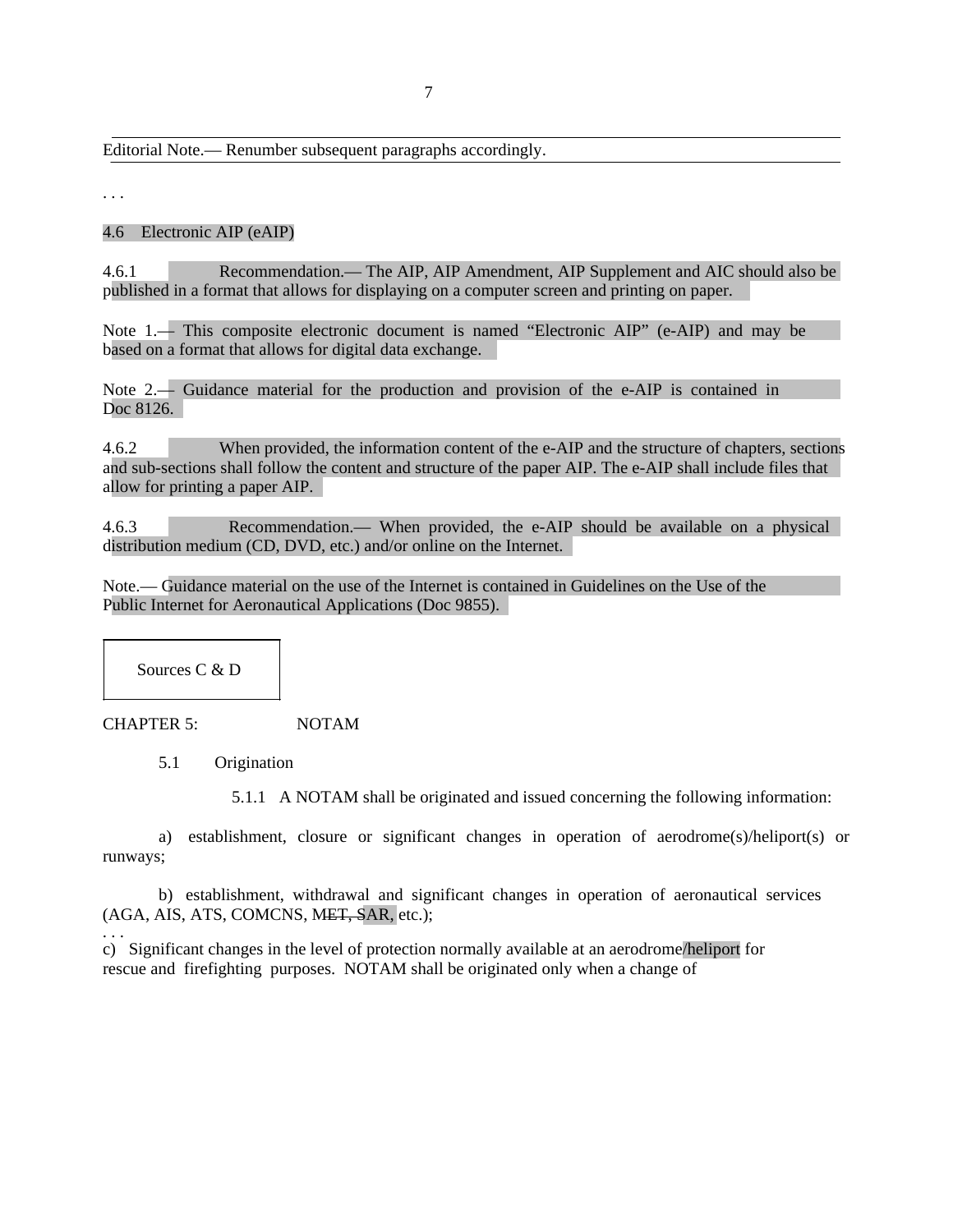#### APIRG17 - IP/3 **Appendix A** A-8

category is involved and such change of category shall be clearly stated (see Annex 14, Volume I, Chapter 9, and Attachment A, Section 17);

r) Presence or removal of, or significant changes in, hazardous conditions due to snow, slush, Ice, radioactive material, toxic chemicals, volcanic ash deposition or water on the movement area;

. . .

Source A

5.1.1.6 When an AIP Amendment or an AIP Supplement is published in accordance with AIRAC procedures, a NOTAM shall be originated giving a brief description of the contents, the effective date and time, and the reference number to of the amendment or supplement. This NOTAM shall come into force on the same effective date and time as the amendment or supplement and shall remain valid in the pre-flight information bulletin for a period of fourteen days.

. . .

### 5.2 General specifications

. . .

5.2.2 Text of NOTAM shall be composed of the significations/uniform abbreviated phraseology assigned to the ICAO NOTAM Code complemented by ICAO abbreviations, indicators, identifiers, designators, call signs, frequencies, figures and plain language.

Note. — Detailed guidance material covering NOTAM, SNOWTAM, ASHTAM and PIB production is contained in Doc 8126.

. . .

5.2.6 When errors occur in a NOTAM, a NOTAM with a new number to replace the erroneous NOTAM shall be issued or the erroneous NOTAM shall be cancelled and a new NOTAM issued.

. . .

5.2.13 A checklist of valid NOTAM shall be issued as a NOTAM over the Aeronautical Fixed Service (AFS) at intervals of not more than one month using the NOTAM Format specified in Appendix 6. One NOTAM shall be issued for each series.

Note. — Omitting a NOTAM from the checklist does not serve to cancel a NOTAM.

. . .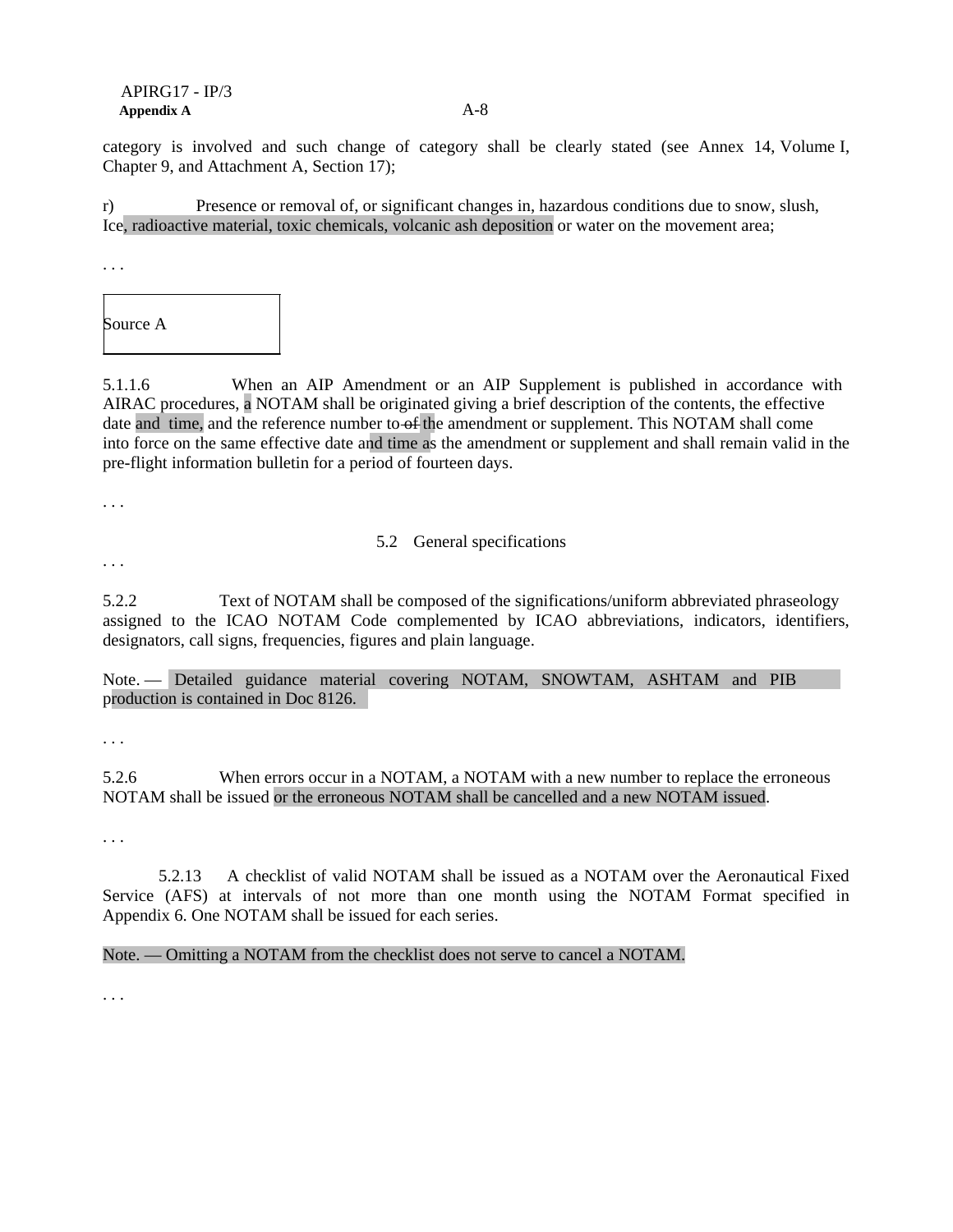### CHAPTER 6. **AERONAUTICAL INFORMATION** REGULATION AND CONTROL (AIRAC)

6.1 General specifications

6.1.1 Information concerning the circumstances listed in Appendix 4, Part 1, shall be distributed under the regulated system (AIRAC), i.e. basing establishment, withdrawal or significant changes upon a series of common effective dates at intervals of 28 days, including 29 January 199814 January 2010. The information notified therein shall not be changed further for at least another 28 days after the effective date, unless the circumstance notified is of a temporary nature and would not persist for the full period.

. . .

#### 6.2 Provision of information in paper copy form

. . .

6.2.2 Recommendation.— Whenever major changes are planned and where advance notice is desirable and practicable, information published in paper copy form should be distributed by the AIS unit at least 56 days in advance of the effective date. This should be applied to the establishment of, and

premeditated major changes in, the circumstances listed in Appendix 4, Part 3, and other major changes if deemed necessary.

. . .

6.3 Provision of information in electronic form

. . .

6.3.3 Recommendation.— Whenever major changes are planned and where advance notice is desirable and practicable, information provided in electronic form should be distributed/made available at least 56 days in advance of the effective date. This should be applied to the establishment of, and

premeditated major changes in, the circumstances listed in Appendix 4, Part 3, and other major changes if deemed necessary.

. . .

#### CHAPTER 8. PRE-FLIGHT AND POST-FLIGHT INFORMATION/DATA

. . .

8.2 Automated aeronautical information systems

8.2.1 Where the The civil aviation authority or the agency to which the authority to provide service has been delegated in accordance with  $3.1.1$  c) uses shall use automated pre-flight information systems to make aeronautical information/data available to operations personnel including flight crew members for self-briefing, flight planning and flight information service purposes., the The information/data made available shall comply with the provisions of 8.1.2 and 8.1.3.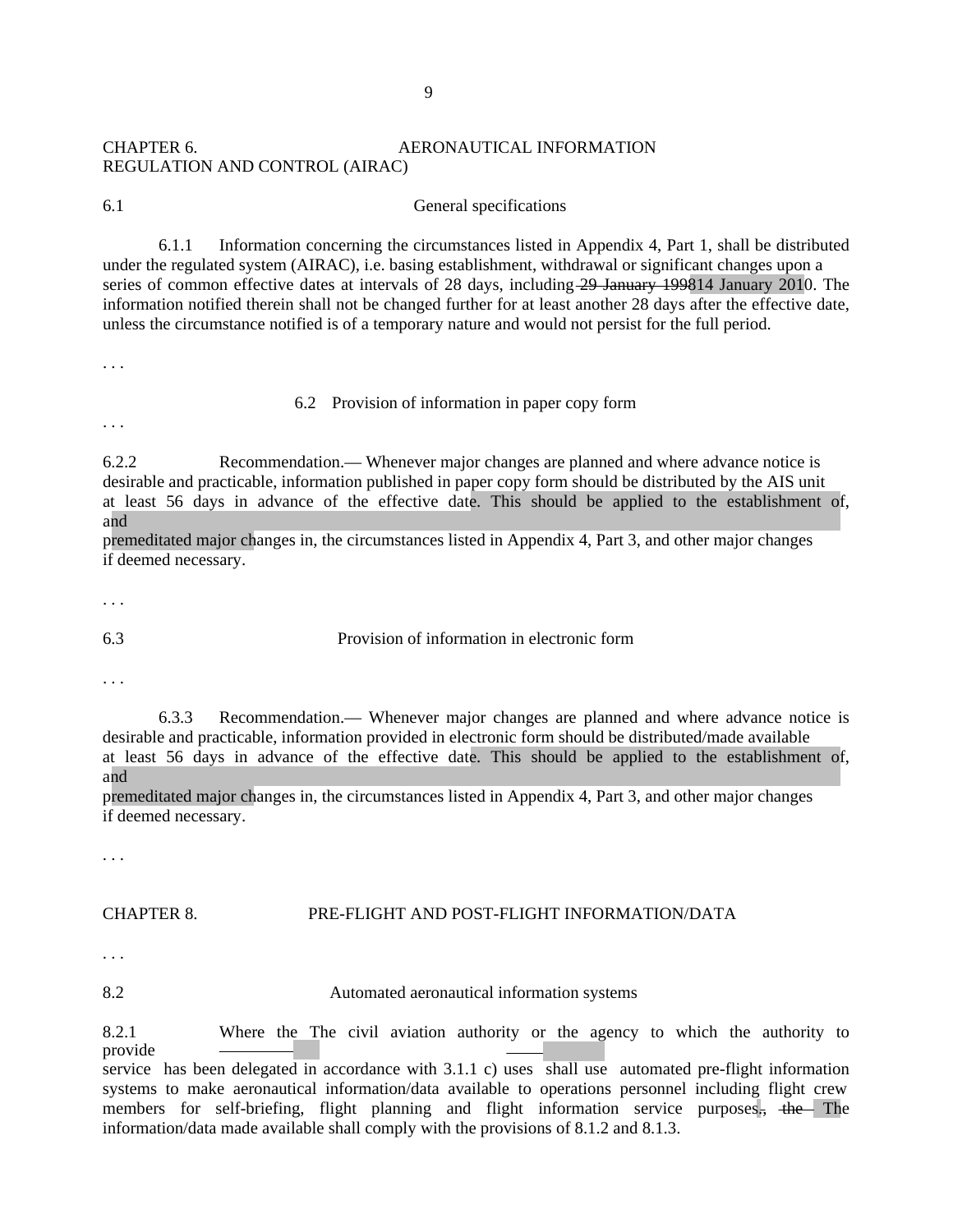8.2.4 8.2.2 Self-briefing facilities of an automated pre-flight information system shall provide for access by to operations personnel, including flight crew members and other aeronautical personnel

concerned, to for consultation as necessary with the aeronautical information service by telephone or other suitable telecommunications means. The human/machine interface of such facilities shall ensure easy access in a guided manner to all relevant information/data.

8.2.58.2.3 Recommendation.— Automated pre-flight information systems for the supply of aeronautical information/data for self-briefing, flight planning and flight information service should shall:

a) provide for continuous and timely updating of the system database and monitoring of the validity and quality of the aeronautical information data stored;

. . .

8.2.28.2.4 Recommendation. — Automated pre-flight information systems providing a harmonized, common point of access by operations personnel, including flight crew members and other aeronautical personnel concerned, to aeronautical information in accordance with 8.2.1 and meteorological information in accordance with 9.5.1 of Annex 3 — Meteorological Service for International Air Navigation, should be established by an agreement between the civil aviation authority or the agency to which the authority to provide service has been delegated in accordance with 3.1.1 c) and the relevant meteorological authority.

8.2.38.2.5 Where automated pre-flight information systems are used to provide the harmonized, common point of access by operations personnel, including flight crew members and other aeronautical personnel concerned, to aeronautical information/ data and meteorological information, the civil aviation authority or the agency to which the authority to provide service has been delegated in accordance with 3.1.1 c) shall remain responsible for the quality and timeliness of the aeronautical information/ data provided by means of such a system.

Note.— The meteorological authority concerned remains responsible for the quality of the meteorological information provided by means of such a system in accordance with 9.5.1 of Annex 3.

### CHAPTER 9. TELECOMMUNICATION REQUIREMENTS

Source B

9.3 Recommendation. — Subject to availability, satisfactory operation and bilateral/multilateral and/or regional air navigation agreements, the use of public Internet should be permitted for exchange of non-time critical types of aeronautical information.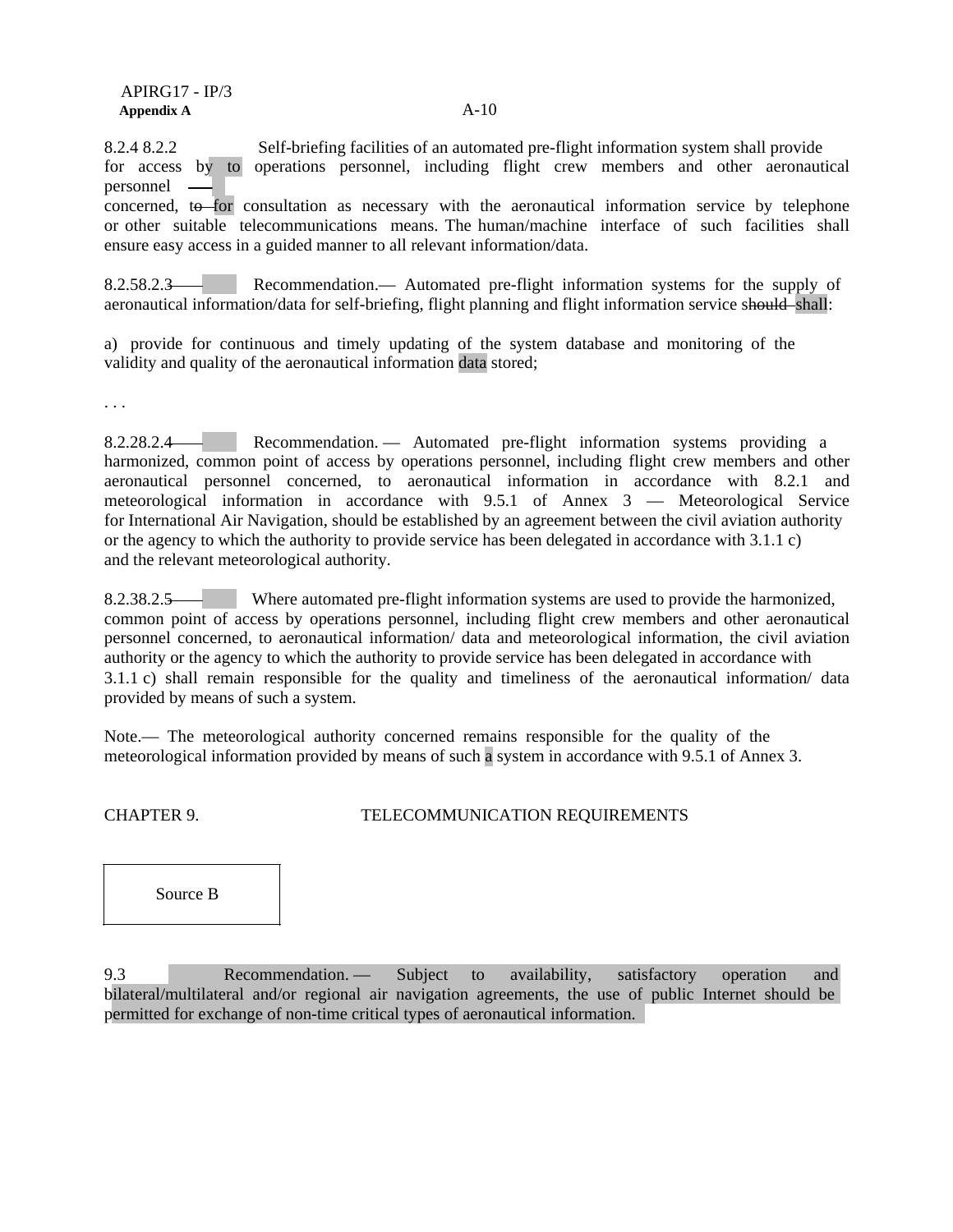Note.— Guidance material on non-time critical types of aeronautical information and relevant aspects of the public Internet is provided in the Guidelines on the Use of the Public Internet for Aeronautical Applications (Doc 9855).

Source A

### CHAPTER 10. ELECTRONIC TERRAIN AND OBSTACLE DATA

#### 10.1 Function

Sets of electronic terrain and obstacle data used in combination with aeronautical data, as appropriate,

shall satisfy user requirements necessary to support the following air navigation applications:

Note.— Electronic terrain and obstacle data is intended to be used in the following air navigation applications:

a) ground proximity warning system with forward looking terrain avoidance function and minimum safe altitude warning (MSAW) system;

b) determination of contingency procedures for use in the event of an emergency during a missed approach or take-off;

- c) aircraft operating limitations analysis;
- d) instrument procedure design (including circling procedure);
- e) determination of en-route "drift-down" procedure and en-route emergency landing location;
- f) advanced surface movement guidance and control system (A-SMGCS); and
- g) aeronautical chart production and on-board databases;.
- h) flight simulator;
- i) synthetic vision; and
- j) aerodrome/heliport obstacle restriction and removal.

The data may also be used in other applications such as flight simulator and synthetic vision systems, and may assist in determining the height restriction or removal of obstacles that pose a hazard to air navigation.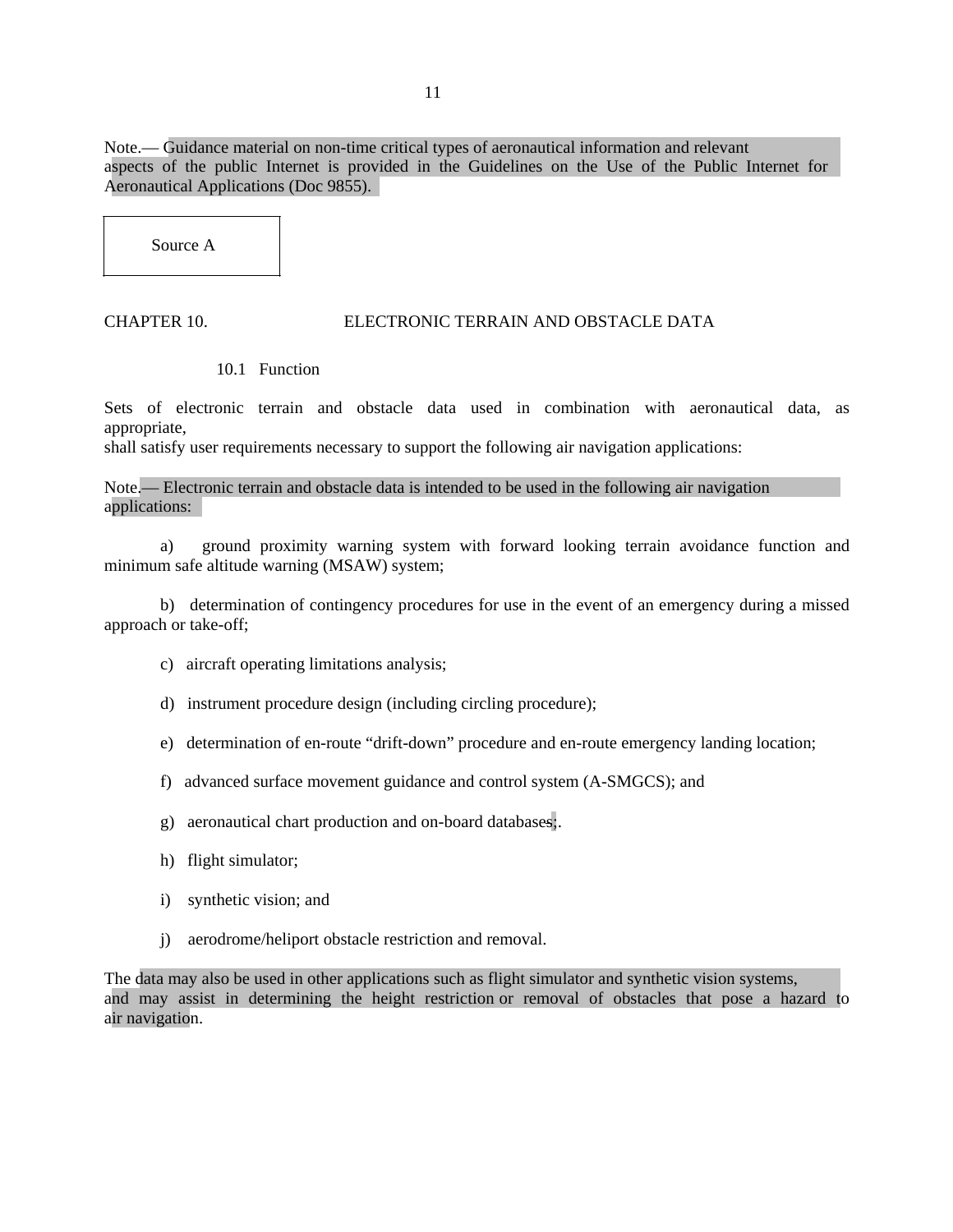10.210.1 Coverage areas and requirements for data provision terrain and obstacle data numerical requirements

10.2.110.1.1 To satisfy requirements necessary to accommodate air navigation systems or functions specified in 10.1, sets The coverage areas for sets of electronic terrain and obstacle data shall be specified as:collected and recorded in databases in accordance with the following coverage areas:

— Area 1: the entire territory of a State;

— Area 2: terminal control area; within the vicinity of an aerodrome, sub-divided as follows;

— Area 2a: a rectangular area around a runway that comprises the runway strip plus any clearway that exists.

Note.— See Annex 14, Volume I, Chapter 3 for dimensions for runway strip.

— Area 2b: an area extending from the ends of Area 2a in the direction of departure, with a length of 10 km and a splay of 15% to each side;

— Area 2c: an area extending outside Area 2a and Area 2b at a distance of not more than 10 km from the boundary of Area 2a; and

— Area 2d: an area outside the Areas 2a, 2b and 2c up to a distance of 45 km from the aerodrome reference point, or to an existing TMA boundary, whichever is nearest;

— Area 3: aerodrome/heliport area; and the area bordering an aerodrome movement area that extends horizontally from the edge of a runway to 90 m from the runway centre line and 50 m from the edge of all other parts of the aerodrome movement area.

— Area 4: Category II or III operations approach areas. The area extending 900 m prior to the runway threshold and 60 m each side of the extended runway centre line in the direction of the approach on a precision approach runway, Category II or III.

Note .— See Appendix 8 for descriptions and graphical illustrations of the defined coverage areas.

10.1.2 Recommendation. — Where the terrain at a distance greater than 900 m (3 000 ft) from the runway threshold is mountainous or otherwise significant, the length of Area 4 should be extended to a distance not exceeding 2 000 m (6 500 ft) from the runway threshold.

10.2.2 Area 1 shall cover the entire territory of a State, including aerodromes/heliports. Area 2 shall be the terminal control area as published in a State's aeronautical information publication (AIP) or limited to a 45-km radius from the aerodrome/heliport reference point (whichever is smaller). At IFR

aerodromes/heliports where a terminal control area has not been established, Area 2 shall be the area

within a 45-km radius of the aerodrome/heliport reference point.

10.2.3 At IFR aerodromes/heliports, Area 3 shall cover the area that extends from the edge(s) of the runway(s) to 90 m from the runway centre line(s) and for all other parts of aerodrome/heliport movement area(s), 50 m from the edge(s) of the defined area(s).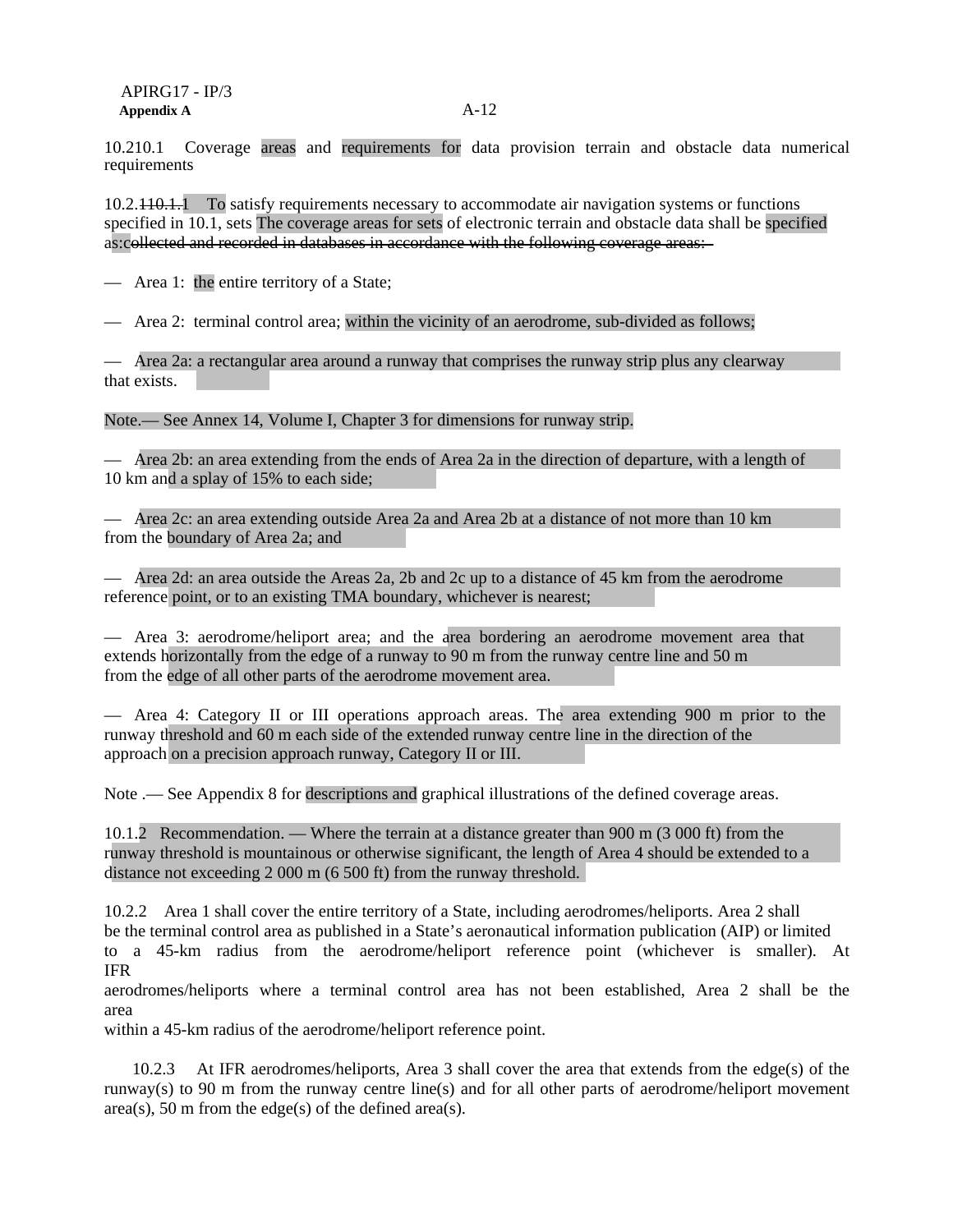10.2.4 Area 4 shall be restricted to those runways where precision approach Category II or III operations have been established and where detailed terrain information is required by operators to enable them to assess, by use of radio altimeters, the effect of terrain on decision height determination. The width of the area shall be 60 m on either side of the extended runway centre line while the length shall be 900 m from the runway threshold measured along the extended runway centre line.

10.2.5 According to the air navigation applications listed in 10.1 and areas of coverage, sets of electronic terrain data shall satisfy the numerical requirements specified in Appendix 8, Table A8-1 while obstacle data shall satisfy the numerical requirements specified in Appendix 8, Table A8-2.

Note 1. — Numerical terrain and obstacle data requirements for Area 2 provided in Appendix 8, Table A8-1 and Table A8-2, respectively, are defined on the basis of the most stringent application requirement (application listed under 10.1 b)).

Note 2.— It is recognized that some applications listed in 10.1 could be adequately accommodated with terrain and obstacle data sets that are of lower requirements than those specified in Appendix 8,

Table A8-1 and Table A8-2, respectively. Consequently, careful evaluation of available data sets by data users is necessary in order to determine if the products are fit for their intended use.

10.1.3 Electronic terrain data shall be provided for Area 1. The obstacle data shall be provided for obstacles in Area 1 higher than 100 m above ground.

10.1.4 From 12 November 2015, at aerodromes regularly used by international civil aviation, electronic obstacle data shall be provided for all obstacles within Area 2 that are assessed as being a

hazard to air navigation.

10.1.5 From 12 November 2015, at aerodromes regularly used by international civil aviation electronic terrain and obstacle data shall be provided for:

a) Area 2a , for those obstacles that penetrate the relevant obstacle data collection surface specified in Appendix 8;

b) penetrations of the take-off flight path area obstacle identification surfaces; and

c) penetrations of the aerodrome obstacle limitation surfaces.

Note.— Take-off flight path area obstacle identification surfaces are specified in Annex 4, 3.8.2.1. Aerodrome obstacle limitation surfaces are specified in Annex 14, Volume 1, Chapter 4.

10.1.6 Recommendation.— At aerodromes regularly used by international civil aviation, electronic terrain and obstacle data should be provided for Areas 2b, 2c and 2d for obstacles and terrain that penetrate the relevant obstacle data collection surface specified in Appendix 8.

10.1.7 Recommendation.— At aerodromes regularly used by international civil aviation, electronic terrain and obstacle data should be provided for Area 3 for terrain and obstacles that penetrate the relevant obstacle data collection surface specified in Appendix 8.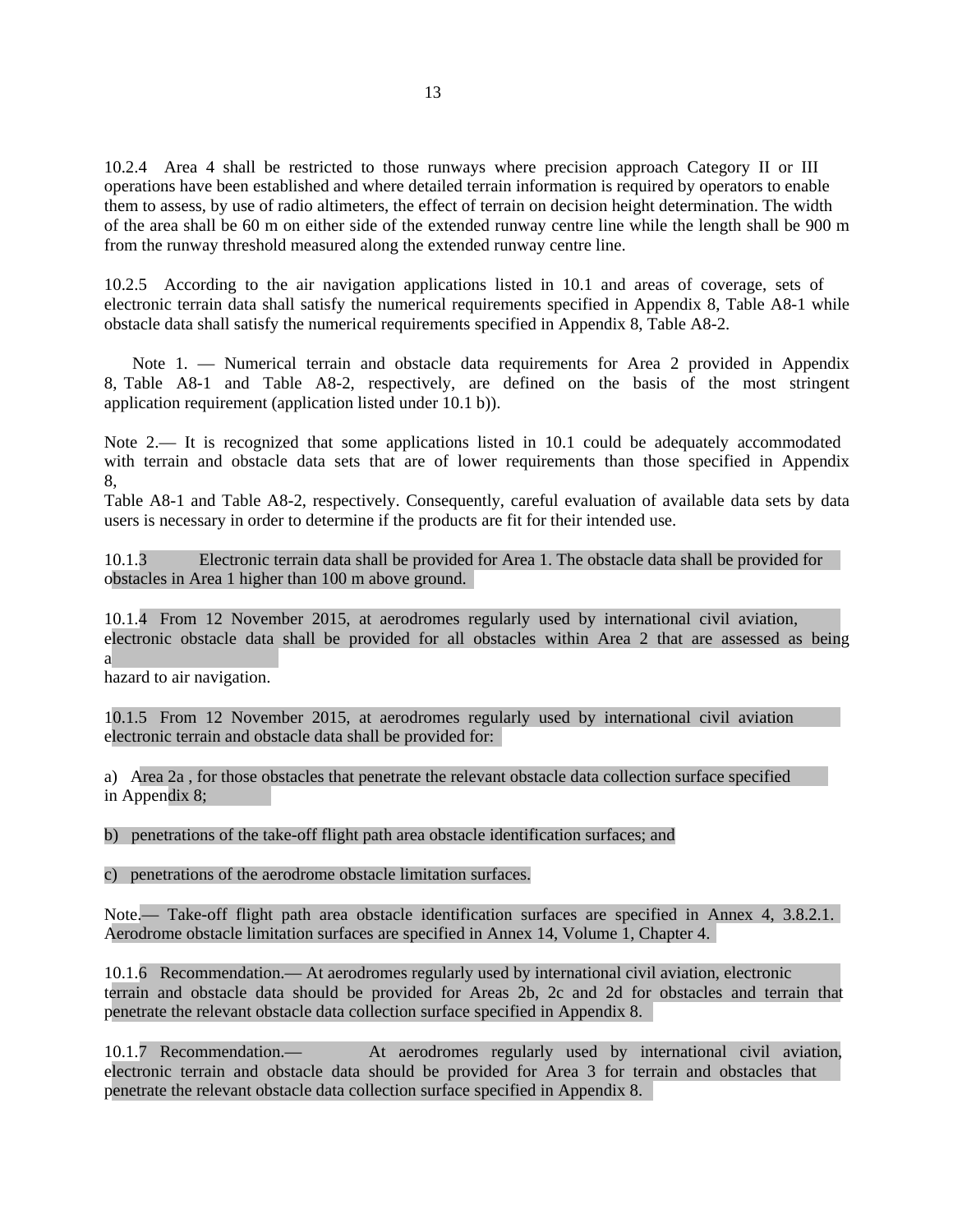10.1.8 At aerodromes regularly used by international civil aviation, electronic terrain and obstacle data shall be provided for Area 4 for terrain and obstacles that penetrate the relevant obstacle data collection surface specified in Appendix 8, for all runways where precision approach Category II or III operations have been established and where detailed terrain information is required by operators to enable them to assess, the effect of terrain on decision height determination by use of radio altimeters.

Note.— Area 4 terrain data and Area 2 obstacle data are normally sufficient to support the production of the Precision Approach Terrain Chart — ICAO. When more detailed obstacle data is required for Area 4, this may be provided in accordance with the Area 4 obstacle data requirements

specified in Appendix 8, Table A8-2. Guidance on appropriate obstacles for this chart is given in the

Aeronautical Chart Manual (Doc 8697).

10.1.9 Recommendation.— Where additional electronic obstacle or terrain data is collected to meet other aeronautical requirements, the obstacle and terrain data sets should be expanded to include these additional data.

10.1.10 Recommendation.— Arrangements should be made for the coordination of providing Area 2 electronic terrain and obstacle data for adjacent aerodromes where their respective coverage Areas overlap to assure that the data for the same obstacle or terrain is correct.

10.1.11 Recommendation.— At those aerodromes located near territorial boundaries, arrangements should be made among States concerned to share Area 2 electronic terrain and obstacle data.

10.3 10.2 Terrain database data set — content, numerical specification and structure

10.3.1 10.2.1 A terrain database data set shall contain digital sets of data representing terrain surface in the form of continuous elevation values at all intersections (points) of a defined grid, referenced to common datum. A terrain grid shall be angular or linear and shall be of regular or irregular shape.

Note.— In regions of higher latitudes, latitude grid spacing may be adjusted to maintain a constant linear density of measurement points.

10.3.2 10.2.2 Sets of electronic terrain data shall include spatial (position and elevation), thematic and temporal aspects for the surface of the Earth containing naturally occurring features such as mountains, hills, ridges, valleys, bodies of water, permanent ice and snow, and excluding obstacles. In practical terms, depending on the acquisition method used, this shall represent the continuous surface that exists at the bare Earth, the top of the canopy or something in-between, also known as "first reflective surface".

10.3.3 10.2.3 Terrain data shall be collected according to the areas specified in 10.2, terrain data collection surfaces and criteria specified in Appendix 8, Figure A8-1, and in accordance with the terrain data numerical requirements provided in Table A8-1 of Appendix 8. In terrain databases, only one feature type, i.e. terrain, shall be recorded. Feature attributes describing terrain shall be those listed in Appendix 8, Table A8-3. In terrain data sets, only one feature type, i.e. terrain, shall be provided. Feature attributes describing terrain shall be those listed in Table A8-3. The terrain feature attributes listed in Table A8-3

represent the minimum set of terrain attributes, and those annotated as mandatory shall be recorded in the terrain database data set.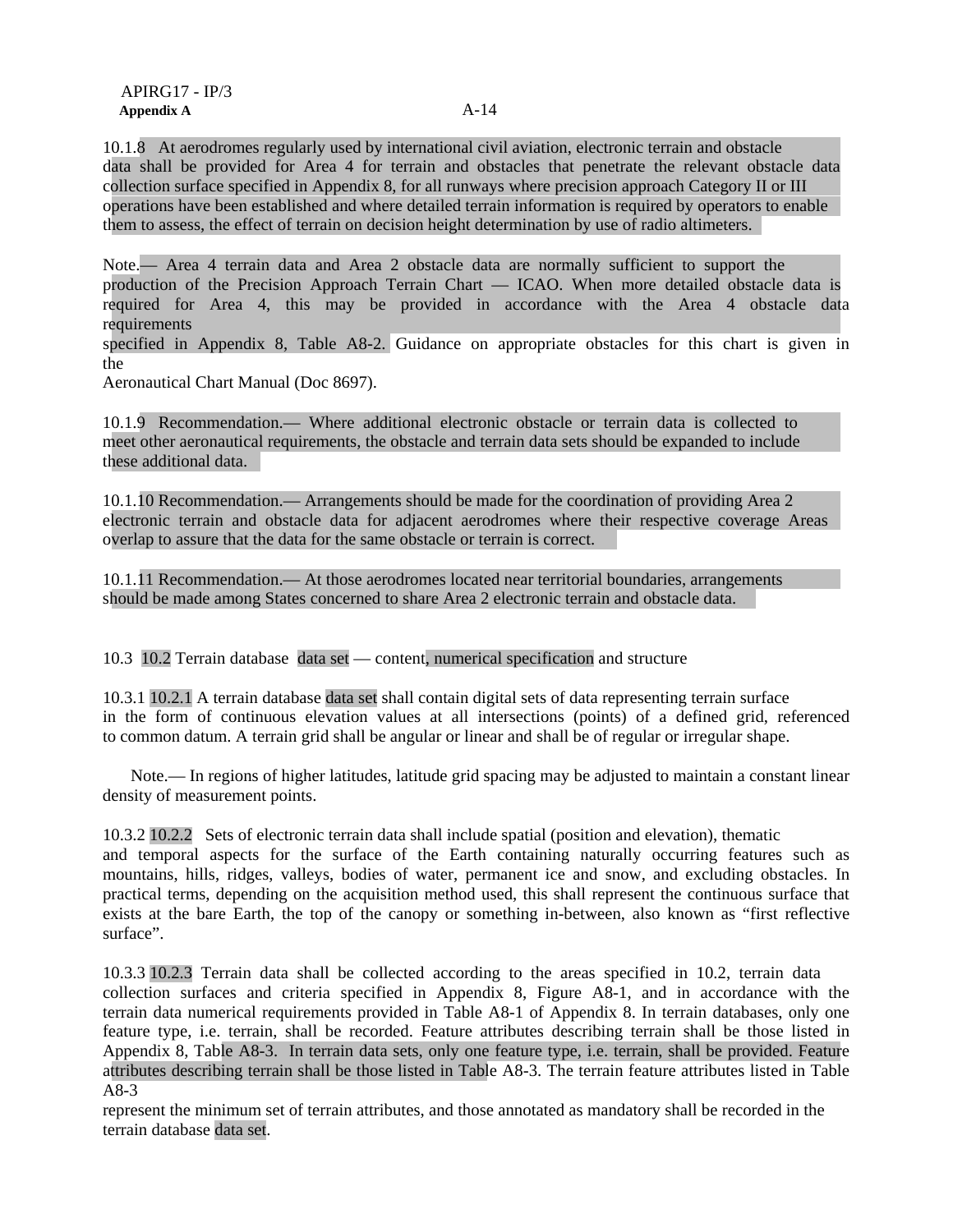#### 10.3 Electronic terrain data for each area shall conform to the applicable numerical requirements in Appendix 8, Table 8A-1.

10.4 Obstacle, database — content, numerical specification and structure

10.4.1 One obstacle database shall contain a digital set of obstacle data and shall include those features having vertical significance in relation to adjacent and surrounding features that are considered hazardous to air navigation. Obstacle data shall comprise the digital representation of the vertical and horizontal extent of man-made objects. Obstacles shall not be included in terrain databases . Obstacle data elements are features that shall be represented in the databases by points, lines or polygons.

10.4.2 Obstacles, which in accordance with the definition, can be fixed (permanent or temporary) or mobile shall be identified within the areas defined in 10.2, on the basis of the obstacle data collection surfaces and criteria specified in Appendix 8, Figure A8-2, and collected in accordance with obstacle data numerical requirements provided in Table A8-2 of Appendix 8. In an data, all defined obstacle feature types shall be recorded and each of them shall be described according to the list of mandatory attributes provided in Table A8-4 of Appendix 8, Table A8-4.

Note.— By definition, obstacles can be fixed (permanent or temporary) or mobile. Specific attributes associated with mobile (feature operations) and temporary types of obstacles are annotated in Appendix 8, Table A8-4, as optional attributes. If these types of obstacles are to be recorded provided in the database data set, appropriate attributes describing such obstacles are also required.

10.3 Electronic obstacle data for each area shall conform to the applicable numerical requirements in Appendix 8, Table 8A-2.

10.510.4 Terrain and obstacle data product specifications

Editorial Note — Renumber subsequent paragraphs accordingly.

. . .

10.4.10 The obstacle data product specification, supported by geographical coordinates for each aerodrome included within the dataset, shall describe the following areas:

— Areas 2a, 2b, 2c, 2d;

— the take-off flight path area; and

— the obstacle limitation surfaces.

10.6 Availability

10.6.1 States shall ensure that electronic terrain and obstacle data related to their entire territory are made available in the manner specified in 10.2, 10.3 and 10.4 for use by international civil aviation.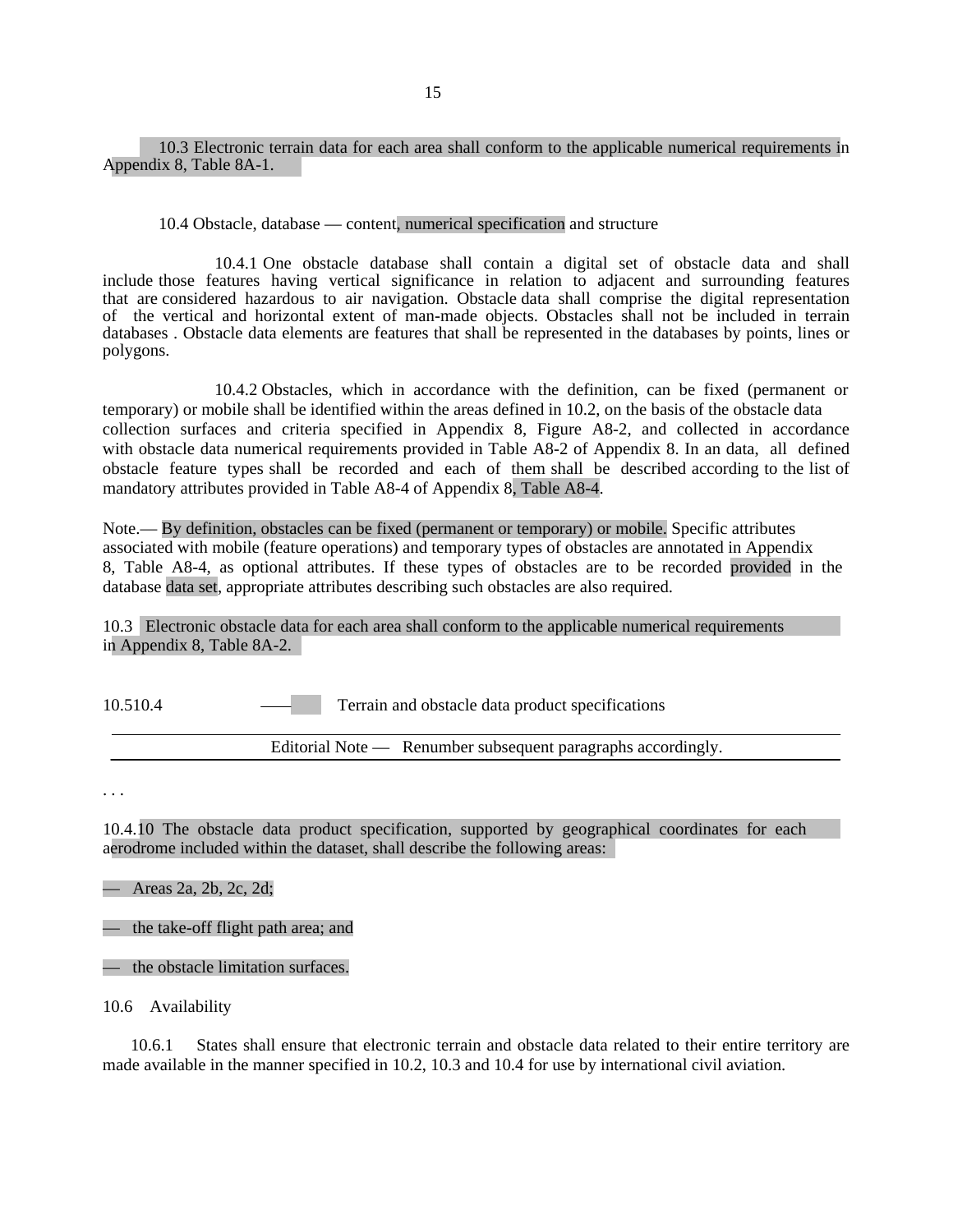10.6.1.1 States shall ensure that as of 20 November 2008, electronic terrain and obstacle data are made available in accordance with Area 1 specifications and terrain data in accordance with Area 4 specifications.

10.6.1.2 States shall ensure that as of 18 November 2010, electronic terrain and obstacle data are made available in accordance with Area 2 and Area 3 specifications.

10.6.1.3 Recommendation.— States should ensure that electronic terrain and obstacle data are made available in accordance with Area 1, Area 2 and Area 3 specifications and terrain data in accordance with Area 4 specifications.

10.6.2 Recommendation. At those aerodromes located near territorial boundaries, arrangements should be made among States concerned to share terrain and obstacle data for the entire Area 2.

. . .

APPENDIX 1. CONTENTS OF AERONAUTICAL INFORMATION PUBLICATION (AIP) (see Chapter 4)

. . .

GEN 1. NATIONAL REGULATIONS AND REQUIREMENTS

GEN 1.1 Designated authorities

The addresses of designated authorities concerned with the facilitation of international air navigation (civil aviation, meteorology, customs, immigration, health, en-route and aerodrome/heliport charges, agricultural quarantine and aircraft accident investigation) containing, for each authority:

. . .

6) telex number; ande-mail address;

7) aeronautical fixed service (AFS) address.and;

8) website address, if available.

. . .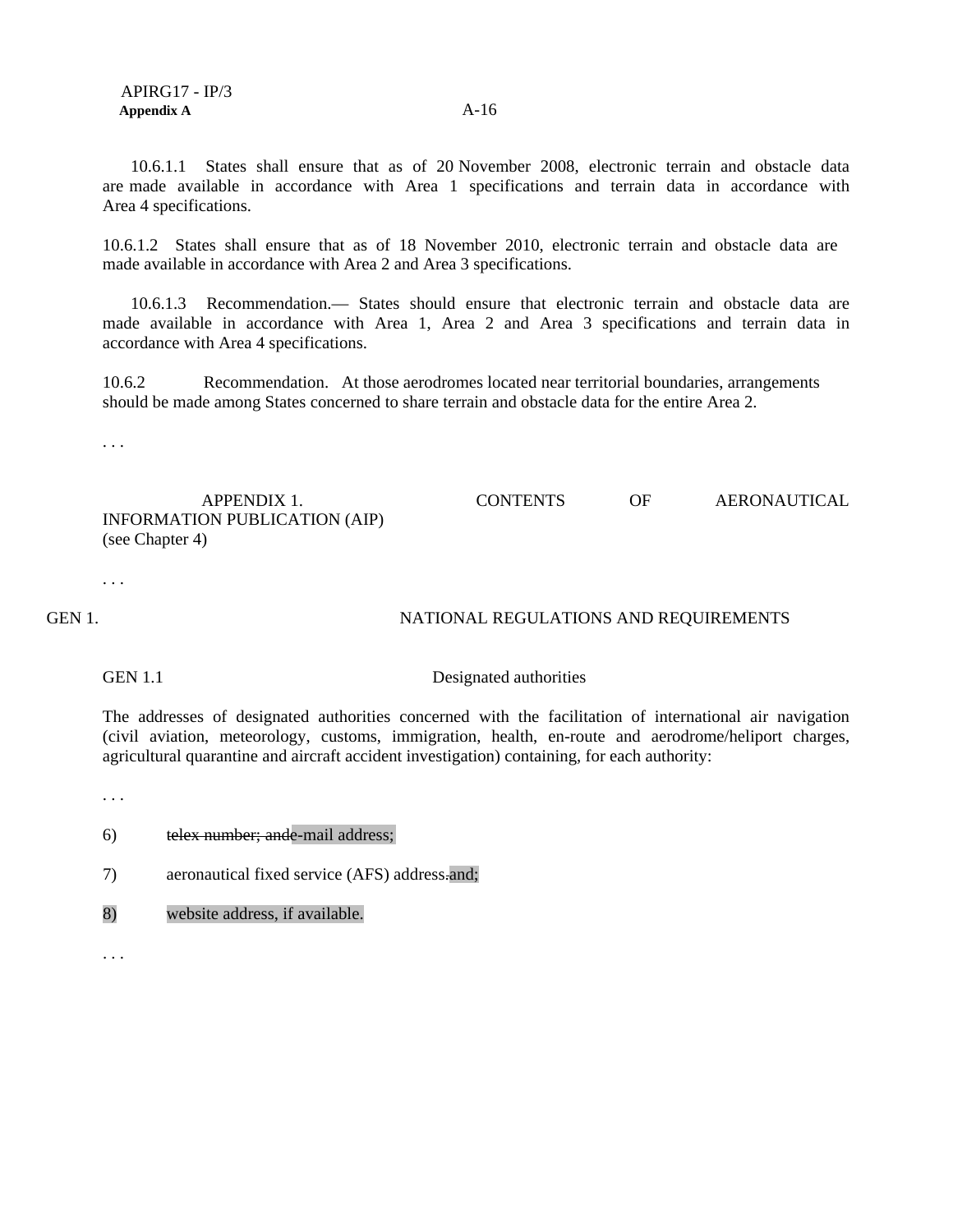| GEN 3.           | <b>SERVICES</b>                                                                                         |
|------------------|---------------------------------------------------------------------------------------------------------|
| <b>GEN 3.1</b>   | Aeronautical information services                                                                       |
| <b>GEN 3.1.1</b> | Responsible service                                                                                     |
|                  | Description of the Aeronautical Information Service (AIS) provided and its major components, including: |
|                  |                                                                                                         |
| 5)               | telex numbere-mail address;                                                                             |
| 6)               | AFS address;                                                                                            |
| 7)               | website address, if available;                                                                          |
|                  | Editorial Note.— Renumber subsequent subparagraphs accordingly.                                         |
|                  | <b>GEN 3.2</b><br>Aeronautical charts                                                                   |
|                  | GEN 3.2.1<br>Responsible service(s)                                                                     |
|                  | Description of service(s) responsible for the production of aeronautical charts, including:             |
| 5)               | telex numbere-mail address;                                                                             |
| 6)               | AFS address;                                                                                            |
| 7)               | website address, if available;                                                                          |
|                  | Editorial Note.— Renumber subsequent subparagraphs accordingly.                                         |

. . .

# GEN 3.2.3 Purchase arrangements

Details of how charts may be obtained, containing:

- 5) telex numbere-mail address;
- 6) AFS address;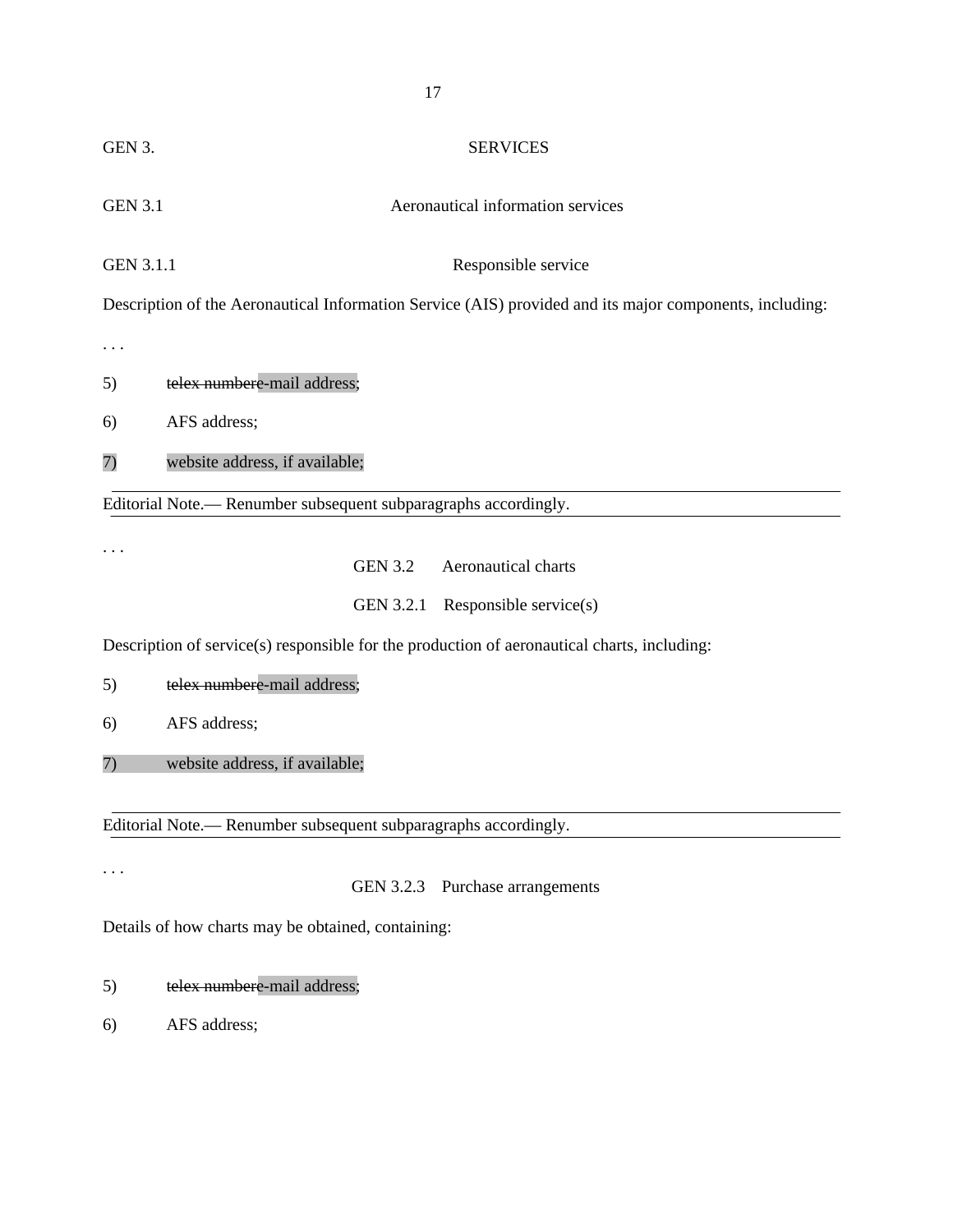#### 7) website address, if available;

| <b>GEN 3.2.7</b>                                                 |                                                                             | Topographical charts |  |  |
|------------------------------------------------------------------|-----------------------------------------------------------------------------|----------------------|--|--|
| Details of how topographical charts may be obtained, containing: |                                                                             |                      |  |  |
|                                                                  |                                                                             |                      |  |  |
| 5)                                                               | telex numbere-mail address;                                                 |                      |  |  |
| 6)                                                               | AFS address;                                                                |                      |  |  |
| 7)                                                               | website address, if available;                                              |                      |  |  |
|                                                                  |                                                                             |                      |  |  |
| <b>GEN 3.3</b>                                                   |                                                                             | Air traffic services |  |  |
| <b>GEN 3.3.1</b>                                                 |                                                                             | Responsible service  |  |  |
|                                                                  | Description of the air traffic service and its major components, including: |                      |  |  |
|                                                                  |                                                                             |                      |  |  |
| 5)                                                               | telex numbere-mail address;                                                 |                      |  |  |
| 6)                                                               | AFS address;                                                                |                      |  |  |
| 7)                                                               | website address, if available;                                              |                      |  |  |
|                                                                  |                                                                             |                      |  |  |

Editorial Note.— Renumber subsequent subparagraphs accordingly.

. . .

# GEN 3.3.6 ATS units address list

A list of ATS units and their addresses arranged alphabetically, containing:

. . .

- 5) telex numbere-mail address;
- 6) AFS address;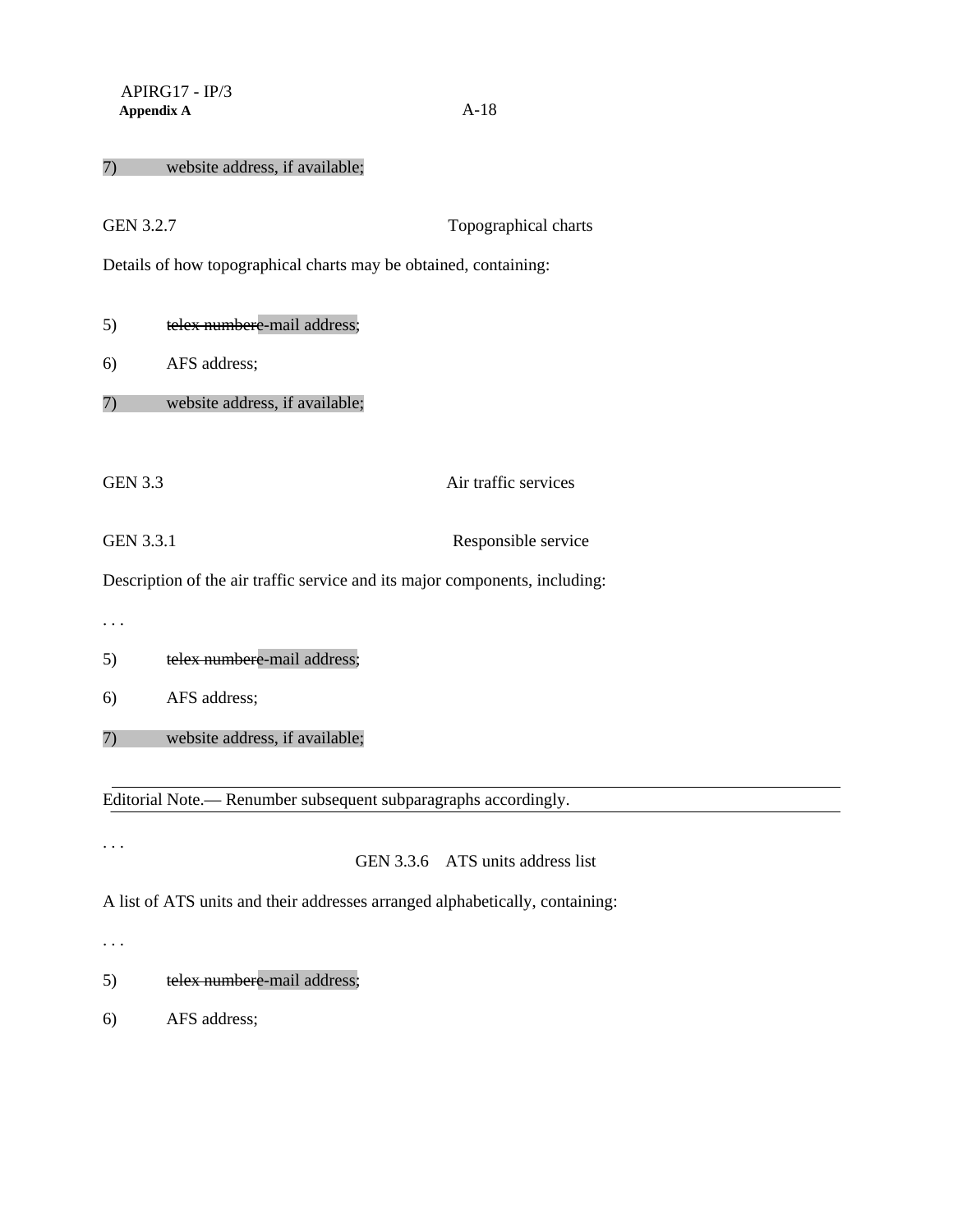#### 7) website address, if available;

GEN 3.4 Communication services

GEN 3.4.1 Responsible service

Description of the service responsible for the provision of telecommunication and navigation facilities, including:

. . .

5) telex numbere-mail address;

6) AFS address;

7) website address, if available;

Editorial Note.— Renumber subsequent subparagraphs accordingly.

. . .

GEN 3.5 Meteorological services

GEN 3.5.1 Responsible service

Brief description of the meteorological service responsible for the provision of meteorological information, including:

. . .

5) telex numbere-mail address;

6) AFS address;

7) website address, if available;

Editorial Note.— Renumber subsequent subparagraphs accordingly.

. . .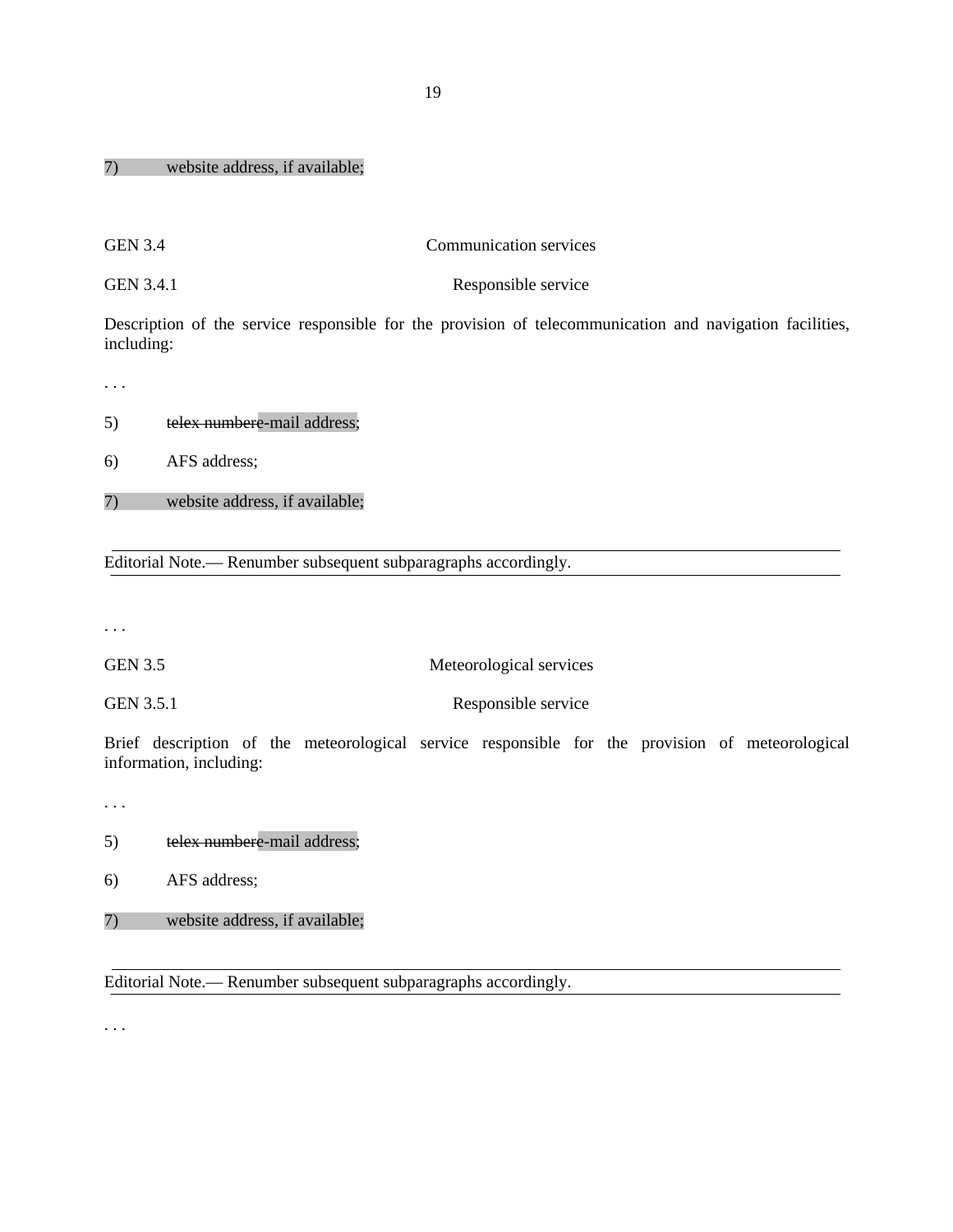| $APIRG17 - IP/3$ |        |
|------------------|--------|
| Appendix A       | $A-20$ |
|                  |        |

GEN 3.5.9 Other automated meteorological services

Description of available automated services for the provision of meteorological information (e.g. automated pre-flight information service accessible by telephone and/or computer modem) including:

. . .

4) telephone, telex and telefax number(s), e-mail address, and, if available, website address.

GEN 3.6 Search and rescue

GEN 3.6.1 Responsible service(s)

Brief description of service(s) responsible for the provision of search and rescue (SAR), including:

. . .

5) telex numbere-mail address;

6) AFS address; and

7) website address, if available; and

7)8) a statement concerning the ICAO documents on which the service is based and a reference to the AIP location where differences, if any, are listed.

. . .

. . .

PART 3 — AERODROMES (AD)

AD 2. AERODROMES

Note.— \*\*\*\* is to be replaced by the relevant ICAO location indicator.

. . .

administrative data

\*\*\*\* AD 2.2 Aerodrome geographical and

The requirement is for aerodrome geographical and administrative data including:

. . .

6) name of aerodrome administrationoperator, address, telephone, telefax, e-mail address and telex numbers and AFS address and, if available, website address;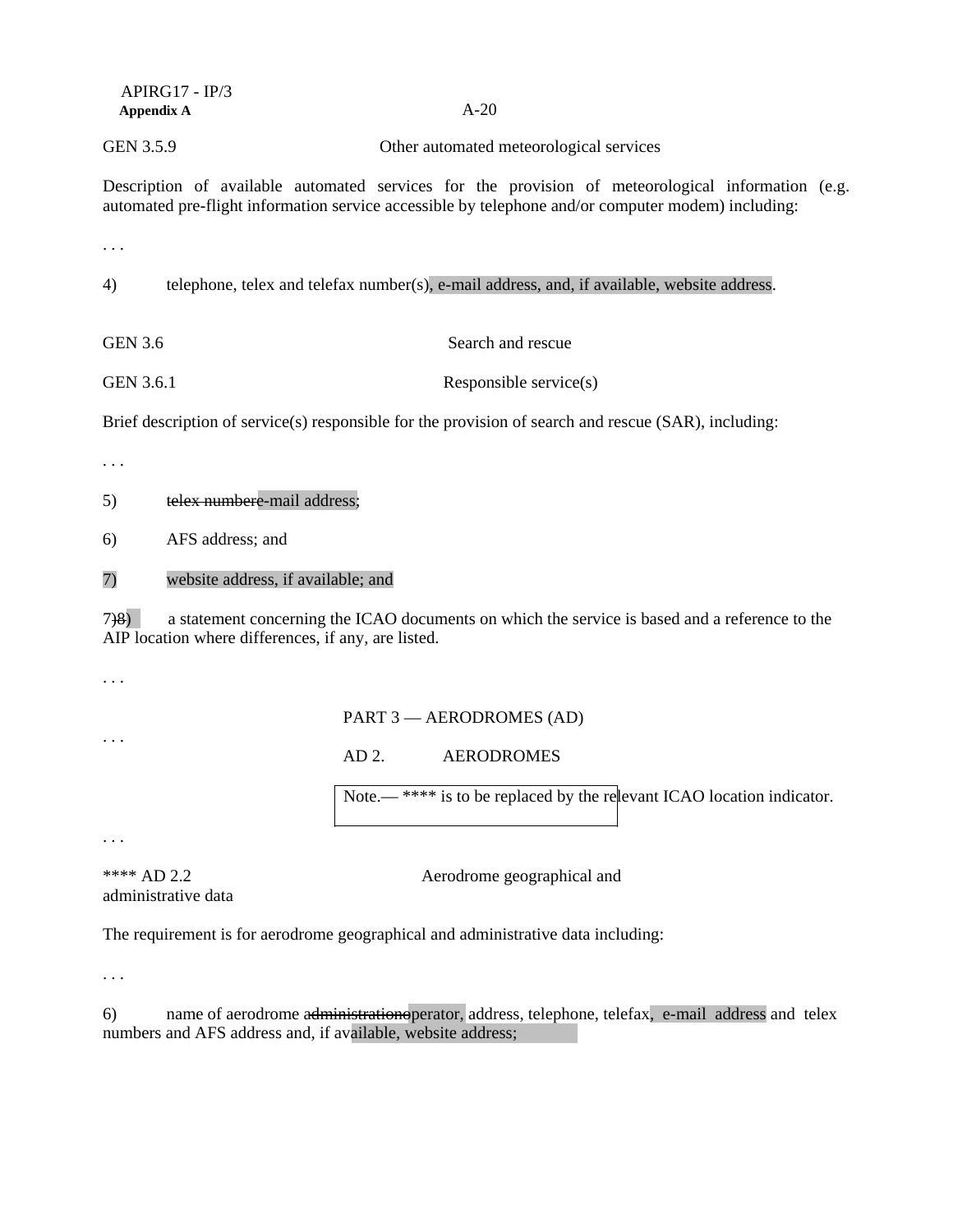. . .

Source D

\*\*\*\* AD 2.3 Operational hours

Detailed description of the hours of operation of services at the aerodrome, including:

1) aerodrome administration operator;

. . .

Source A

\*\*\*\* AD 2.10 Aerodrome obstacles

Detailed description of obstacles, including:

1) obstacles in Area 2:

. . .

g) NIL indication, if appropriate.

Note 1.— Chapter 10, 10.2.2 10.1.1, provides a description of Area 2 while Appendix 8, Figure A8-2, contains graphical illustrations of obstacle data collection surfaces and criteria used to identify obstacles in Area 2.

. . .

2) the absence of an Area 2 data set for the aerodrome is to be clearly stated and obstacle data are to be provided for:

a) obstacles that penetrate the obstacle limitation surfaces;

b) obstacles that penetrate the take-off flight path area obstacle identification surface; and

c) other obstacles assessed as being hazardous to air navigation.

23) indication that information on obstacles in Area 3 is not provided, or if provided:

. . .

g) NIL indication, if appropriate.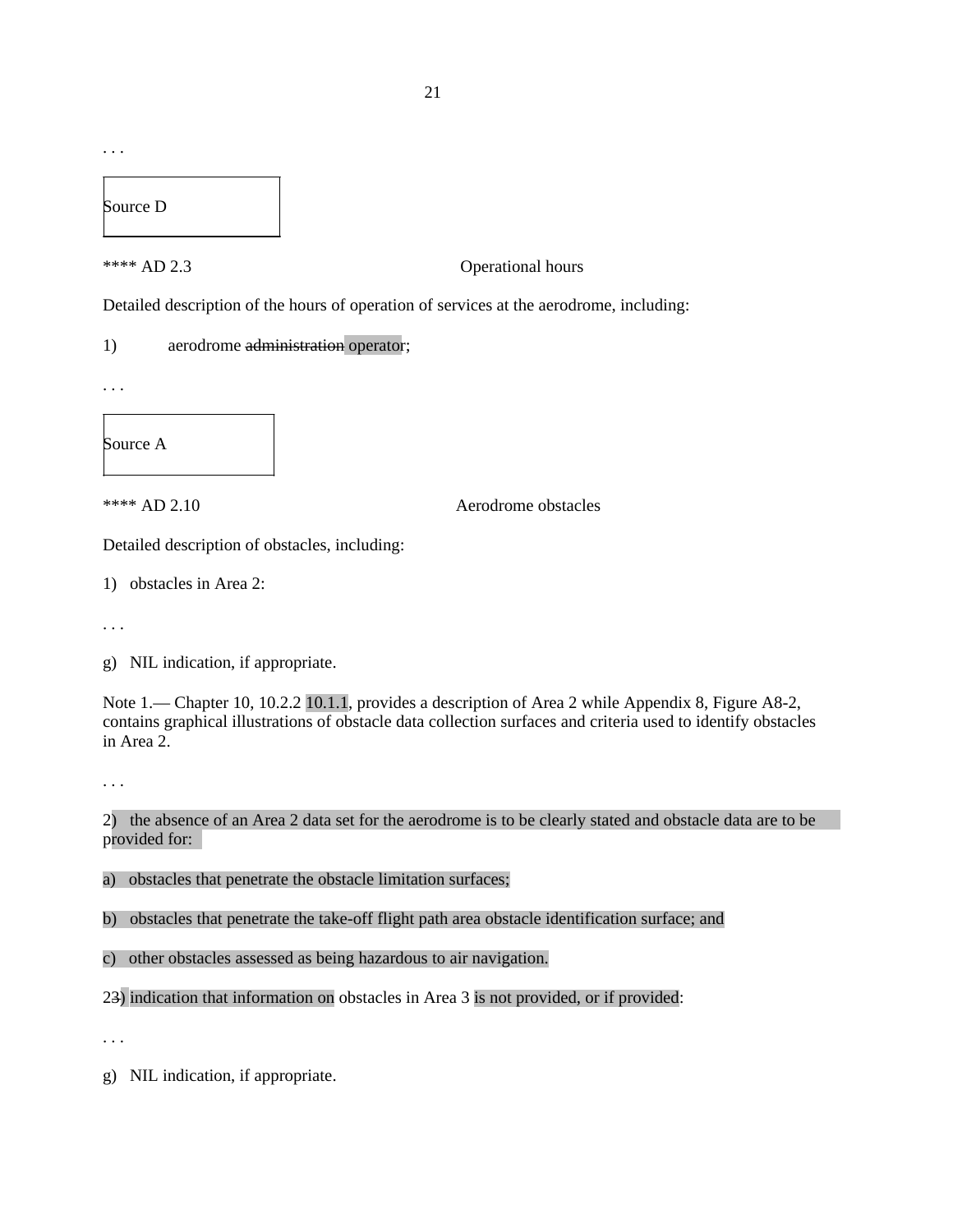Note 1.— Chapter 10, 10.2.3–10.1.1, provides a description of Area 3 while Appendix 8, Figure A8-3, contains graphical illustrations of obstacle data collection surfaces and criteria used to identify obstacles in Area 3.

Note 2.— Specifications governing the determination and reporting (accuracy of field work and data integrity) of positions (latitude and longitude) and elevations for obstacles in Area 3 are given in Annex 14, Volume I, Appendix 5, Tables A5-1 and A5- 2, respectively.

. . .

\*\*\*\* AD 2.12 Runway physical characteristics

Detailed description of runway physical characteristics, for each runway, including:

. . .

5) geographical coordinates in degrees, minutes, seconds and hundredths of seconds for each threshold and runway end, and geoid undulation to the nearest one-half metre or foot for each threshold;of:

— thresholds of a non-precision approach runway to the nearest metre or foot; and

— thresholds of a precision approach runway to the nearest tenth of a metre or tenth of a foot;

6) elevations of:

— thresholds of a non-precision approach runway to the nearest metre or foot; and

— thresholds and the highest elevation of the touchdown zone of a precision approach runway to the nearest one-halftenth of a metre or tenth of afoot;

. . .

\*\*\*\* AD 2.16 Helicopter landing area

Detailed description of helicopter landing area provided at the aerodrome, including:

1) geographical coordinates in degrees, minutes, seconds and hundredths of seconds and geoid undulation to the nearest one-half metre or foot of the geometric centre of touch-down and lift-off (TLOF) or of each threshold of final approach and take-off (FATO) area (where appropriate);:  $\overline{\phantom{a}}$ 

— for non-precision approaches, to the nearest metre or foot; and

— for precision approaches, to the nearest tenth of a metre or tenth of a foot;

2) TLOF and/or FATO area elevation:

— for non-precision approaches, to the nearest metre or foot; and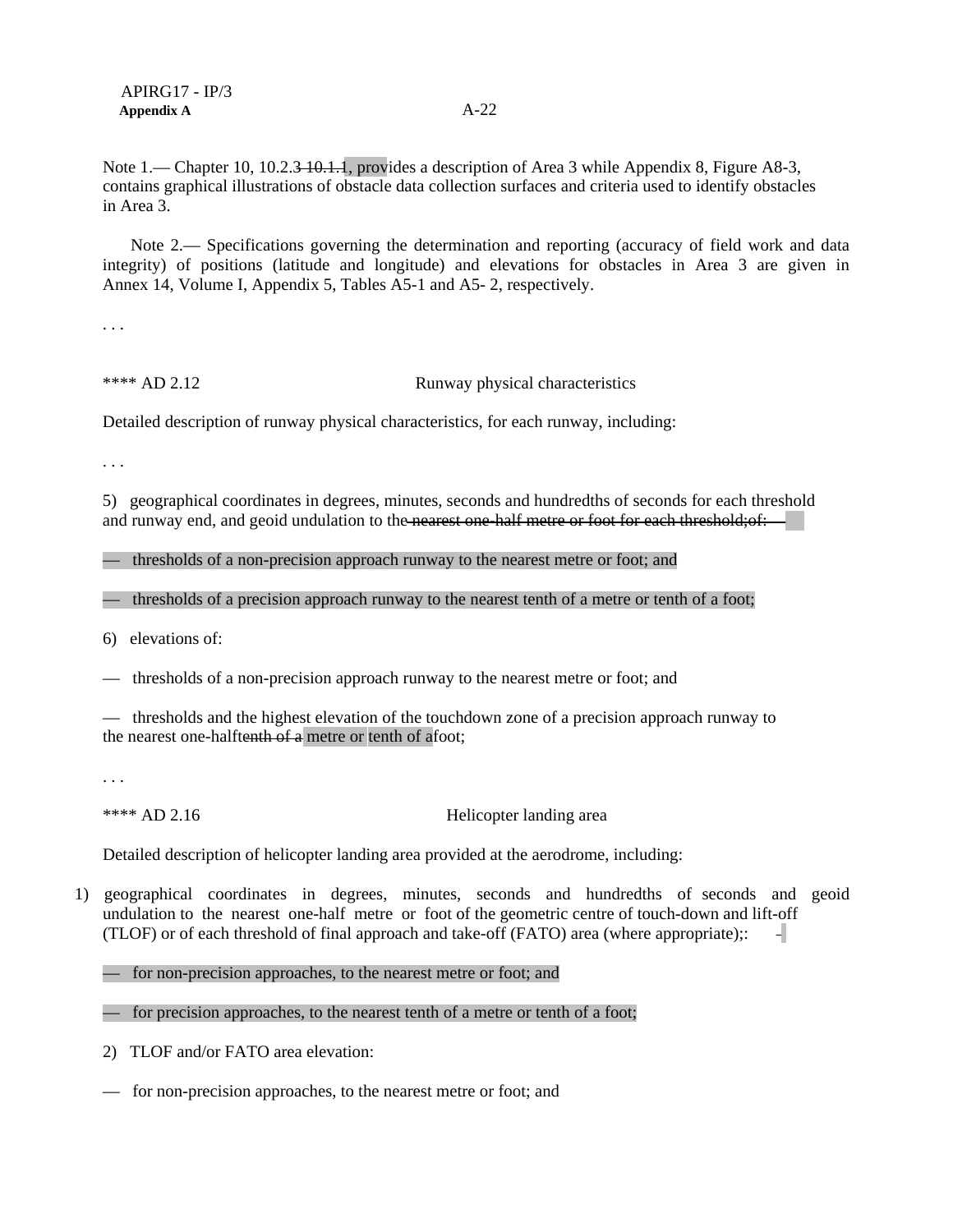— for precision approaches, to the nearest one-half tenth of a metre or tenth of afoot;

| $\cdots$                                                    | AD 3. HELIPORTS                                                                                     |
|-------------------------------------------------------------|-----------------------------------------------------------------------------------------------------|
| $\cdots$                                                    | Note.— **** is to be replaced by the relevant ICAO location indicator.                              |
|                                                             |                                                                                                     |
| **** AD 3.2                                                 | Heliport geographical and administrative data                                                       |
|                                                             | The requirement is for heliport geographical and administrative data, including:                    |
|                                                             |                                                                                                     |
| numbers and AFS address and, if available, website address; | 6) name of heliport administration operator, address, telephone, telefax, e-mail address, and telex |
| $\ddotsc$                                                   |                                                                                                     |
|                                                             |                                                                                                     |
| Source D                                                    |                                                                                                     |

\*\*\*\* AD 3.3 Operational hours

Detailed description of the hours of operation of services at the aerodrome, including:

1) aerodrome administration operator;

. . .

Source A

\*\*\*\* AD 3.10 Heliport obstacles

Detailed description of obstacles, including:

- 1) obstacles in Area 2:
- a) obstacle identification or designation;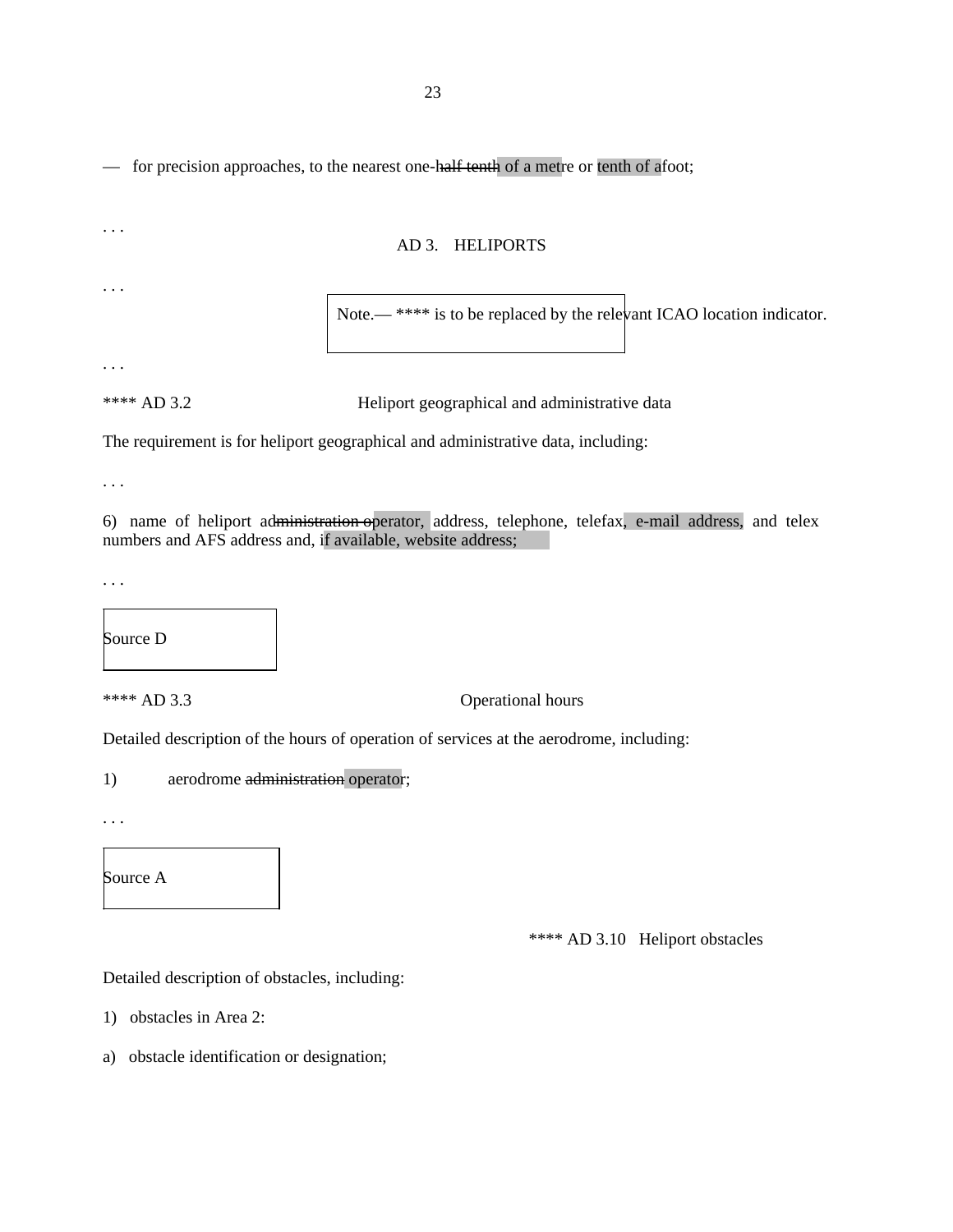- b) type of obstacle;
- c) obstacle position, represented by geographical coordinates in degrees, minutes, seconds and tenths of seconds;
	- d) obstacle elevation and height to the nearest metre or foot;
	- e) obstacle marking, and type and colour of obstacle lighting (if any);
- f) if appropriate, an indication that the list of obstacles is available in electronic form, and a reference to GEN 3.1.6; and
	- g) NIL indication, if appropriate.

Note 1.— Chapter 10, 10.2.2, provides a description of Area 2 while Appendix 8, Figure A8-2, contains graphical illustrations of obstacle data collection surfaces and criteria used to identify obstacles in Area 2.

Note 2.— Specifications governing the determination and reporting (accuracy of field work and data integrity) of positions (latitude and longitude) and elevations for obstacles in Area 2 are given in Annex 11, Appendix 5, Tables 1 and 2, and in Annex 14, Volume II, Appendix 1, Tables 1 and 2, respectively.

2) obstacles in Area 3:

- a) obstacle identification or designation;
- b) type of obstacle;
- c) obstacle position, represented by geographical coordinates in degrees, minutes, seconds and tenths of seconds;
	- d) obstacle elevation and height to the nearest metre or foot;
	- e) obstacle marking, and type and colour of obstacle lighting (if any);
- f) if appropriate, an indication that the list of obstacles is available in electronic form, and a reference to GEN 3.1.6; and
	- g) NIL indication, if appropriate.

Note 1.— Chapter 10, 10.2.3, provides a description of Area 3 while Appendix 8, Figure A8-3, contains graphical illustrations of obstacle data collection surfaces and criteria used to identify obstacles in Area 3.

Note 2.— Specifications governing the determination and reporting (accuracy of field work and data integrity) of positions (latitude and longitude) and elevations for obstacles in Area 3 are given in Annex 14, Volume II, Appendix 1, Tables 1 and 2, respectively.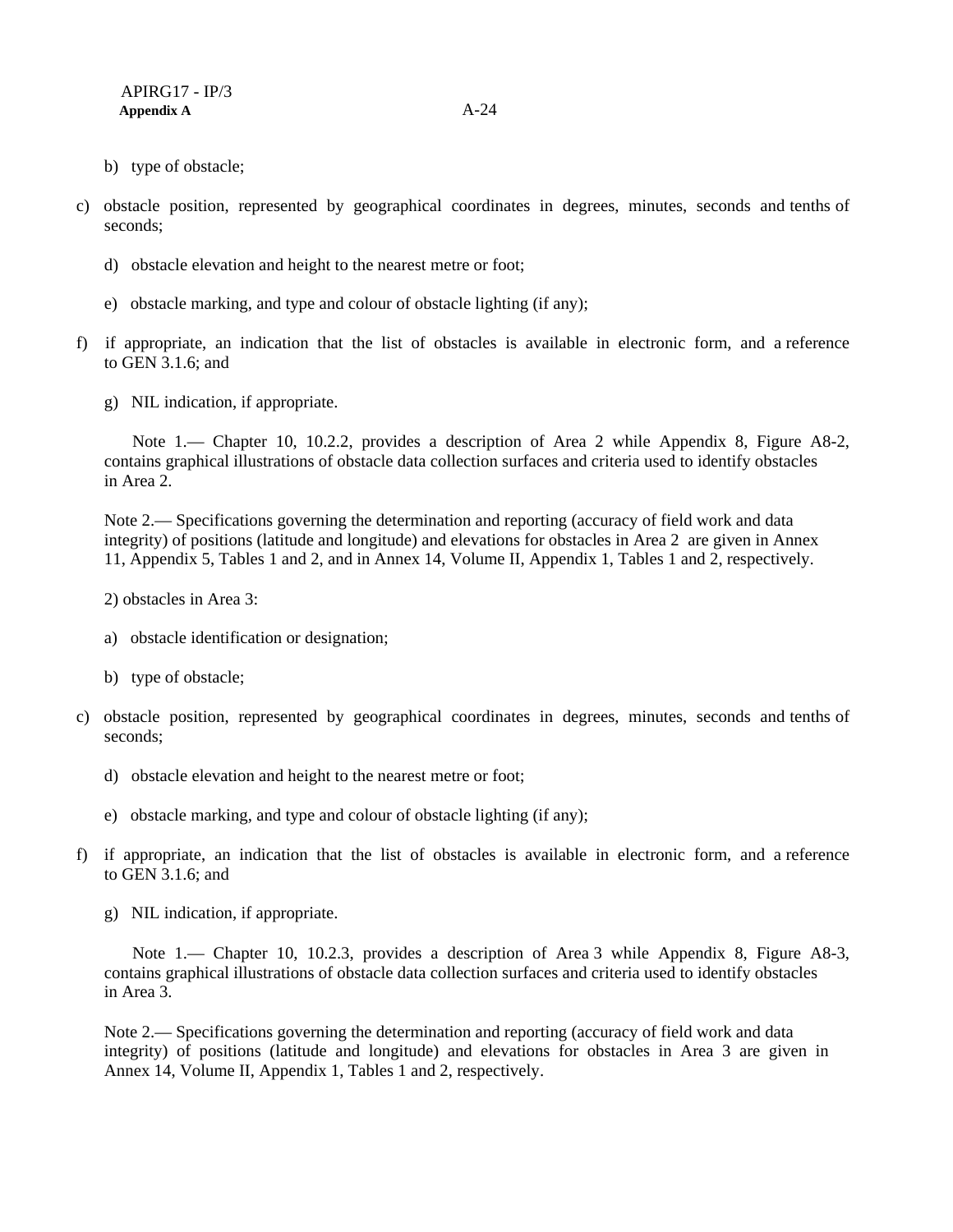. . .

\*\*\*\* AD 3.12 Heliport data

Detailed description of heliport dimensions and related information, including:

. . .

6) geographical coordinates in degrees, minutes, seconds and hundredths of seconds and geoid undulation to the nearest one-half metre or foot of the geometric centre of TLOF or of each threshold of FATO (where appropriate);: 41

#### — for non-precision approaches, to the nearest metre or foot; and

— for precision approaches, to the nearest tenth of a metre or tenth of a foot;

- 7) TLOF and/or FATO slope and elevation:
- for non-precision approaches, to the nearest metre or foot; and
- for precision approaches, to the nearest one-halftenth of a metre or tenth of afoot;

. . .

APPENDIX 4. INFORMATION TO BE NOTIFIED BY AIRAC (see Chapter 6, 6.1.1)

#### PART 1

1. The establishment, and withdrawal of, and premeditated significant changes (including operational trials) to:

1.1 Limits (horizontal and vertical), regulations and procedures applicable to:

. . .

1.2 Positions, frequencies, call signs, identifiers, known irregularities and maintenance periods of radio navigation aids, and communication and surveillance facilities.

1.3 Holding and approach procedures, arrival and departure procedures, noise abatement procedures and any other pertinent ATS procedures.

1.4 Transition levels, transition altitudes and minimum sector altitudes.

1.4 1.5 Meteorological facilities (including broadcasts) and procedures.

1.5 1.6 Runways and stopways.

1.7 Taxiways and aprons.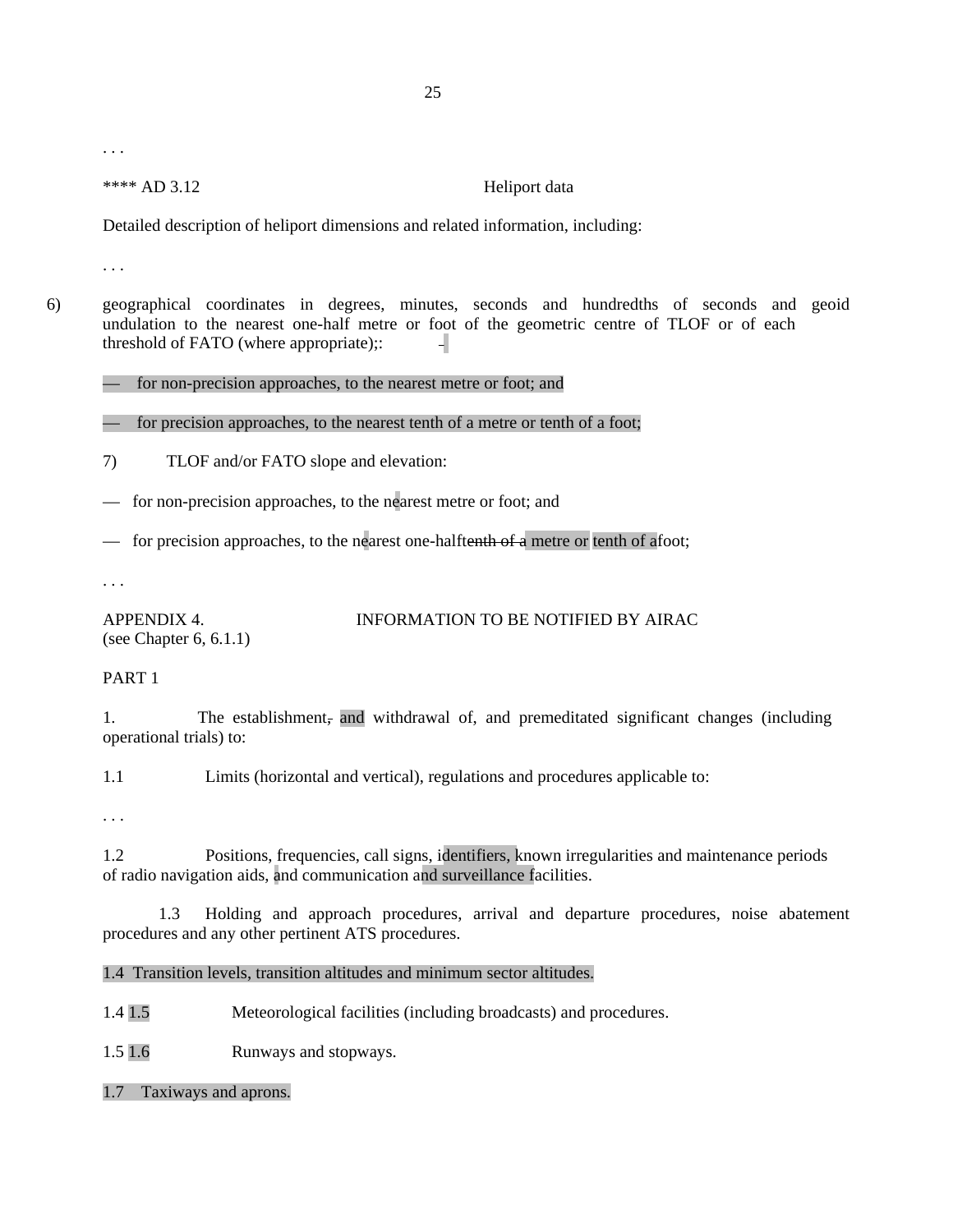#### 1.8 Aerodrome ground operating procedures (including low visibility procedures).

1.9 Approach and runway lighting.

#### 1.10 Aerodrome operating minima if published by a State.

PART 2

2. The establishment and withdrawal of, and premeditated significant changes to:

2.1 Position, height and lighting of navigational obstacles.

2.2 Taxiways and aprons.

2.3 2.2 Hours of service: of aerodromes, facilities and services.

2.4 2.3 Customs, immigration and health services.

2.5 2.4 Temporary danger, prohibited and restricted areas and navigational hazards, military exercises and mass movements of aircraft.

exists. 2.6 2.5 Temporary areas or routes or portions thereof where the possibility of interception

### PART 3

3. The establishment of, and premeditated major changes to:

3.1 New aerodromes for international IFR operations.

3.2 New runways for IFR operations at international aerodromes.

3.3 Design and structure of the air traffic services route network.

3.4 Design and structure of a set of terminal procedures (including change of procedure bearings due to magnetic variation change).

3.5 Circumstances listed in Part 1 if the entire State or any significant portion thereof is affected or if cross-border coordination is required.

. . .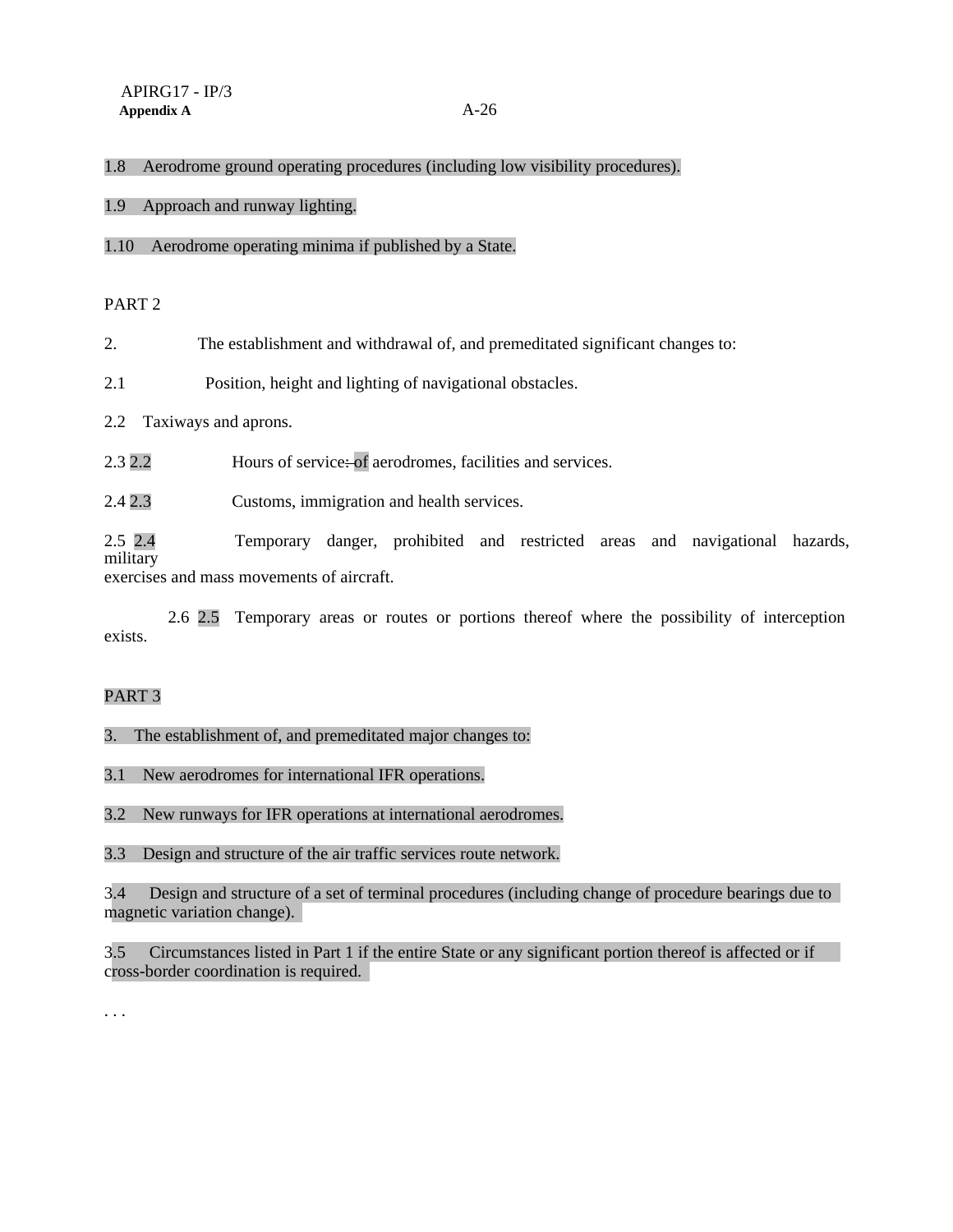APPENDIX 6. NOTAM FORMAT (see Chapter 5, 5.2.1)

#### INSTRUCTIONS FOR THE COMPLETION OF THE NOTAM FORMAT

. . .

. . .

#### 2. NOTAM numbering

Each NOTAM shall be allocated a series identified by a letter and a four-digit number followed by a stroke and a two-digit number for the year (e.g. A0023/03). Each series shall start on 1 January

with number 0001.

# 3. Qualifiers (Item Q)

Item Q) is divided in eight fields, each separated by a stroke. An entry shall be made in each field. If no entry is to be made in a field, it is not necessary to transmit blanks between the strokes. Examples of how fields are to be filled are shown in the Aeronautical Information Services Manual (Doc 8126). The definition of the field is as follows:

1) FIR

a) If the subject of the information is located geographically within one FIR, the ICAO location indicator shall be that of the affected FIR concerned. When an aerodrome is situated within the overlying FIR of another State, the first field of Item Q) shall contain the code for that overlying FIR (e.g. Q) LFRR/…A) EGJJ);

or,

if the subject of the information is located geographically within more than one FIR within a State, the FIR field shall be composed of first two letters of the ICAO location indicator nationality letters of a the State originating the NOTAM plus followed by "XX". (The location indicator of the overlying UIR shall not be used). The ICAO location indicators of the FIRs concerned shall then be listed in Item A) or indicator of State or non-governmental agency which is responsible for provision of a navigation service in more than one State.

. . .

#### 2) NOTAM CODE

All NOTAM Code groups contain a total of five letters and the first letter is always the letter Q. The

second and third letters identify the subject, and the fourth and fifth letters denote the status or condition of the subject reported upon. The two-letter codes for subjects and conditions are those contained in the PANS-ABC (Doc 8400). For combinations of second and third, and fourth and fifth letters, insert

the

ICAO NOTAM codes listed in the PANS-ABC (Doc 8400) or in refer to the NOTAM Selection Criteria contained in the Aeronautical Information Services Manual (Doc 8126) or insert one of the following combinations, as appropriate: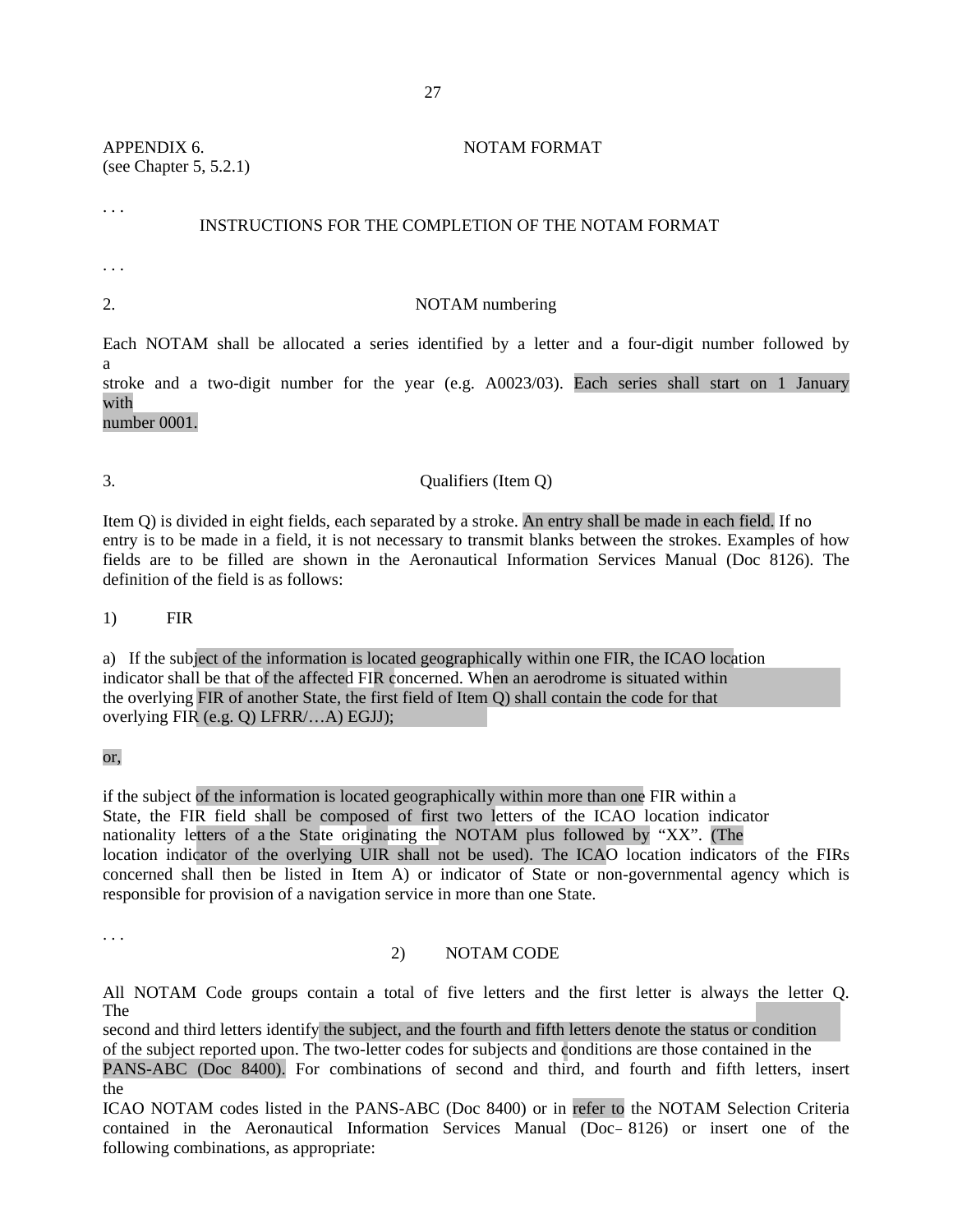. . .

Source D

c) When a NOTAM containing operationally significant information is issued in accordance with Appendix 4 and Chapter 6 and when it is used to announce the existence of AIRAC AIP Amendments or Supplements, insert "TT" as the fourth and fifth letters of the NOTAM Code;

. . .



e) The following fourth and fifth letters of the NOTAM Code shall be used in NOTAM cancellations:

AK: RESUMED NORMAL OPERATION

AL: OPERATIVE (OR RE-OPERATIVE) SUBJECT TO PREVIOUSLY PUBLISHED LIMITATIONS/CONDITIONS AO: OPERATIONAL CC: COMPLETED CN: CANCELLED HV: WORK COMPLETED XX: PLAIN LANGUAGE

- 3) TRAFFIC
- $I = IFR$
- $V = VFR$
- $K = NOTAM$  is a checklist

combined qualifiers. For possible combinations refer toGuidance concerning the combination o TRAFFIC qualifiers with subject and conditions in accordance with the NOTAM Selection Criteria is in the Acer and nautical Information Services Manual (Doc 8126). Note.— Depending on the NOTAM subject and content, the qualifier field TRAFFIC may contain

#### 4) PURPOSE

- $N = NOTAM$  selected for the immediate attention of aircraft operators
- B = NOTAM selected for PIB entry
- O = NOTAM concerning flight operations
- $M =$  Miscellaneous NOTAM; not subject for a briefing, but it is available on request
- $K = NOTAM$  is a checklist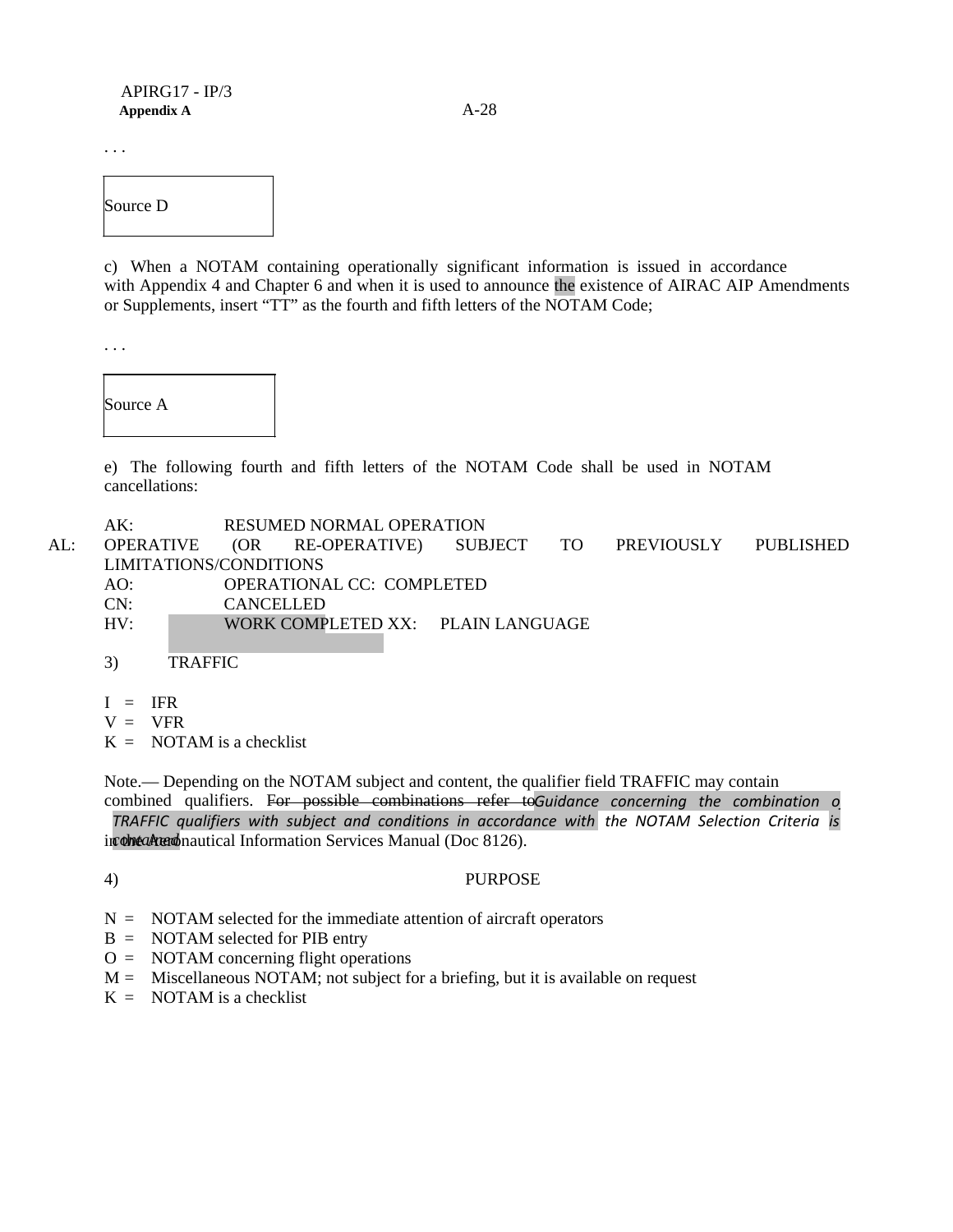Note.— Depending on the NOTAM subject and content, the qualifier field PURPOSE may contain the combined qualifiers BO or NBO. For possible combinations refer to Guidance concerning the combination of PURPOSE qualifiers with subject and conditions in accordance with the NOTAM Selection Criteria is contained in the Aeronautical Information Services Manual (Doc 8126).

|       | 5)                       | $SCOPE A =$ | Aerodrome |
|-------|--------------------------|-------------|-----------|
| E     | $=$ En-route             |             |           |
| $W =$ | Nav Warning              |             |           |
| K     | $=$ NOTAM is a checklist |             |           |

combined qualifiers. For possible combinations refer to - Guidance concerning the combination of SCOPE *qualifiers with subject and conditions in accordance with the NOTAM Selection Criteria is contained* in Note.— Depending on the NOTAM subject and content, the qualifier field SCOPE may contain the Aeronautical Information Services Manual (Doc 8126). If the subject is qualified AE, the aerodrome location indicator must be reported in Item A).

6) and 7) LOWER/UPPER

LOWER and UPPER limits shall always be filled and shall only be expressed in flight levels (FL) and shall express the actual vertical limits of the area of influence without the addition of buffers. In the case of navigation warnings and airspace restrictions, values entered shall be consistent with those provided under Items F) and G).

. . .

#### 5. Item B)

For date-time group use a ten-figure group, giving year, month, day, hours and minutes in UTC. This

entry is the date-time at which the NOTAMN, NOTAMR OR NOTAMC comes into force. In the cases of NOTAMR and NOTAMC, the date-time group is the actual date and time of the NOTAM origination. The start of a day shall be indicated by "0000".

#### 6. Item C)

With the exception of NOTAMC, a date-time group (a ten-figure group giving year, month, day, hours and minutes in UTC) indicating duration of information shall be used unless the information is of a permanent nature in which case the abbreviation "PERM" is inserted instead. The end of a day shall be indicated by "2359" (i.e. do not use "2400"). If the information on timing is uncertain, the approximate duration shall be indicated using a date-time group followed by the abbreviation "EST". Any NOTAM which includes an "EST" shall be cancelled or replaced before the date- time specified in Item C).

. . .

### 9. Items F) and G)

These items are normally applicable to navigation warnings or airspace restrictions and are usually part of the PIB entry. Insert both lower and upper height limits of activities or restrictions, clearly indicating only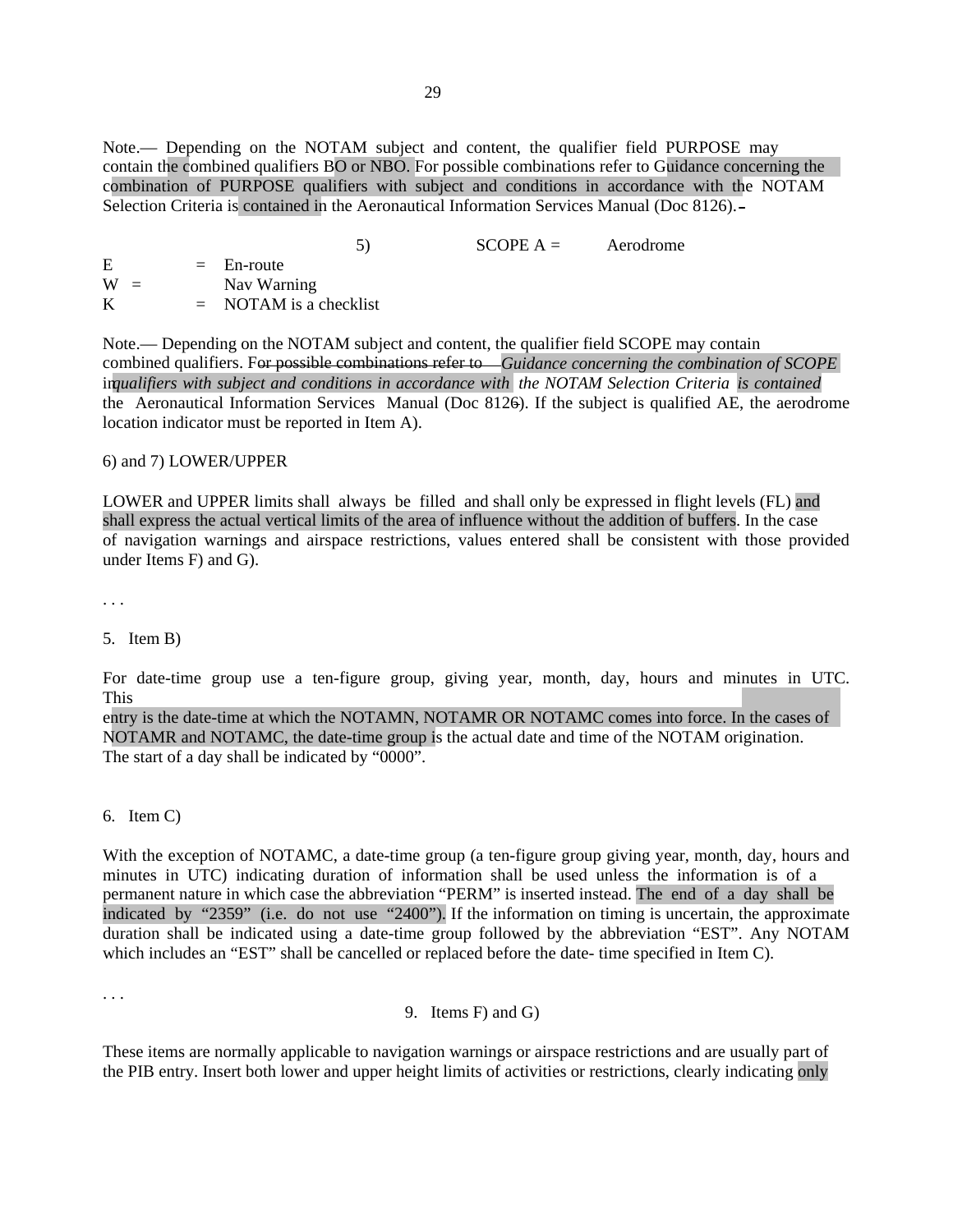one reference datum and units unit of measurement. The abbreviations GND or SFC shall be used in Item F) to designate ground and surface respectively. The abbreviation UNL shall be used in Item G) to designate unlimited.

Note.— For NOTAM examples see Doc 8126 and the PANS-ABC (Doc 8400).

# ENDIX 7. AERONAUTICAL DATA QUALITY REQUIREMENTS Table A7-1. Latitude and longitude

| Latitude and longitude                                                 | Publicatio<br>resolution | Integrity<br>Classification     |
|------------------------------------------------------------------------|--------------------------|---------------------------------|
| Flight information region boundary points<br>routine                   | $1 \text{ min}$          | $1 \times 10^{-3}$              |
| P, R, D area boundary points (outside CTA/CTZ -CTR1 min<br>boundaries) |                          | $1 \times 10^{-3}$<br>routine   |
| P, R, D area boundary points (inside CTA/CTZ CTR1 sec<br>boundaries)   |                          | $1 \times 10^{-5}$<br>essential |
| CTA/CTZ CTR boundary points<br>essential                               | 1 sec                    | $1 \times 10^{-5}$              |
| .                                                                      |                          |                                 |
| Runway end (flight path alignment point)<br>critical                   | $1/100 \text{ sec}$      | $1 \times 10 - 8$               |
| $\cdots$                                                               |                          |                                 |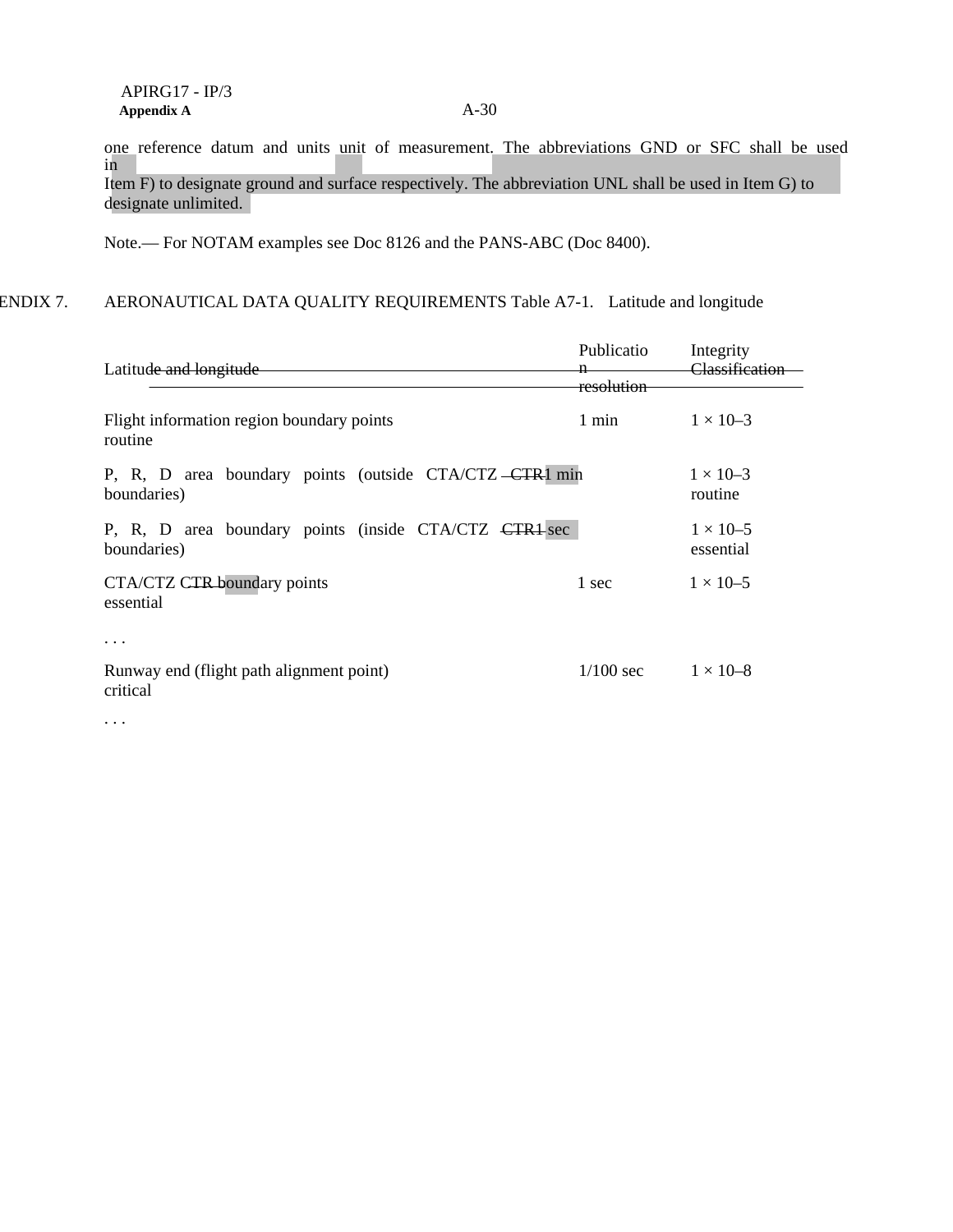

# APPENDIX 8. TERRAIN AND OBSTACLE DATA REQUIREMENTS

Terrain data collected with Area 1 numerical requirements

Terrain data collected with Area 2 numerical requirements

Figure A8-1. Terrain data collection surfaces — Area 1 and Area 2

1. Within the area covered by a 10-km radius from the ARP, terrain data shall be collected and recorded in accordance comply with the Area 2 numerical requirements.

2. In the area between 10 km and the TMA boundary or 45-km radius (whichever is smaller), data on terrain that penetrates the horizontal plane 120 m above the lowest runway elevation shall be collected and recorded in accordance comply with the Area 2 numerical requirements.

3. In the area between 10 km and the TMA boundary or 45-km radius (whichever is smaller), data on terrain that does not penetrate the horizontal plane 120 m above the lowest runway elevation shall be collected and recorded in accordance comply with the Area 1 numerical requirements.

4. In those portions of Area 2 where flight operations are prohibited due to very high terrain or other local restrictions and/or regulations, terrain data shall only be collected and recorded in accordance comply with the Area 1 numerical requirements.

Note.— Terrain data numerical requirements for Areas 1 and 2 are specified in Table A8-1.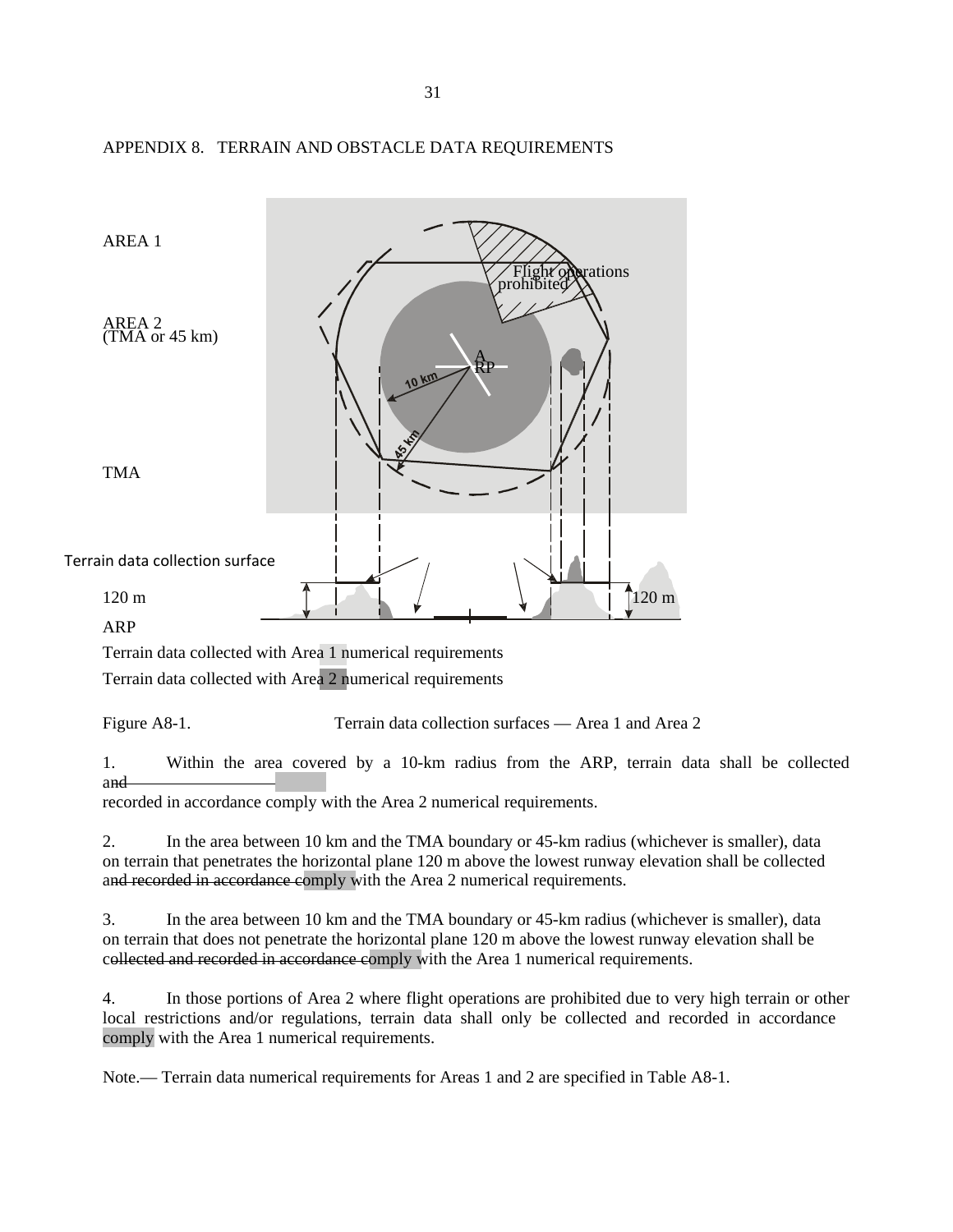

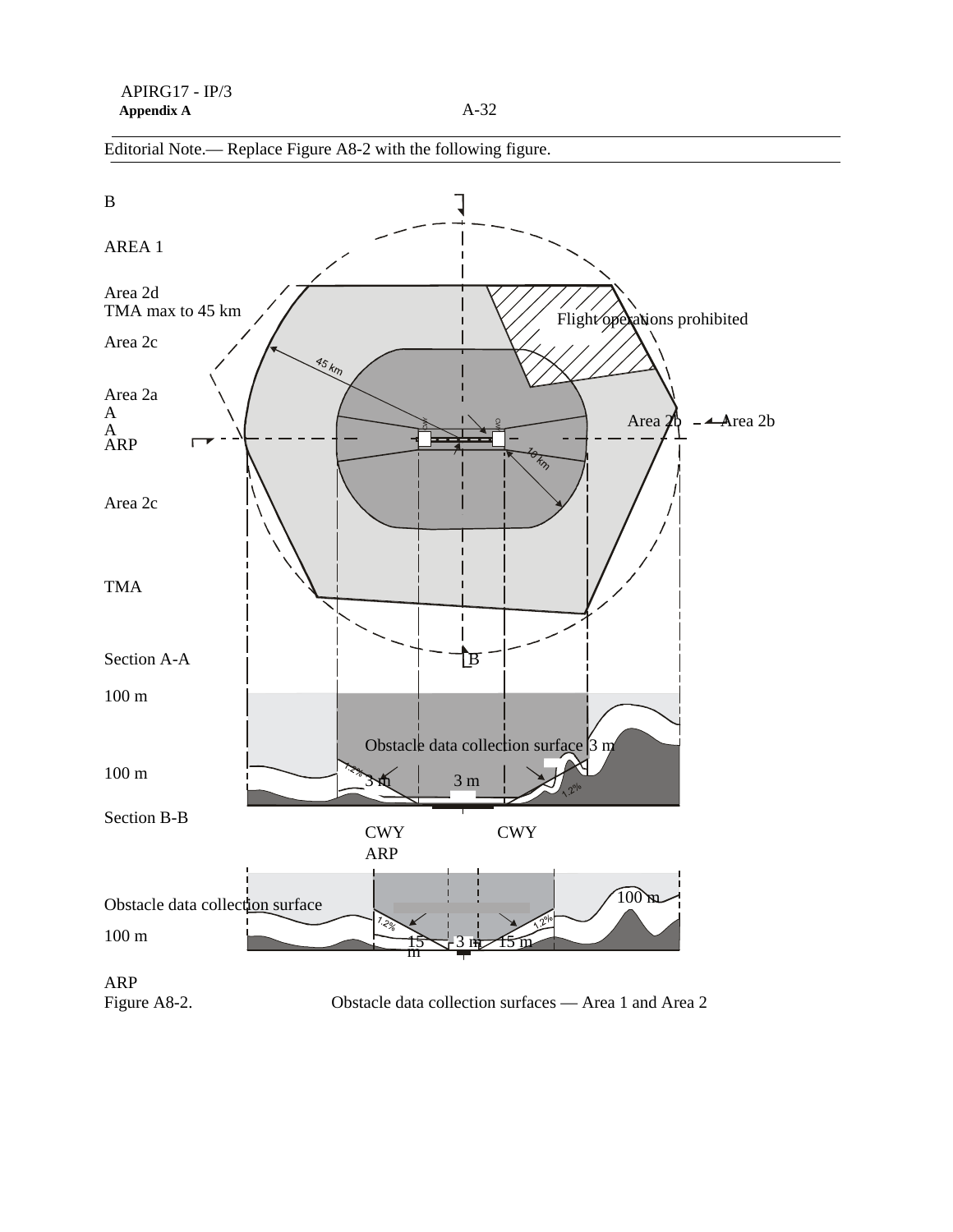1. Obstacle data shall be collected and recorded in accordance with the Area 2 numerical requirements specified in Table A8-2:

a) Area 2a: a rectangular area around a runway that comprises the runway strip plus any clearway that exists. The Area 2a obstacle collection surface shall have height of 3 m above any obstacle that penetrates the conical surface whose origin is at the edges of the 180-m wide rectangular area and at the nearest runway elevation measured along the runway centre line, extending at 1.2 per cent slope until it reaches 120 m above the lowest runway elevation of all operational runways at the aerodrome (1.2 per cent slope reaches 120 m at 10 km); in the remainder of Area 2 (between 10 km and the TMA boundary or 45-km radius, whichever is smaller), the horizontal surface 120 m above the lowest runway elevation; and and for those portions related to a clearway, if one exists, at the elevation of the nearest runway end;

b) Area 2b: an area extending from the ends of Area 2a in the direction of departure, with a length of 10 km and a splay of 15% to each side. The Area 2b collection surface has a 1.2% slope extending from the ends of Area 2a at the elevation of the runway end in the direction of departure, with a length of 10 km and a splay of 15% to each side;

c) Area 2c: an area extending outside Area 2a and Area 2b at a distance of not more than 10 km from the boundary of Area 2a. The Area 2c collection surface has a 1.2% slope extending outside Area 2a and Area 2b at a distance of not more than 10 km from the boundary of Area 2a. The initial elevation of Area 2c shall be the elevation of the point of Area 2a at which it commences; and

d) Area 2d: an area outside the Areas 2a, 2b and 2c up to a distance of 45 km from the aerodrome reference point, or to an existing TMA boundary, whichever is nearest. The Area 2d obstacle collection surface has a height of 100 m above ground.

b) 2) iIn those portions of Area 2 where flight operations are prohibited due to very high terrain or other local restrictions and/or regulations, obstacle data shall be collected and recorded in accordance with the Area 1 requirements.

23) Data on every obstacle within Area 1 whose height above the ground is 100 m or higher shall be collected and recorded in the database in accordance with the Area 1 numerical requirements specified in Table A8-2.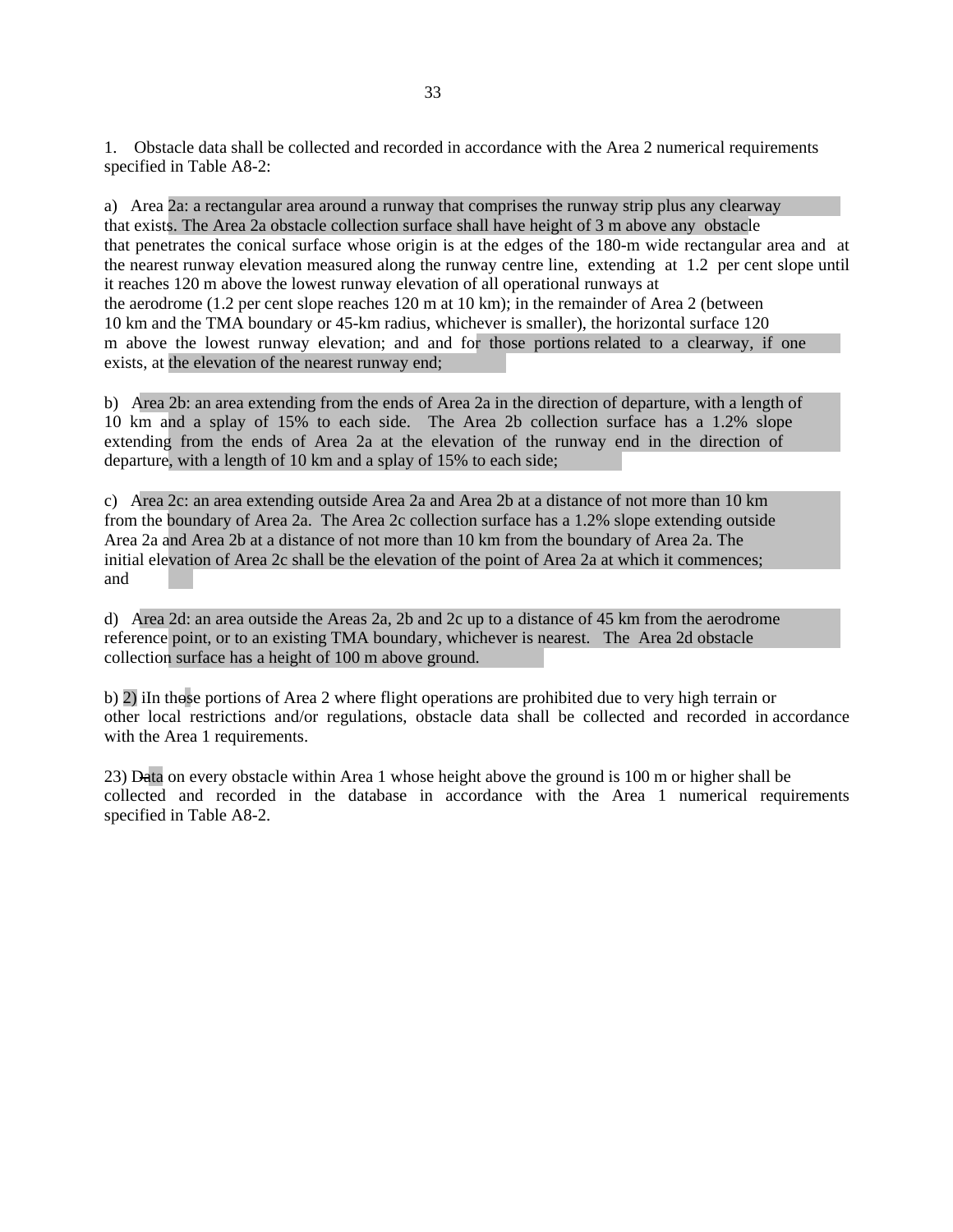

Figure A8-3. Terrain and obstacle data collection surface — Area 3

1. Data on The data collection surface for terrain and obstacles that extends more than a halfmetre

(0.5 m) above the horizontal plane passing through the nearest point on the aerodrome/heliport movement area shall be collected and recorded.

2. Terrain and obstacle data in Area 3 shall be collected and recorded in accordance comply with the numerical requirements specified in Table A8-1 and Table A8-2, respectively.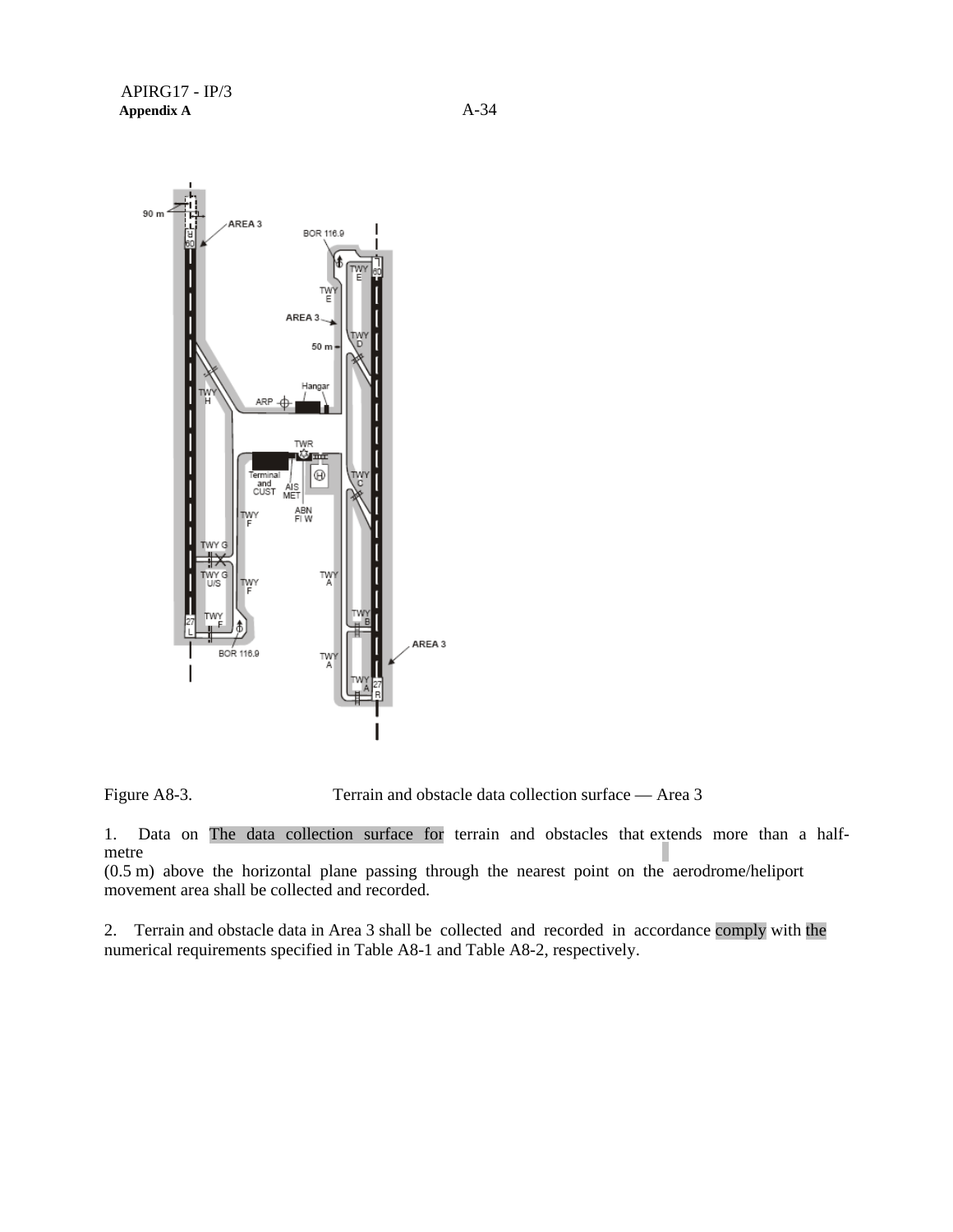

Only tTerrain data shall be collected and recorded in Area 4 shall comply in accordance with the numerical requirements specified in Table A8-1.

Note 1.— The horizontal extent of Area 2 covers Area 4. More detailed obstacle data may be collected in Area 4 in accordance with Area 4 numerical requirements for obstacle data specified in Table A8-2. (See 10.1.8.).

Note 2.— Area 4 may be extended in accordance with 10.1.2.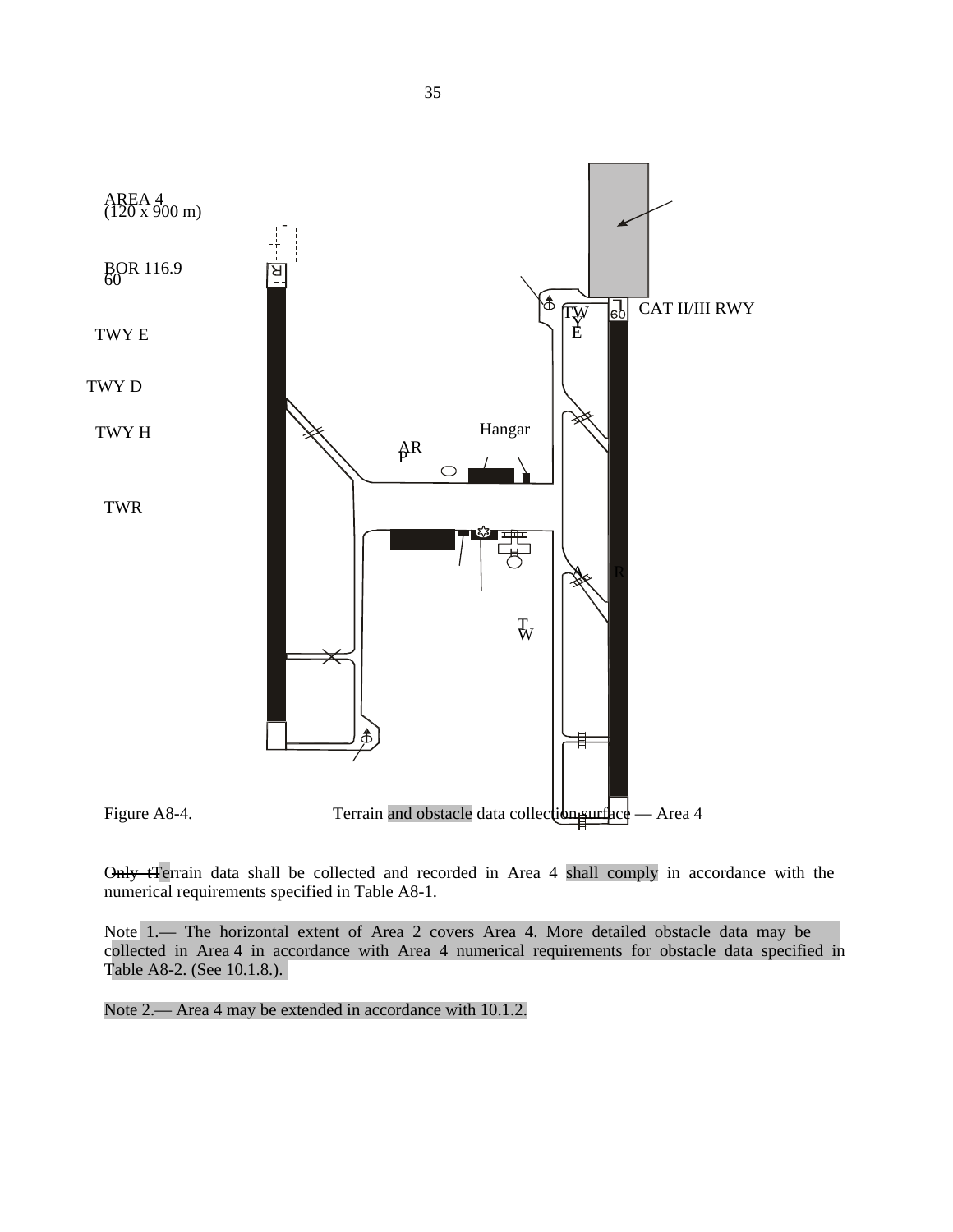. . .

Table A8-1. Terrain data numerical requirements

|                                        | Area 1                                 | Area 2                                  | Area 3                                     | Area 4                                    |
|----------------------------------------|----------------------------------------|-----------------------------------------|--------------------------------------------|-------------------------------------------|
| Post spacing                           | 3 arc seconds<br>$\alpha$ pprox. 90 m) | 1 arc second<br>$\alpha$ (approx. 30 m) | 0.6 arc seconds<br>$\alpha$ (approx. 20 m) | 0.3 arc seconds<br>$\alpha$ (approx. 9 m) |
| Vertical accuracy                      | 30 <sub>m</sub>                        | 3 <sub>m</sub>                          | $0.5 \text{ m}$                            | 1 <sub>m</sub>                            |
| Vertical resolution                    | $1 \text{ m}$                          | $0.1 \text{ m}$                         | $0.01 \; \mathrm{m}$                       | 0.1 <sub>m</sub>                          |
| Horizontal accuracy                    | 50 <sub>m</sub>                        | 5 m                                     | $0.5 \text{ m}$                            | $2.5 \text{ m}$                           |
| Confidence level (1)                   | 90%                                    | 90%                                     | 90%                                        | 90%                                       |
| Data classification<br>Integrity level | routine<br>$1 \times 10 - 3$           | essential<br>$1 \times 10^{-5}$         | essential<br>$1 \times 10^{-5}$            | essential<br>$1 \times 10 - 5$            |
| Maintenance period                     | as required                            | as required                             | as required                                | as required                               |

# Table A8-2. Obstacle data numerical requirements

| Area 1                                 |                                    | Area 2                          | Area 3                          | Area 4                         |
|----------------------------------------|------------------------------------|---------------------------------|---------------------------------|--------------------------------|
| Vertical accuracy                      | 30 <sub>m</sub>                    | 3 <sub>m</sub>                  | 0.5 <sub>m</sub>                | 1 <sub>m</sub>                 |
| Vertical resolution                    | 1 <sub>m</sub>                     | $0.1 \text{ m}$                 | 0.01 <sub>m</sub>               | 0.1 <sub>m</sub>               |
| Horizontal accuracy                    | 50 <sub>m</sub>                    | 5 <sub>m</sub>                  | 0.5 <sub>m</sub>                | 2.5 <sub>m</sub>               |
| Confidence level $(1)$                 | 90%                                | 90%                             | 90%                             | 90%                            |
| Data classification<br>Integrity level | routine<br>$1 \times 10^{-7}$<br>3 | essentia<br>$1 \times 10-$<br>5 | essentia<br>$1 \times 10-$<br>5 | Essential<br>$1 \times 10 - 5$ |
| Maintenance period                     | as required                        | as required                     | as required                     | as required                    |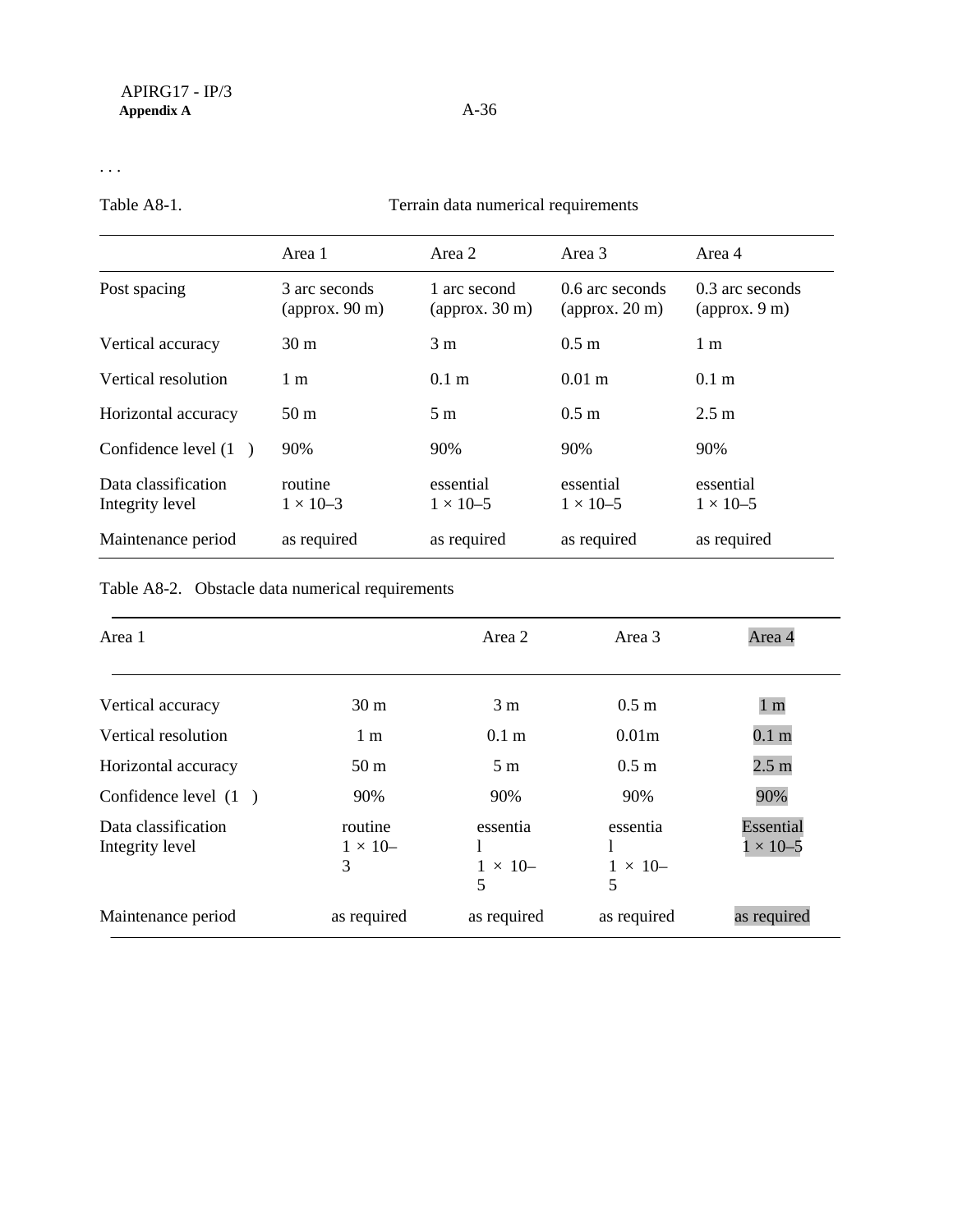Table A8-3. Terrain attributes

| Terrain attribute               | Mandatory/Optional        |
|---------------------------------|---------------------------|
| $\cdot$ $\cdot$ $\cdot$         |                           |
| Vertical confidence level       | Mandatory                 |
| Surface type                    | <b>Mandatory Optional</b> |
| Recorded surface                | Mandatory                 |
|                                 |                           |
|                                 |                           |
| Table A8-4. Obstacle attributes |                           |

bstacle att

Obstacle attribute Mandatory/Optional

. . .

Elevation Mandatory

Height **Manufacture Contains Containing Containing Containing Containing Containing Containing Containing Containing Containing Containing Containing Containing Containing Containing Containing Containing Containing Contai** 

Vertical accuracy Mandatory

. . .

Add the following at the end of Table A:

— — — — — — — —

|           |                                                                                                                                                                                                                                                                                                                                                                                                                                                                                                                                                                                                                              |                                                                                                                                                                         | Adopted/Approved |
|-----------|------------------------------------------------------------------------------------------------------------------------------------------------------------------------------------------------------------------------------------------------------------------------------------------------------------------------------------------------------------------------------------------------------------------------------------------------------------------------------------------------------------------------------------------------------------------------------------------------------------------------------|-------------------------------------------------------------------------------------------------------------------------------------------------------------------------|------------------|
|           |                                                                                                                                                                                                                                                                                                                                                                                                                                                                                                                                                                                                                              |                                                                                                                                                                         | Effective        |
| Amendment | Source(s)                                                                                                                                                                                                                                                                                                                                                                                                                                                                                                                                                                                                                    | Subject                                                                                                                                                                 | Applicable       |
| 36        | The Secretariat with the<br>assistance of the Aviation Use of operational use of the public <sup>*</sup><br>the Public Internet Study Group Internet; the reporting of volcanic 18 November 2010<br>$[ADPISG]$ and the Aeronauticalash deposition; quality November 2015 (for<br>Information Services- Aeronautical management systems; the use<br>Information Management Study of automation enabling digital $ 10.1.4 \text{ and } 10.1.5\rangle$<br>Group (AIS-<br>AIMSG); recommendations of aeronautical information<br>fourth<br>meeting of<br>the<br>International<br>Airways<br>Operations<br>Watch<br>(IAVWOPSG/4); | New provisions relating to the D<br>electronic<br>exchange;<br>data<br>the publications; the NOTAM<br>Volcano Format; and electronic terrain and<br>Groupobstacle data. | paragraphs       |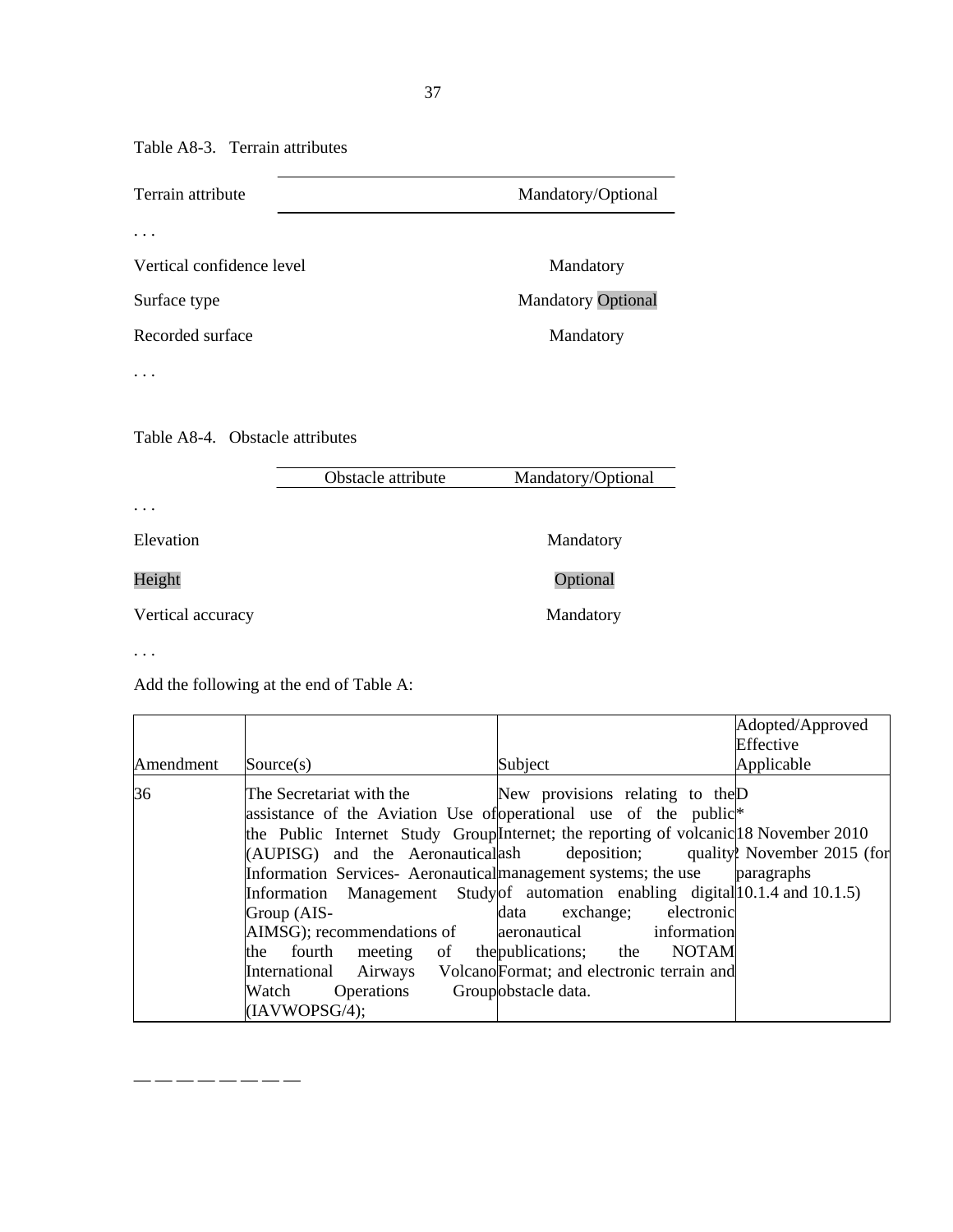The APIRG/17 Meeting is invited to note the following :

That the adopted amendment introduces new or revised provisions relating to the use of the public Internet, the reporting of volcanic ash deposition, quality management systems (QMS), the use of automation enabling digital data exchange, electronic aeronautical information publications (eAIP), the NOTAM Format and an extended applicability date and reduced requirements for electronic terrain and obstacle data (eTOD).

In conformity with the Resolution of Adoption, the meeting is invited to note the following:

a) that before 12 July 2010 States should inform ICAO if there is any part of the adopted Standards and Recommended Practices (SARPs) amendments in Amendment 36 concerning which States wishes to register disapproval, using the form in Attachment B for this purpose. Please note that only statements of disapproval need be registered and if States do not reply it will be assumed that States do not disapprove of the amendment;

b) that before 18 October 20101 States inform ICAO of the following, using the form in Attachment C:

- 1) any differences that will exist on 18 November 20102 between the national regulations or practices of a State and the provisions of the whole of Annex 15, as amended by all amendments up to and including Amendment 36, and thereafter of any further differences that may arise;
	- 2) the date or dates by which a State will have complied with the provisions

of the whole of Annex 15 as amended by all amendments up to and including Amendment 36.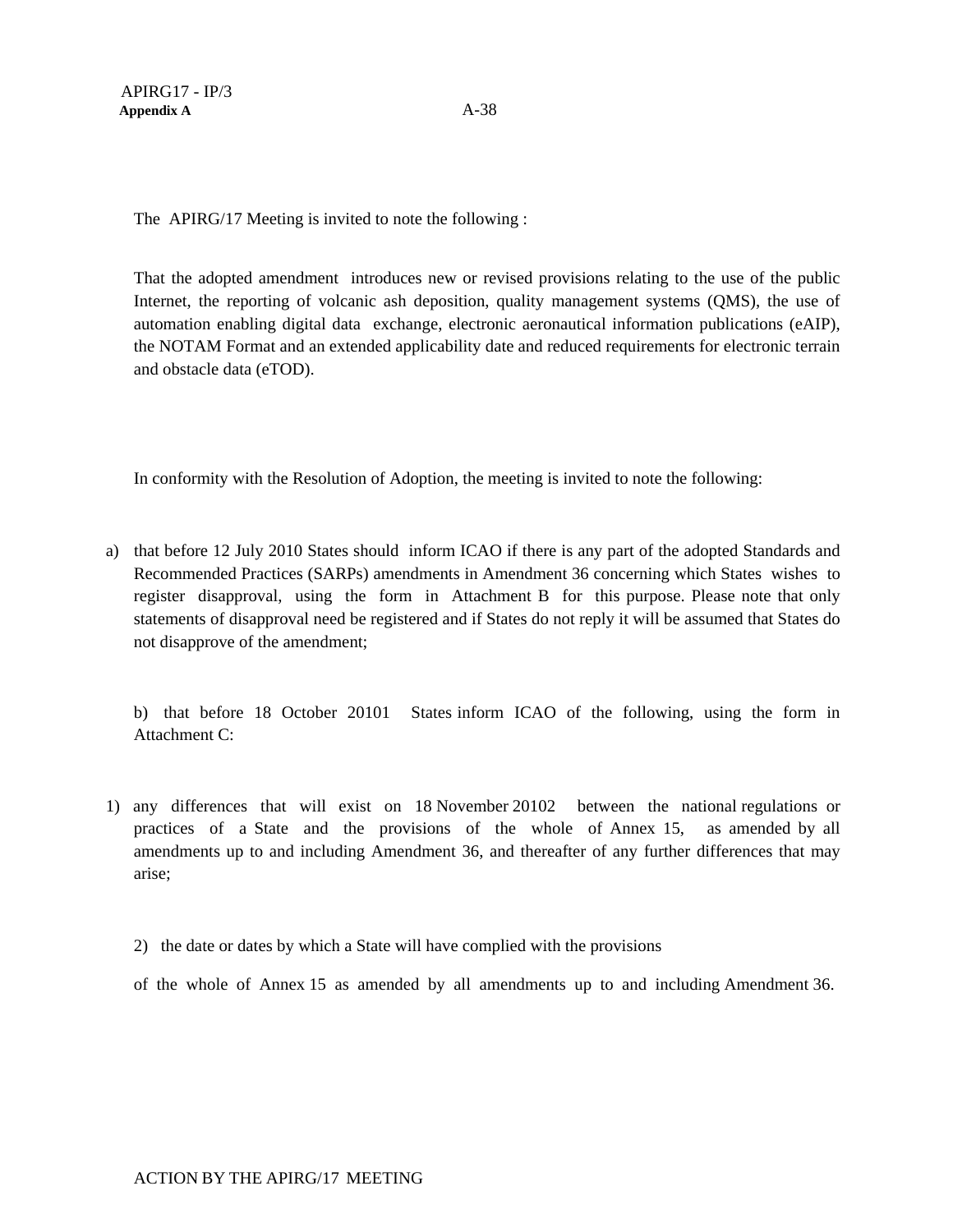The meeting is invited to:

39

a) note the information provided in this information paper;

b) review and provide guidance on the status of outstanding work and provide updates;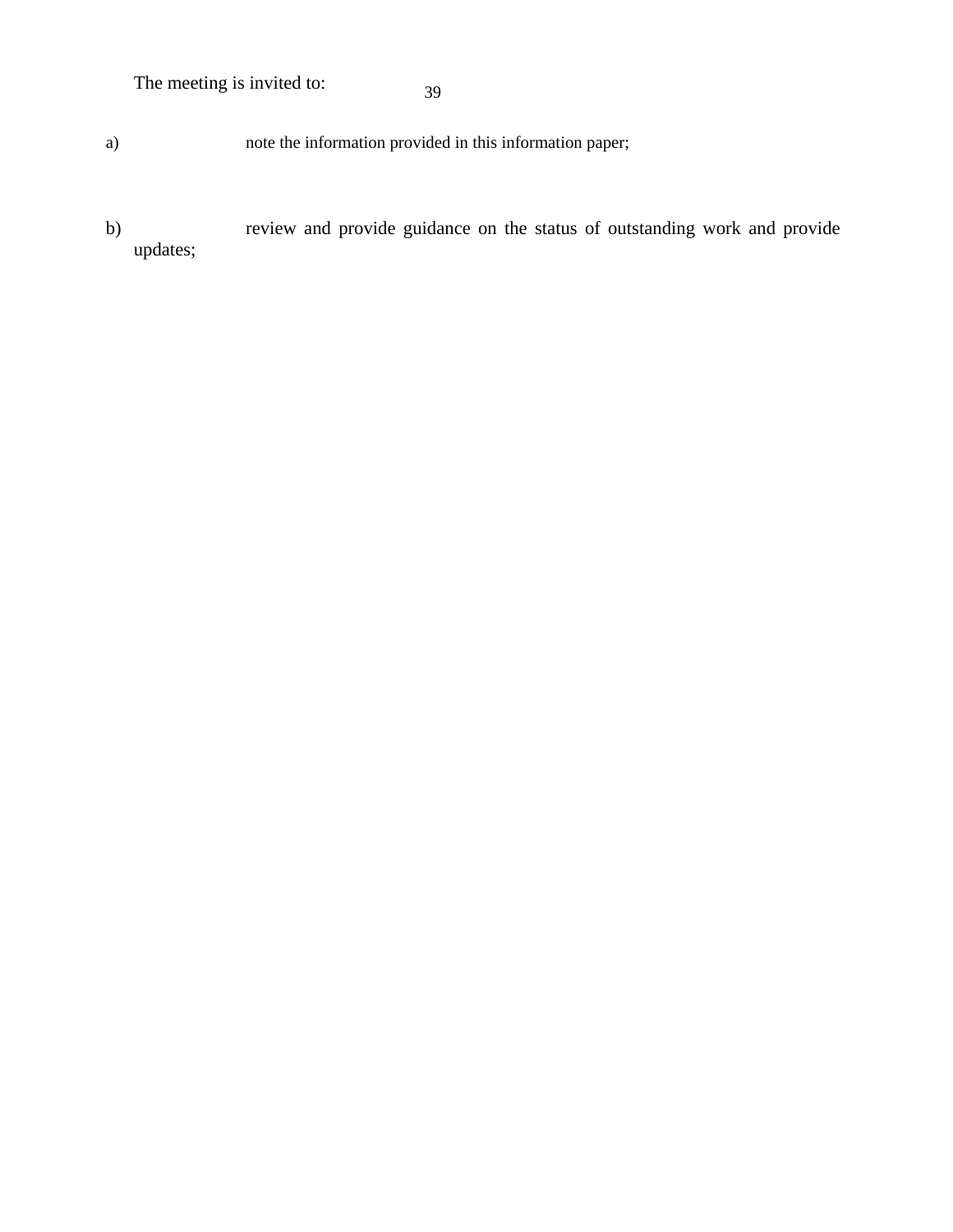#### **ADOPTION OF AMENDMENT 56 TO ANNEX 4**

(Presented by the Secretariat)

# EXECUTIVE SUMMARY

This paper presents the Council adoption of Amendment 56 to Annex 4 — Aeronautical Charts. The amendment concerns consequential amendments related to the requirement for cyclic redundancy check (CRC) and the provision of the Aerodrome Terrain and Obstacle Chart — ICAO (Electronic) as a consequence of Amendment 36 to Annex 15 — Aeronautical Information Services. Having examined the technical circumstances associated with the implementation of the amendment, the Air Navigation Commission considers that the proposed applicability date of 18 November 2010 would be suitable, except for paragraph 5.2.1 related to the availability of the Aerodrome Terrain and Obstacle Chart -ICAO (Electronic) for which applicability should be 12 November 2015.

Action noted : The ICAO Council:

 adopted, as Amendment 56 to Annex 4, the amendment to definitions and to the Standards and Recommended Practices as contained in Appendix A to this paper;

 approved, as part of the said amendment, the amendment to Notes as contained in Appendix A to this paper;

approved the Resolution of Adoption in Appendix B to this paper; and

 approved, as part of the said amendment, the amendment to the Foreword of Annex 4 as contained in Appendix C to this paper.

| Strategic                  | This information paper relates to Strategic Objectives A and D as the various proposals |
|----------------------------|-----------------------------------------------------------------------------------------|
| Objectives:                | will improve safety and efficiency of the air navigation system.                        |
| Financial<br>implications: | States and industry: no substantial costs.                                              |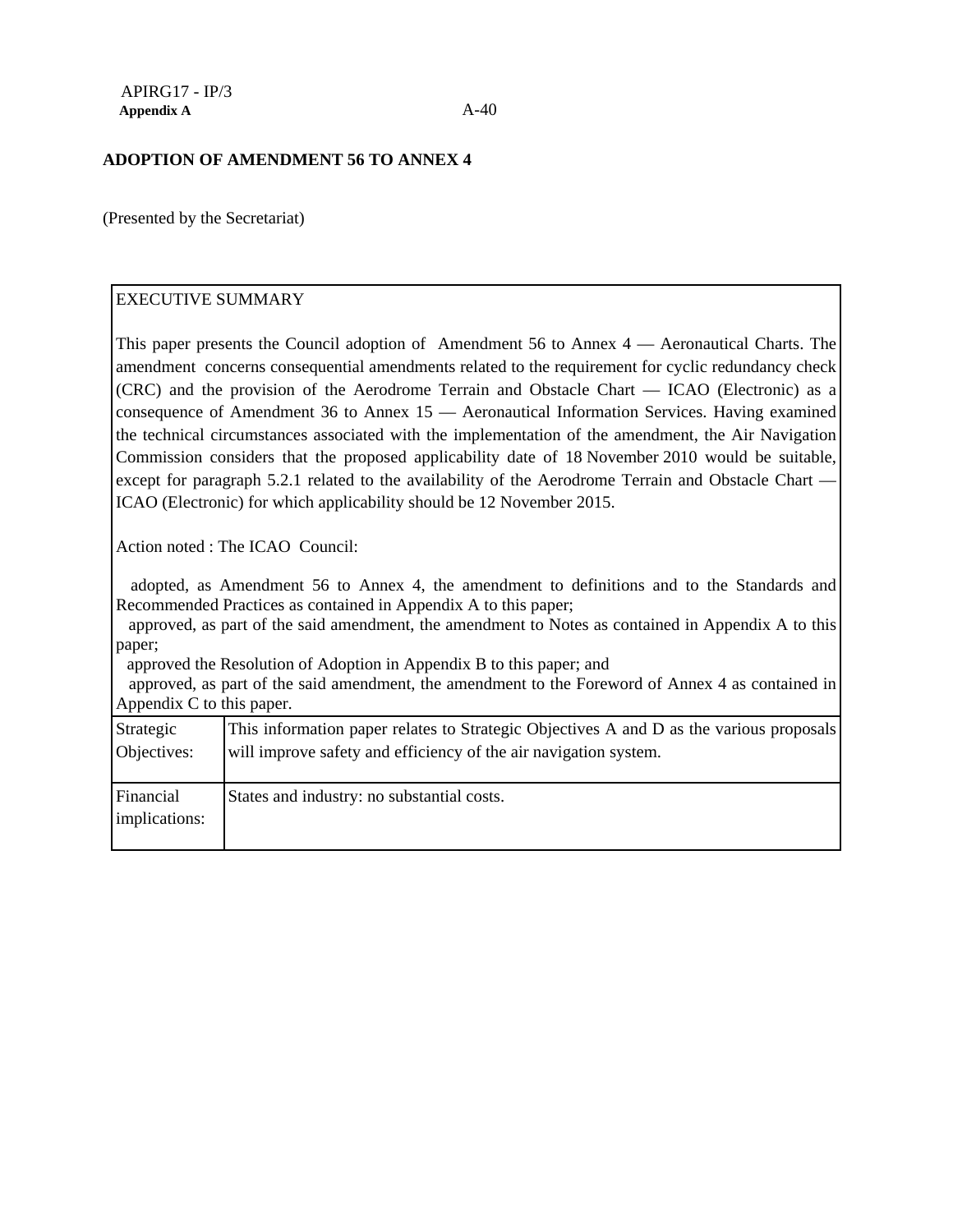#### **1. INTRODUCTION**

1.1 This report deals with a ICAO Council adoption of the amendment of Annex 4 arising from the following sources:

- a) consequential amendments related to the requirement for cyclic redundancy check (CRC) and the provision of the Aerodrome Terrain and Obstacle Chart — ICAO (Electronic) as a consequence of Amendment 36 to Annex 15; and
- b) editorial changes proposed by the Secretariat to align definitions in Annex 4 with definitions in Annex 14 as amended by Amendment 10 to Volume I and Amendment 4 to Volume II, and the alignment of terminology with proposed Amendment 36 to Annex 15..

#### **2. BACKGROUND**

2.1 The development and review of the adopted amendments have followed the established process, as show in the table below:

| Amendment concerning                                                                                                                                                                                                                                                   | Preliminary<br>review by ANC<br>and WP no. | State letter<br>and date        | Final<br>review<br>the ANC and WP no. [final review1]                                                                                                                                                             | by No. of replies at                                           |
|------------------------------------------------------------------------------------------------------------------------------------------------------------------------------------------------------------------------------------------------------------------------|--------------------------------------------|---------------------------------|-------------------------------------------------------------------------------------------------------------------------------------------------------------------------------------------------------------------|----------------------------------------------------------------|
| Consequential amendments 12 March 2009<br>related to the requirement<br>cyclic redundancy AN-WP/8375<br>for<br>check (CRC)<br>provision of the Aerodrome<br>Terrain and Obstacle Chart<br>-ICAO (Electronic) as a<br>consequence<br>of<br>Amendment 36 to Annex<br>152 | and the $ $ (ANC 180-11)                   | AN 2/2.2-09/13<br>23 April 2009 | 28 January 2010<br>$(ANC 183-5)$<br>AN-WP/8442<br>19 January 2010<br>$(ANC 183-3)$<br>12 January 2010<br>$(ANC 183-1)$<br>19 November 2009<br>$(ANC 182-11)$<br>AN-WP/8416,<br>Add. No.<br>DP Nos. $1, 2$ and $3$ | 57<br>Contracting<br>States $(19)$<br>3 int. orgs<br>Total: 60 |

1 Number in parentheses is the number of Council Member States who have replied.

Proposal also includes amendments to Annex 11 — Air Traffic Services, Annex 14 — Aerodromes, Volume I — Aerodrome Design and Operations and Volume II — Heliports, Annex 15 and the Procedures for Air Navigation Services — ICAO Abbreviations and Codes (PANS-ABC, Doc 8400).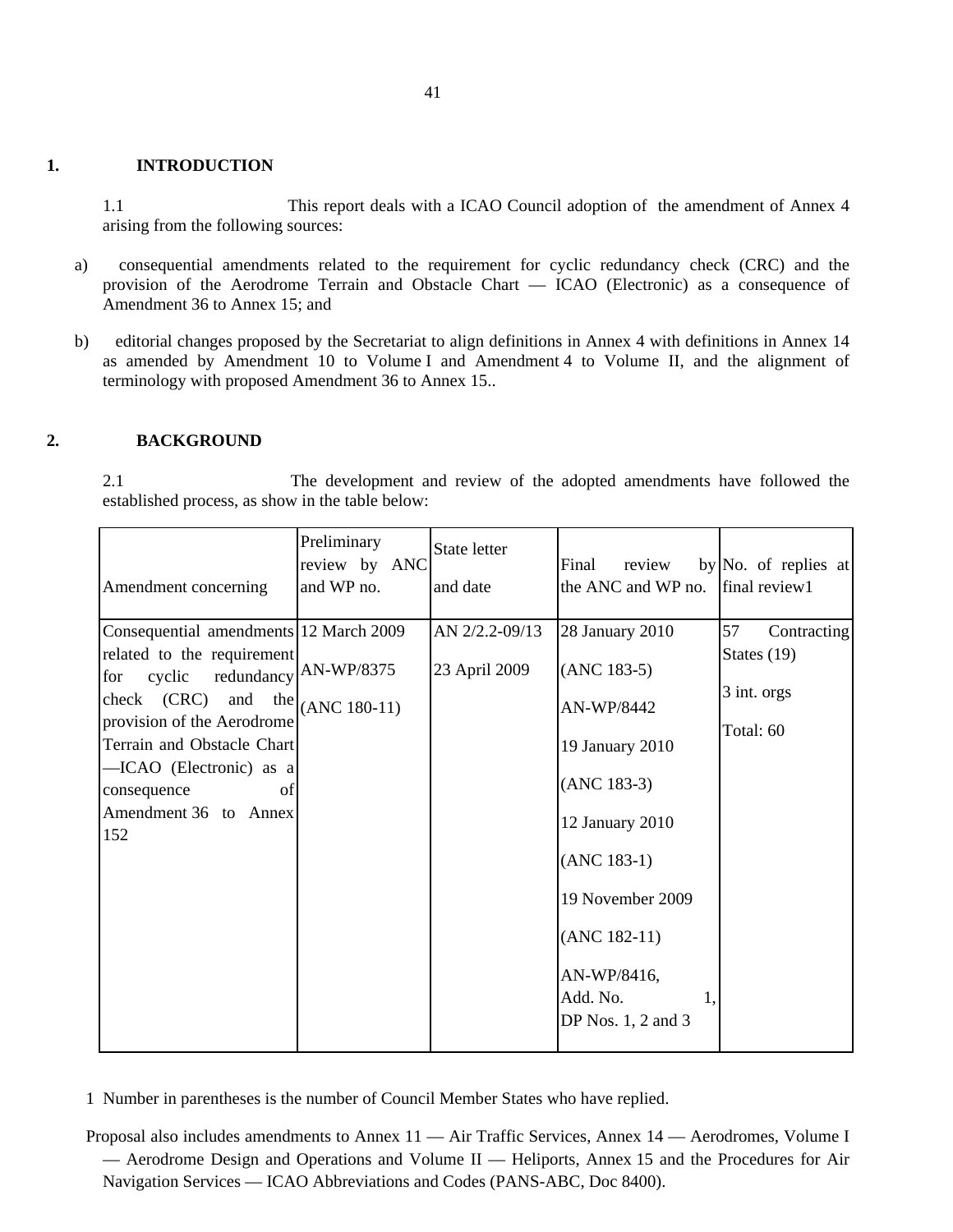APIRG17 - IP/3 **Appendix A**<br>2.2 The amendment listed in th The amendment listed in the table above were presented to the Council for inclusion in Amendment 56 to Annex 4 and thus the Council took action as stated in the official State letter.

## **3. RATIONALE, IMPLEMENTATION ISSUES AND COST IMPACT**

### **3.1 Rationale**

3.1.1 The adopted amendment will contribute to the efficiency of international air navigation by introducing a requirement for only one cyclic redundancy check (CRC) algorithm (instead of three) for all integrity classifications in the interests of harmonization. The amendment will also increase the consistency of terminology in ICAO documentation. As the Aerodrome Terrain and Obstacle Chart — ICAO (Electronic) is based on the electronic terrain and obstacle data specified in Annex 15, Chapter 10, the applicability date for that chart has been extended as a consequence of Amendment 36 to Annex 15.

#### **3.2 Implementation issues**

3.2.1 No significant implementation issues are foreseen for the amendment proposals.

### **3.3 Cost impact**

3.3.1 There is no significant cost impact associated with the amendment proposal.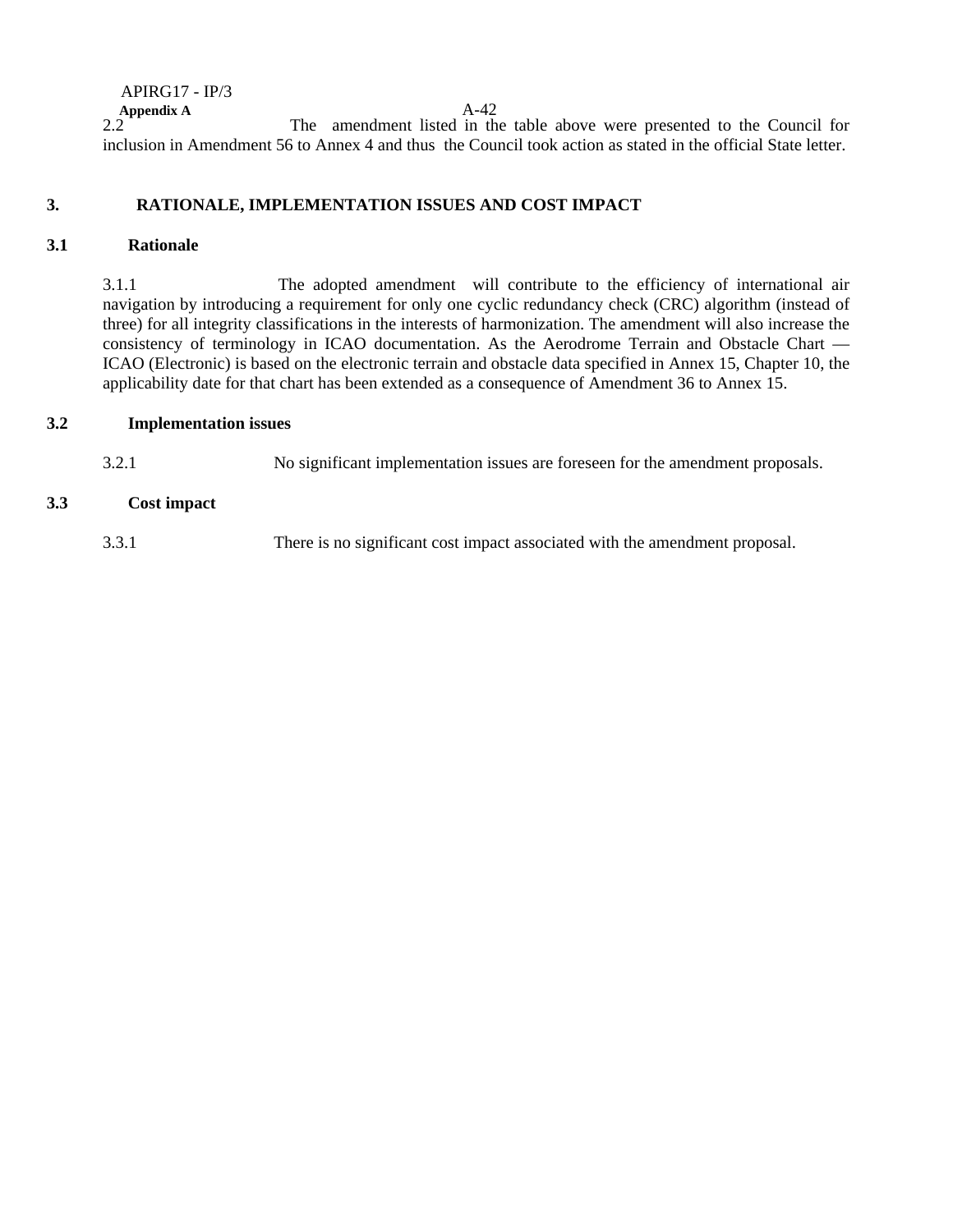#### APPENDIX A

# PROPOSED AMENDMENT TO INTERNATIONAL STANDARDS AND RECOMMENDED PRACTICES

# ONAUTICAL INFORMATION SERVICES ANNEX 4

# TO THE CONVENTION ON INTERNATIONAL CIVIL AVIATION

# NOTES ON THE PRESENTATION OF THE PROPOSED AMENDMENT

1. The text of the amendment is arranged to show deleted text with a line through it and new text highlighted with grey shading, as shown below:

|    | Text to be deleted is shown with a line through it.                                                                            | text to be deleted                   |
|----|--------------------------------------------------------------------------------------------------------------------------------|--------------------------------------|
| 2. | New text to be inserted is highlighted with grey shading.                                                                      | new text to be inserted              |
| 3. | Text to be deleted is shown with a line through it followed by<br>the replacement text which is highlighted with grey shading. | new text to replace existing<br>text |

2. The sources of the proposed amendments have been indicated as follows:

Secretariat, with the assistance of AIS-AIMSG/1

Source A

Source Annotation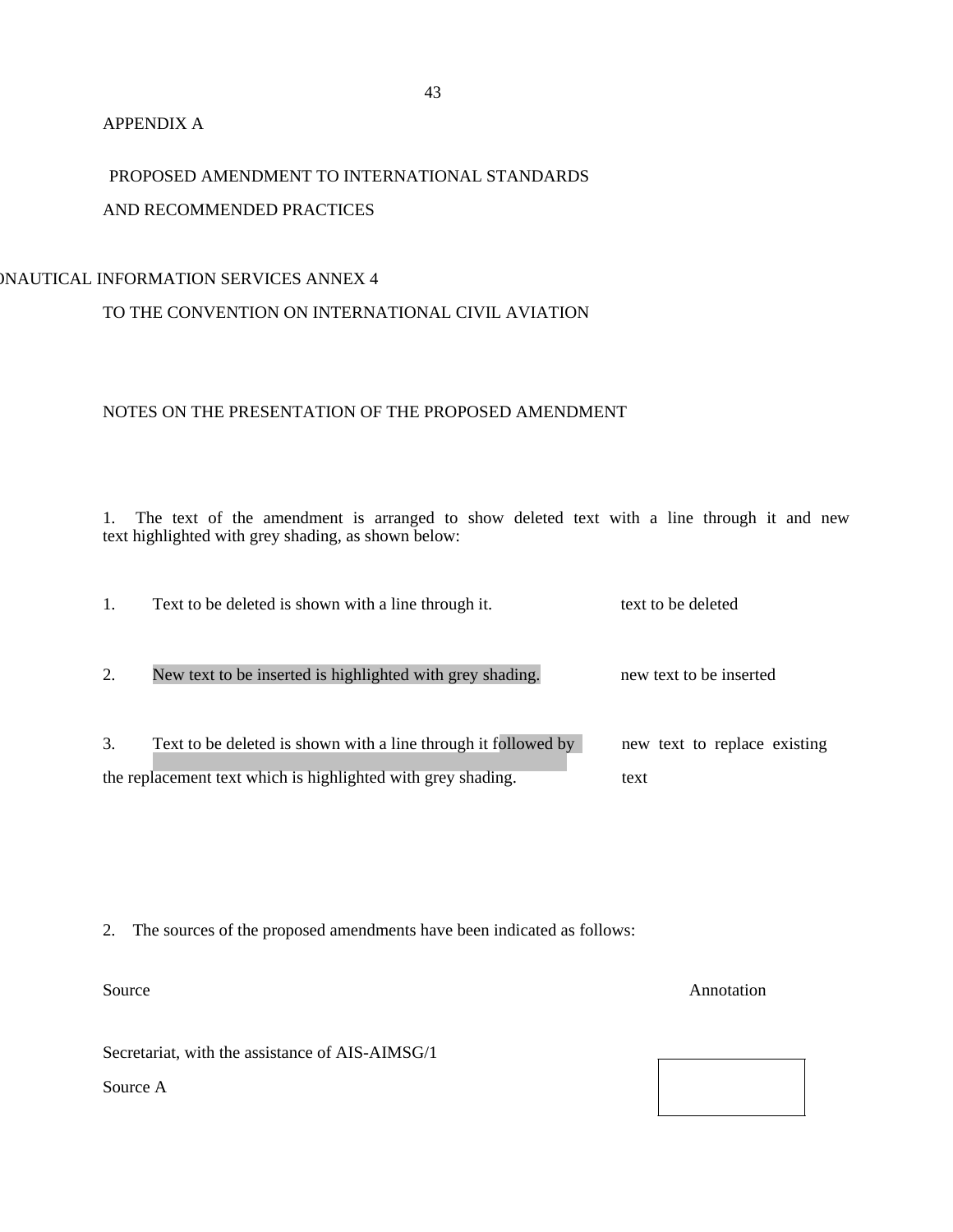Editorial amendments arising from the Secretariat

Source B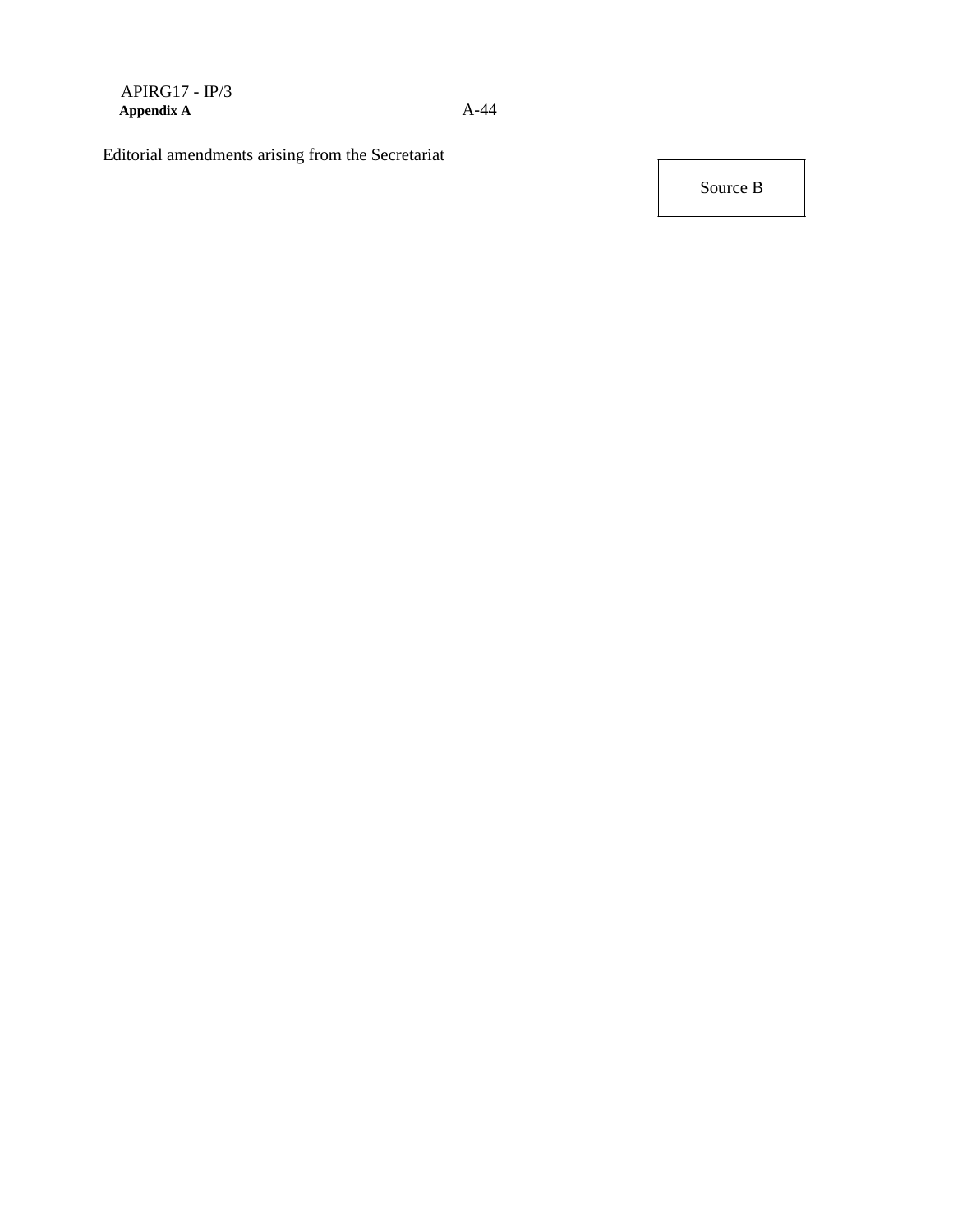| $\cdot$           |                                             |
|-------------------|---------------------------------------------|
|                   |                                             |
| <b>CHAPTER 1.</b> | DEFINITIONS, APPLICABILITY AND AVAILABILITY |
| 1.1               | Definitions                                 |
|                   |                                             |
|                   |                                             |

Air taxiway. A defined path on the surface established for the air taxiing of helicopters.

. . .

Source B

Air transit route. A defined path on the surface established route for the air transitting transiting of helicopters.

. . .

. . .

Helicopter stand. An aircraft stand which provides for parking a helicopter and, where air taxiing ground taxi operations are contemplate, completed or where the helicopter touchdown touches down and liftoff lifts off for air taxi operations.

A-2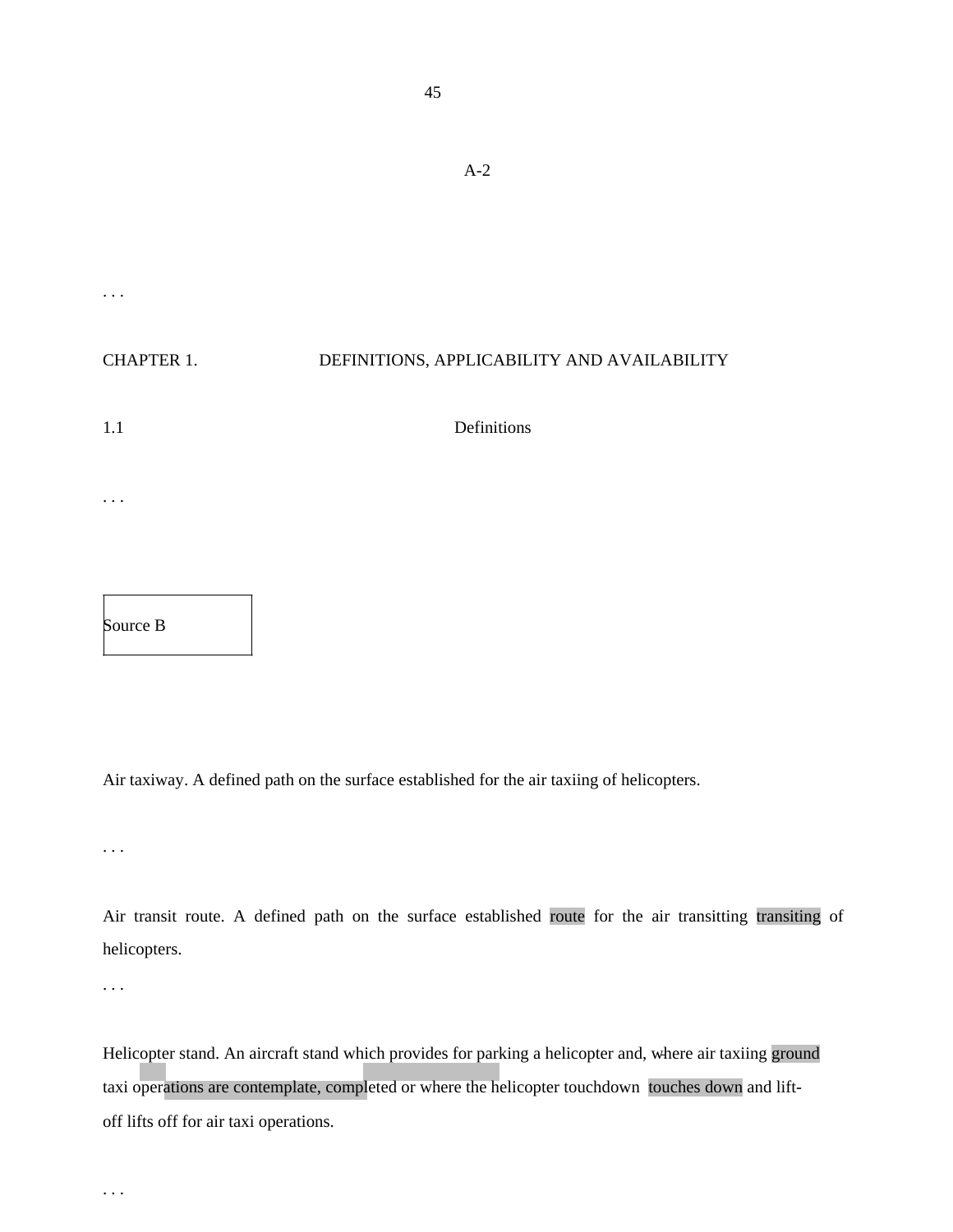Taxi-route. A defined path established for the movement of helicopters from one part of a heliport to

another. A taxi-route includes a helicopter air or ground taxiway which is centred on the taxi-route.

. . .

### CHAPTER 2. GENERAL SPECIFICATIONS

### 2.17 Aeronautical data

Source A

2.17.5 Protection of electronic Electronic aeronautical data sets, while stored or in transit shall be totally monitored protected by the inclusion in the data sets of a 32-bit Cyclic Redundancy Check cyclic redundancy check (CRC) implemented by the application dealing with the data sets. This shall apply to

the protection of all integrity levels of data sets as specified in 2.17.3. To achieve protection of the integrity level of critical and essential aeronautical data as classified in 2.17.3, a 32- or 24-bit CRC algorithm shall apply, respectively.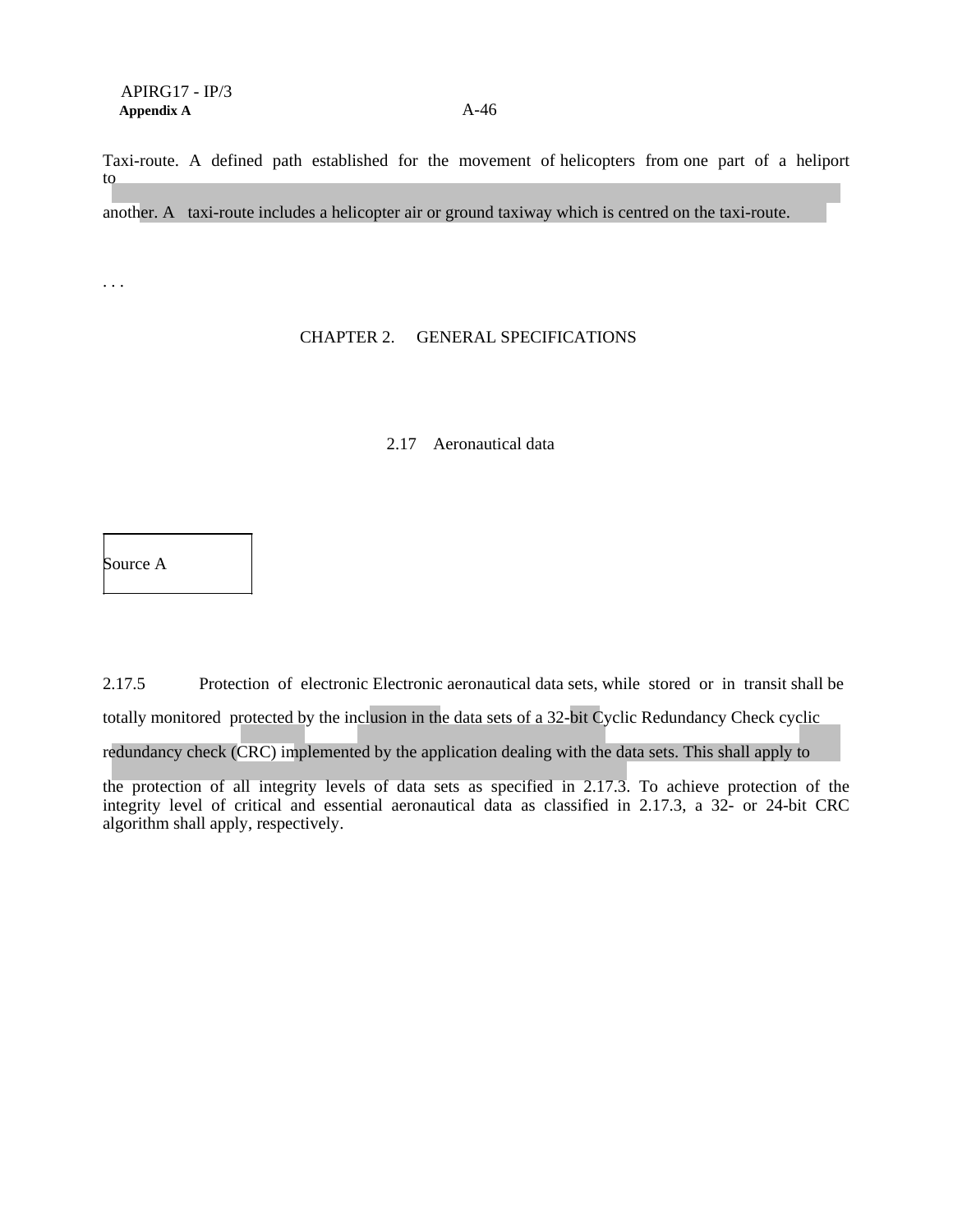2.17.6 Recommendation.—To achieve protection of the integrity level of routine aeronautical data as classified in 2.17.3, a 16-bit CRC algorithm should apply.

. . .

#### CHAPTER 5. AERODROME TERRAIN

# AND OBSTACLE CHART — ICAO (ELECTRONIC)

. . .

# 5.2 Availability

#### 5.2.1 From 18 November 2010 12 November 2015, Aerodrome Terrain and Obstacle Charts —

ICAO (Electronic) shall be made available in the manner prescribed in 1.3.2 for all aerodromes regularly used by international civil aviation.

. . .

. . .

# APPENDIX 6. AERONAUTICAL DATA QUALITY REQUIREMENTS

Sources A & B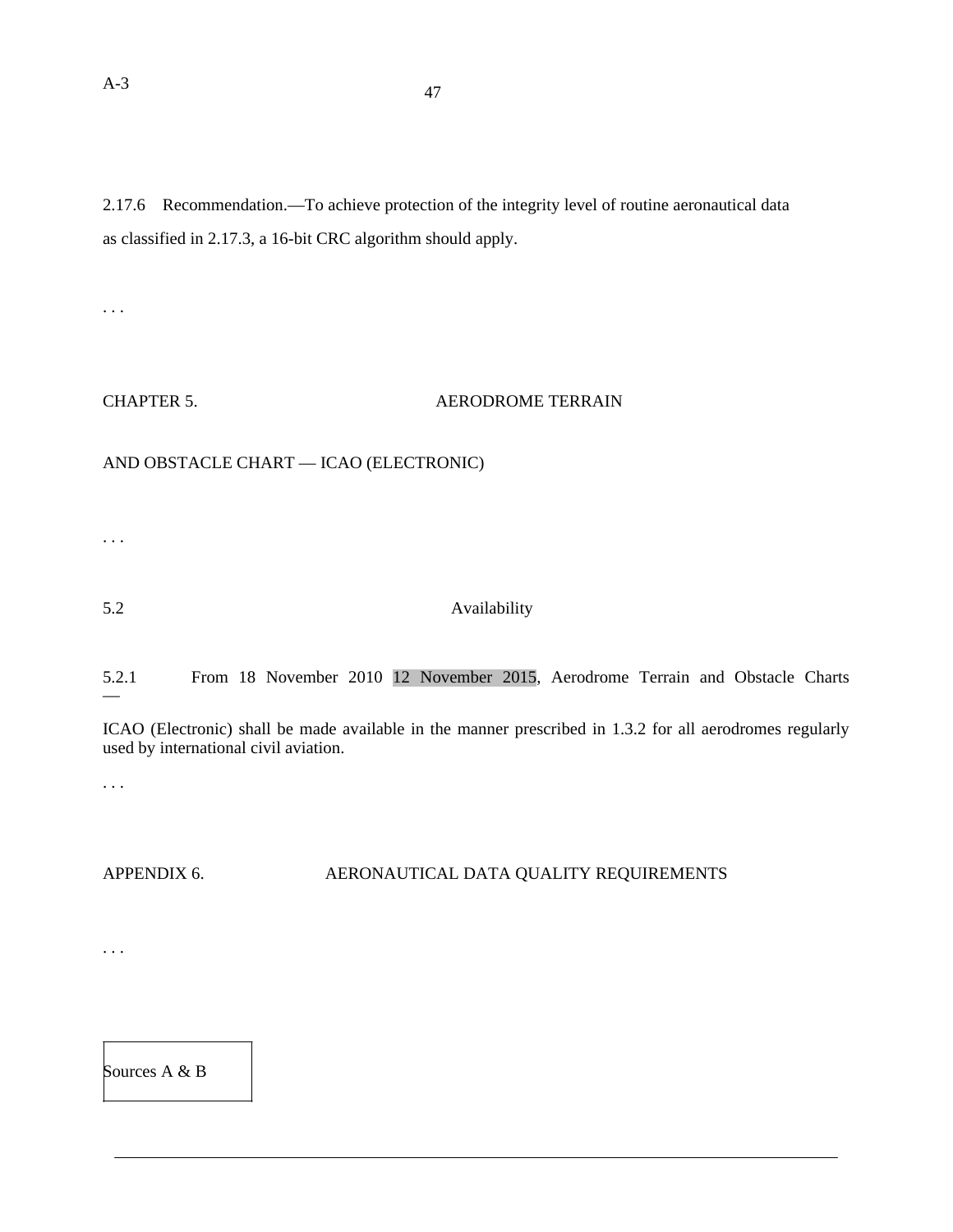| Latitude and longitude                | Chart resolution       | Integrity<br>Classification |  |
|---------------------------------------|------------------------|-----------------------------|--|
| Table 1.                              | Latitude and longitude |                             |  |
| $APIRG17 - IP/3$<br><b>Appendix A</b> | $A-48$                 |                             |  |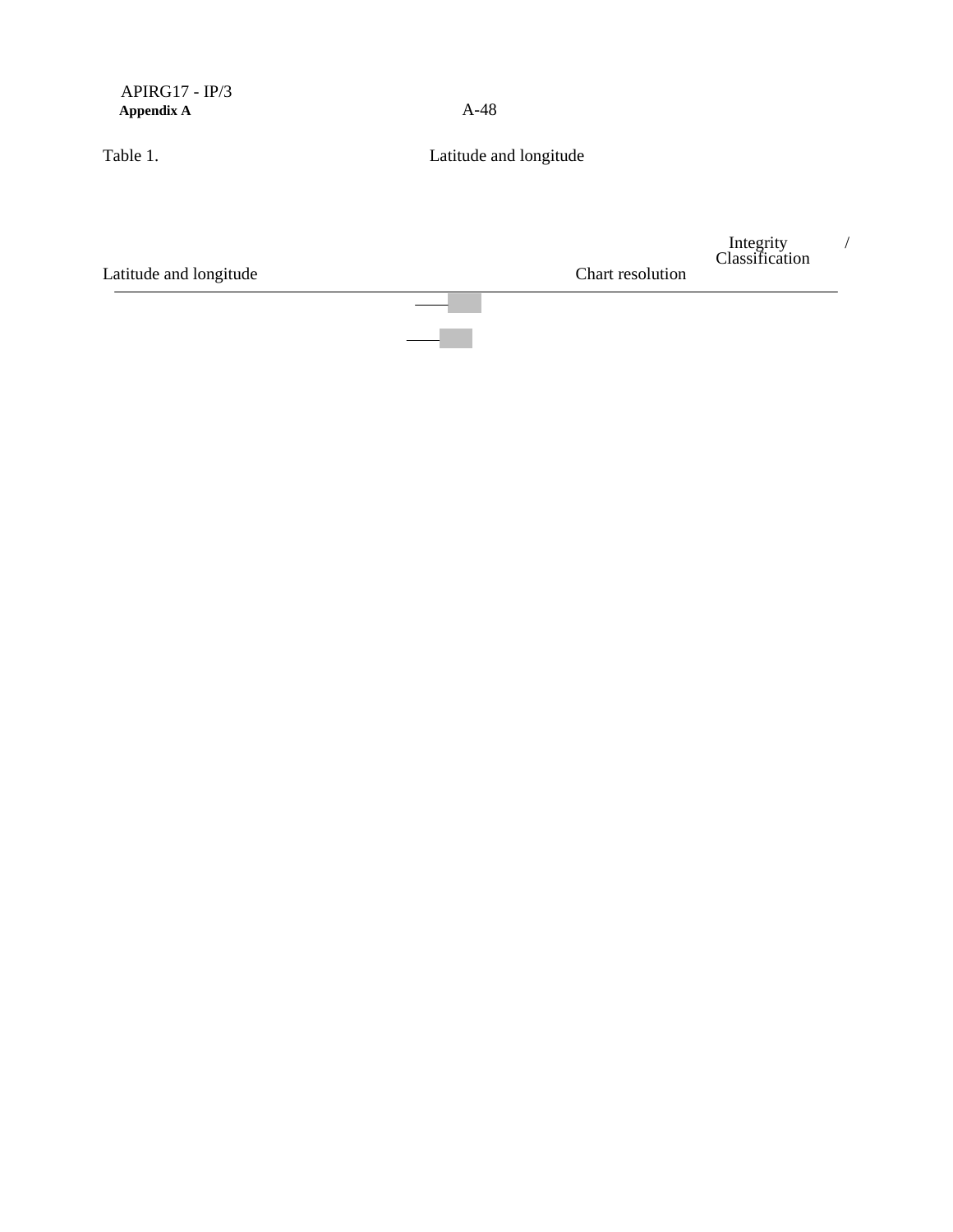| P, R, D area boundary points (outside CTA/CTZCTR boundaries) | as plotted | $1 \times 10-3$ / routine    |
|--------------------------------------------------------------|------------|------------------------------|
| P, R, D area boundary points (inside CTA/CTZCTR boundaries)  | as plotted | $1 \times 10$ -5 / essential |
|                                                              | as plotted | $1 \times 10-5$<br>essential |
|                                                              | 1 sec      | $1 \times 10-8$ / critical   |

Add the following at the end of Table A:

|    |                                                                             | Adopted/Approved  |
|----|-----------------------------------------------------------------------------|-------------------|
|    |                                                                             | Effective         |
|    |                                                                             |                   |
| 56 | with Definitions and new provisions D<br>Secretariat,<br>The                |                   |
|    | assistance of the Aeronautical relating to cyclic redundancy check          |                   |
|    | Services-(CRC) and the provision of the<br>Information                      |                   |
|    | Information Aerodrome Terrain and Obstacle 18 November 2010<br>Aeronautical |                   |
|    | GroupChart — ICAO (Electronic).<br>Management<br>Study                      |                   |
|    | $(AIS-AIMSG)$                                                               | November 2015     |
|    |                                                                             | (paragraph 5.2.1) |

. . .